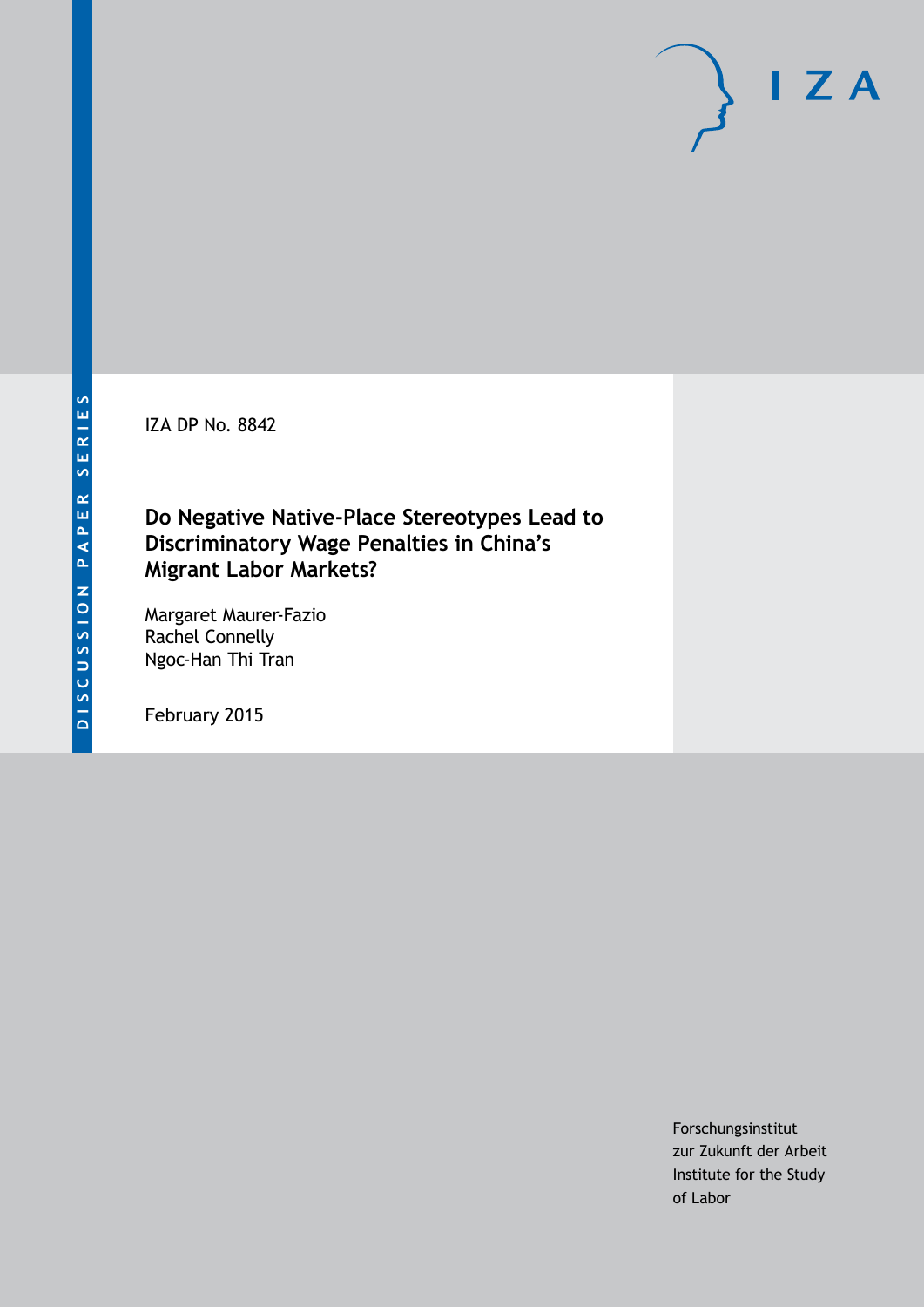# **Do Negative Native-Place Stereotypes Lead to Discriminatory Wage Penalties in China's Migrant Labor Markets?**

### **Margaret Maurer-Fazio**

*Bates College and IZA*

# **Rachel Connelly**

*Bowdoin College and IZA*

# **Ngoc-Han Thi Tran**

*Graduate Institute of International & Development Studies*

Discussion Paper No. 8842 February 2015

IZA

P.O. Box 7240 53072 Bonn **Germany** 

Phone: +49-228-3894-0 Fax: +49-228-3894-180 E-mail: [iza@iza.org](mailto:iza@iza.org)

Any opinions expressed here are those of the author(s) and not those of IZA. Research published in this series may include views on policy, but the institute itself takes no institutional policy positions. The IZA research network is committed to the IZA Guiding Principles of Research Integrity.

The Institute for the Study of Labor (IZA) in Bonn is a local and virtual international research center and a place of communication between science, politics and business. IZA is an independent nonprofit organization supported by Deutsche Post Foundation. The center is associated with the University of Bonn and offers a stimulating research environment through its international network, workshops and conferences, data service, project support, research visits and doctoral program. IZA engages in (i) original and internationally competitive research in all fields of labor economics, (ii) development of policy concepts, and (iii) dissemination of research results and concepts to the interested public.

IZA Discussion Papers often represent preliminary work and are circulated to encourage discussion. Citation of such a paper should account for its provisional character. A revised version may be available directly from the author.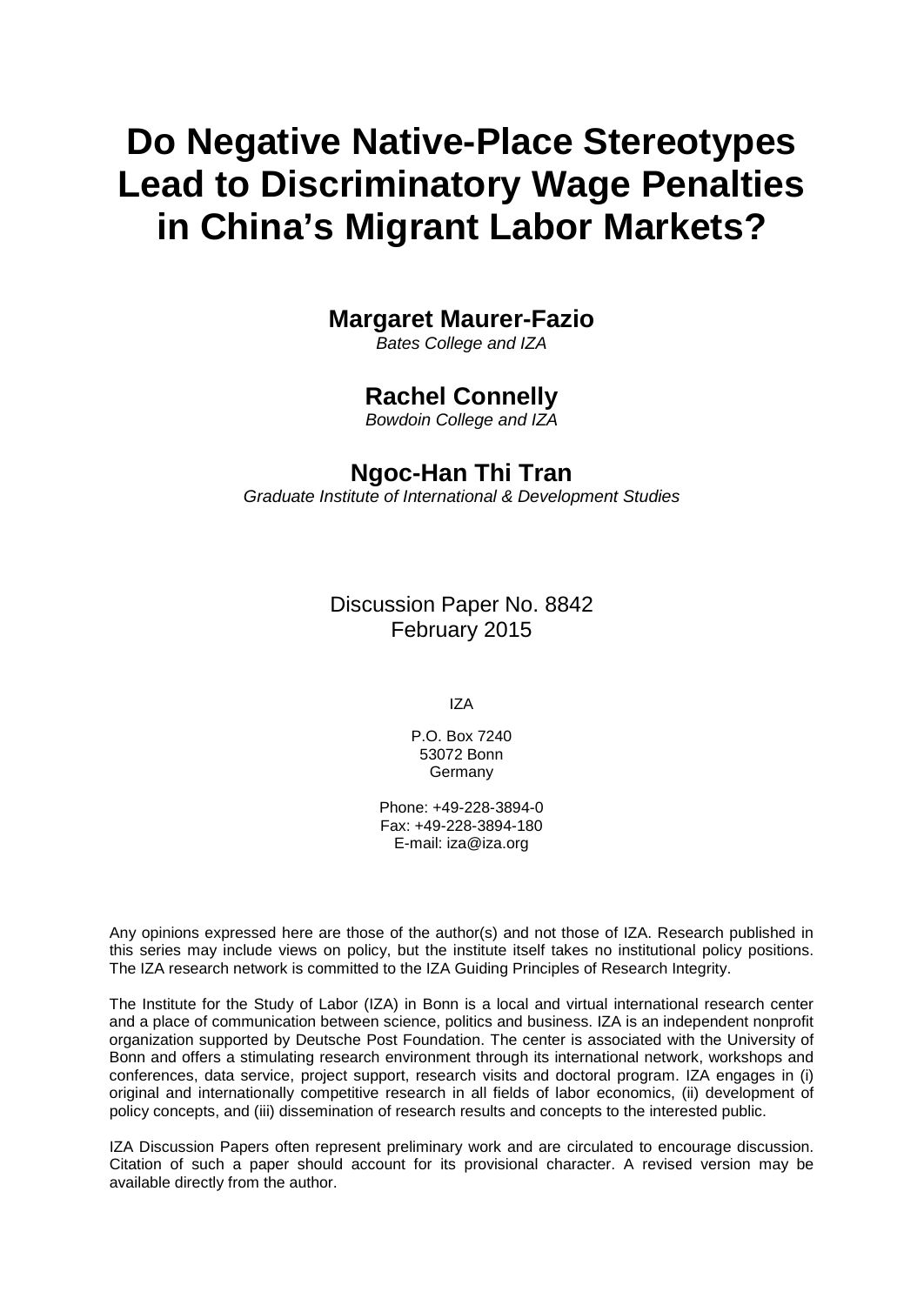IZA Discussion Paper No. 8842 February 2015

# **ABSTRACT**

# **Do Negative Native-Place Stereotypes Lead to Discriminatory Wage Penalties in China's Migrant Labor Markets?**

China's linguistic and geographic diversity leads many Chinese individuals to identify themselves and others not simply as Chinese, but rather by their native place and provincial origin. Negative personality traits are often attributed to people from specific areas. People from Henan, in particular, appear to be singled out as possessing a host of negative traits. Such prejudice does not necessarily lead to wage discrimination. Whether or not it does depends on the nature of the local labor markets. This chapter uses data from the 2008 and 2009 migrant surveys of the Rural-Urban Migration in China Project (RUMiC) to explore whether native-place wage discrimination affects migrant workers in China's urban labor markets. We analyze the question of wage discrimination among migrants by estimating wage equations for men and women, controlling for human capital characteristics, province of origin, and destination city. Of key interest here are the variables representing provinces of origin. We find no systemic differences by province of origin in the hourly wages of male and female migrants. However, in a few specific cases, we find that migrants from a particular province earn significantly less than those from local areas. Male migrants from Henan in Shanghai are paid much less than their fellow migrants from Anhui. In the Jiangsu cities of Nanjing and Wuxi, female migrants from nearby Anhui are paid much less than intraprovincial Jiangsu migrants.

JEL Classification: J71, J23, J61, J31, O15, O53, P36

Keywords: migrants, discrimination, wages, China, stereotypes, native-place, labor markets

Corresponding author:

Margaret Maurer‐Fazio Bates College 276 Pettengill Hall 4 Andrews Road Lewiston, Maine 04240 USA E-mail: [mmaurer@bates.edu](mailto:mmaurer@bates.edu)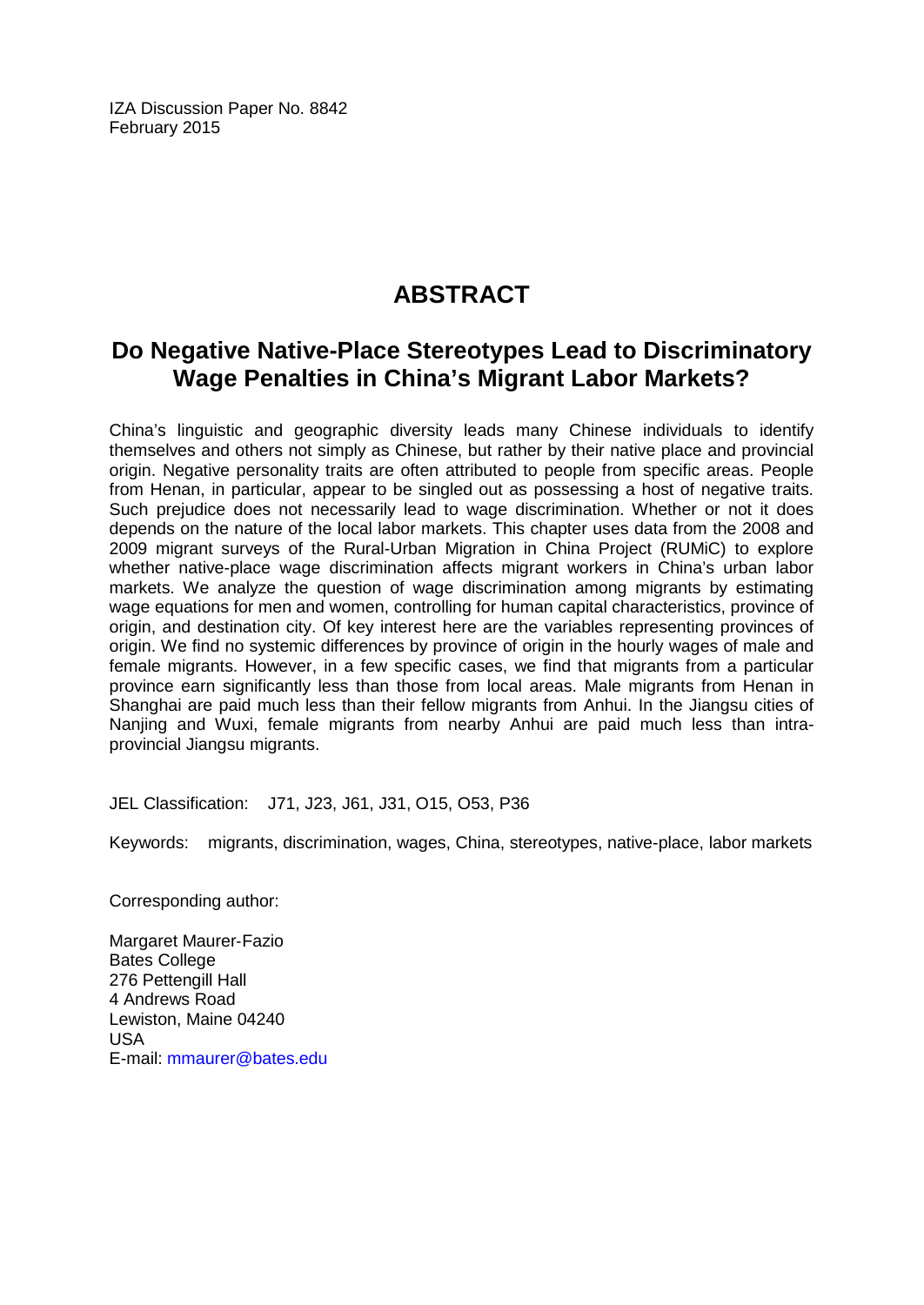### **1 Introduction**

China is, as we all know, a very large, geographically diverse country. The sheer size of its land mass has important implications for physical mobility. Until the relatively recent improvements and investments in infrastructure and transportations systems, it took a tremendous amount of time to travel from one part of the country to another.

Additionally, spoken language differs across regions, such that Chinese people from one location may have difficulty understanding the spoken language of their fellow citizens from another location. In this setting, individuals do not simply identify themselves as Chinese, but rather they identify themselves more locally. When Chinese people meet for the first time, it is common to hear the question asked, 'Where is your *lao jia* (ancestral home)?' A typical first response is to name the province and then to follow up with more specificity. Thus, Chinese citizens often define their identity and the identity of others they meet in terms of their native place and by their province of origin. Personality traits are also broadly attributed to people from different provinces. Shanghai people are materialistic and good in business', 'Beijing people are bureaucratic, arrogant and hospitable', 'Sichuan people are hot tempered', and 'Henan people are untrustworthy'. Informants from differing locations may provide differing characterizations of people from particular provinces, but there seems to be a great deal of negative stereotyping across China when it comes to people from Henan. They are particularly singled out as possessing a host of negative traits (China Law and Governance Review 2006).

Henan rural-to-urban migrants feel this characterization daily as, according to contemporary media reports, they face more prejudice and ridicule than rural-to-urban migrants from other parts of China. They experience this prejudice in various ways, including job market discrimination and describe encountering job postings stating, 'Henan people need not apply' (Nanhu Evening News 2006). The source of this prejudice is sometimes attributed to a streak of bad publicity and sometimes to the sheer numbers of Henan migrants (Pottinger 2005; Shanghai Star 2005). Between 1990 and 2010, 10.5 million Henan residents migrated across provincial boundaries (Chan 2012). However, Anhui and Sichuan have sent similar, and even slightly higher, numbers of migrants to prosperous coastal regions without the same consequences. According to Pottinger,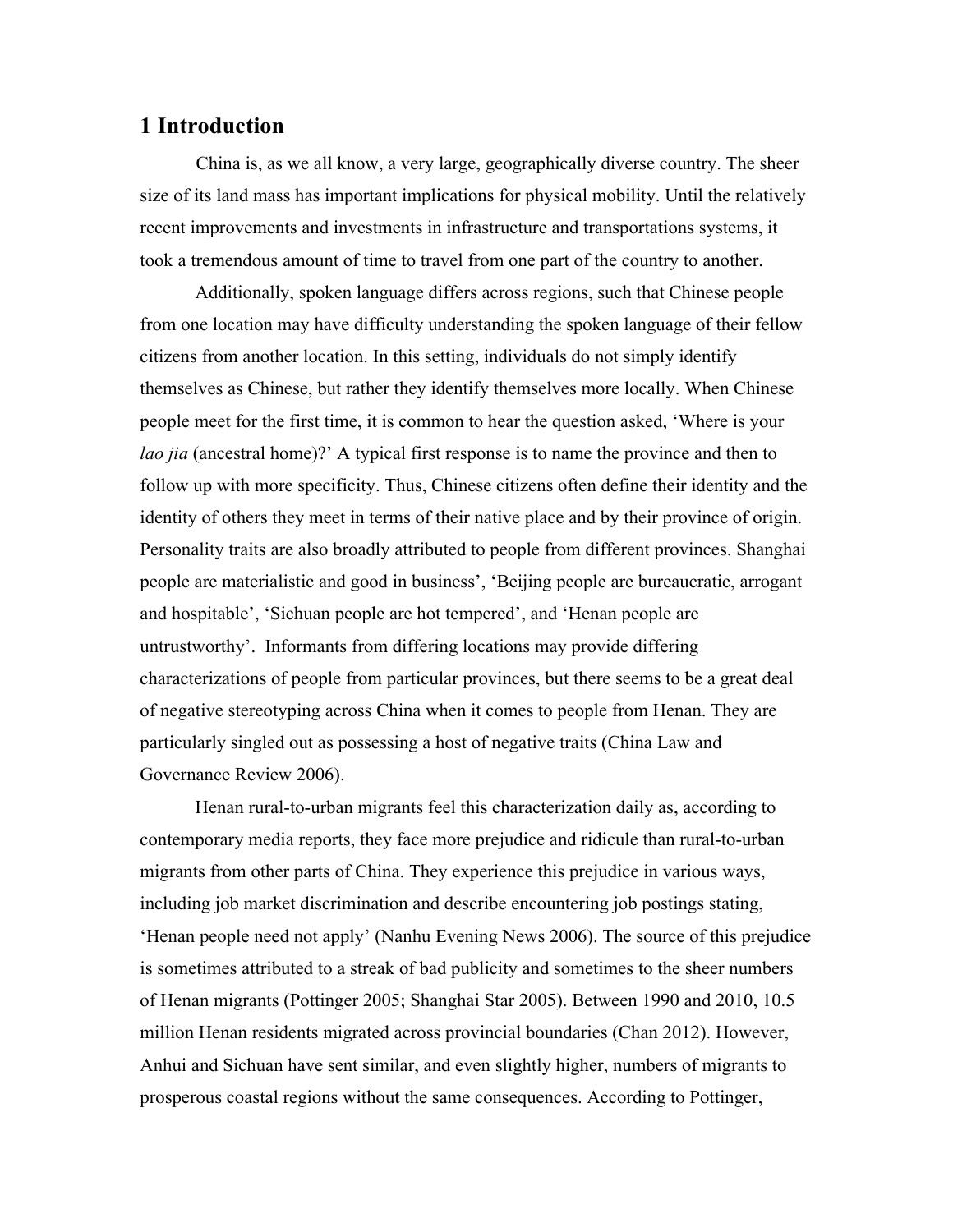things got so bad that even in rural Sichuan, parents sometimes would tease their children: 'Behave yourself, or we'll send you to Henan'. And to escape the prejudice of their Beijing classmates, some Henan students sought to change the birthplace on their IDs (Shanghai Star 2005).

Such stories of province-of-origin-based identity, prejudice, and discrimination motivate the data analysis that undergirds this chapter. In it, we investigate the more limited question of whether there is evidence of native-place wage discrimination, based on province of origin, among rural migrants in China's urban labor markets. This research is important for understanding the contemporary experience of millions of ruralto-urban migrants in China. We hope it will provide insights about how urban China's migrant labor market functions that will be useful to policy makers considering changes to the current household registration system as well as to other interested parties.

The data used in this analysis come from the first two waves of the migrant surveys collected in 2008 and 2009 in China as part of the Rural-Urban Migration in China Project (RUMiC).<sup>1</sup> The RUMiC Project is a very ambitious data collection effort specially designed to collect information about China's rural-to-urban migrant workers. The migrant sample was collected in 15 cities within 9 provinces and included both sending and receiving areas. Using the RUMiC data, we estimate standard Mincerian wage equations, $\lambda$  which are supplemented with information on the migrants' province of

<u> 1989 - Johann Stein, markin film yn y breninn y breninn y breninn y breninn y breninn y breninn y breninn y b</u>

<sup>&</sup>lt;sup>1</sup> 'The Longitudinal Survey on Rural Urban Migration in China (RUMiC) consists of three parts: the Urban Household Survey, the Rural Household Survey and the Migrant Household Survey. It was initiated by a group of researchers at the Australian National University, the University of Queensland and the Beijing Normal University and was supported by the Institute for the Study of Labor (IZA), which provides the Scientific Use Files. The financial support for RUMiC was obtained from the Australian Research Council, the Australian Agency for International Development (AusAID), the Ford Foundation, IZA and the Chinese Foundation of Social Sciences.'

 $2\pi$  Mincerian wage and earnings functions, used to explore the determinants of earnings, are amongst the most widely employed empirical techniques in modern labor economics. They typically take the form of regressing the natural log of wages or earnings on years of schooling (or other measures of education) and on productive characteristics such as years of work experience and its square. It is commonplace to augment the basic Mincerian functional form with control variables that take account of demographic factors. See Mincer (1974) for a fuller account of the underpinnings of this empirical technique.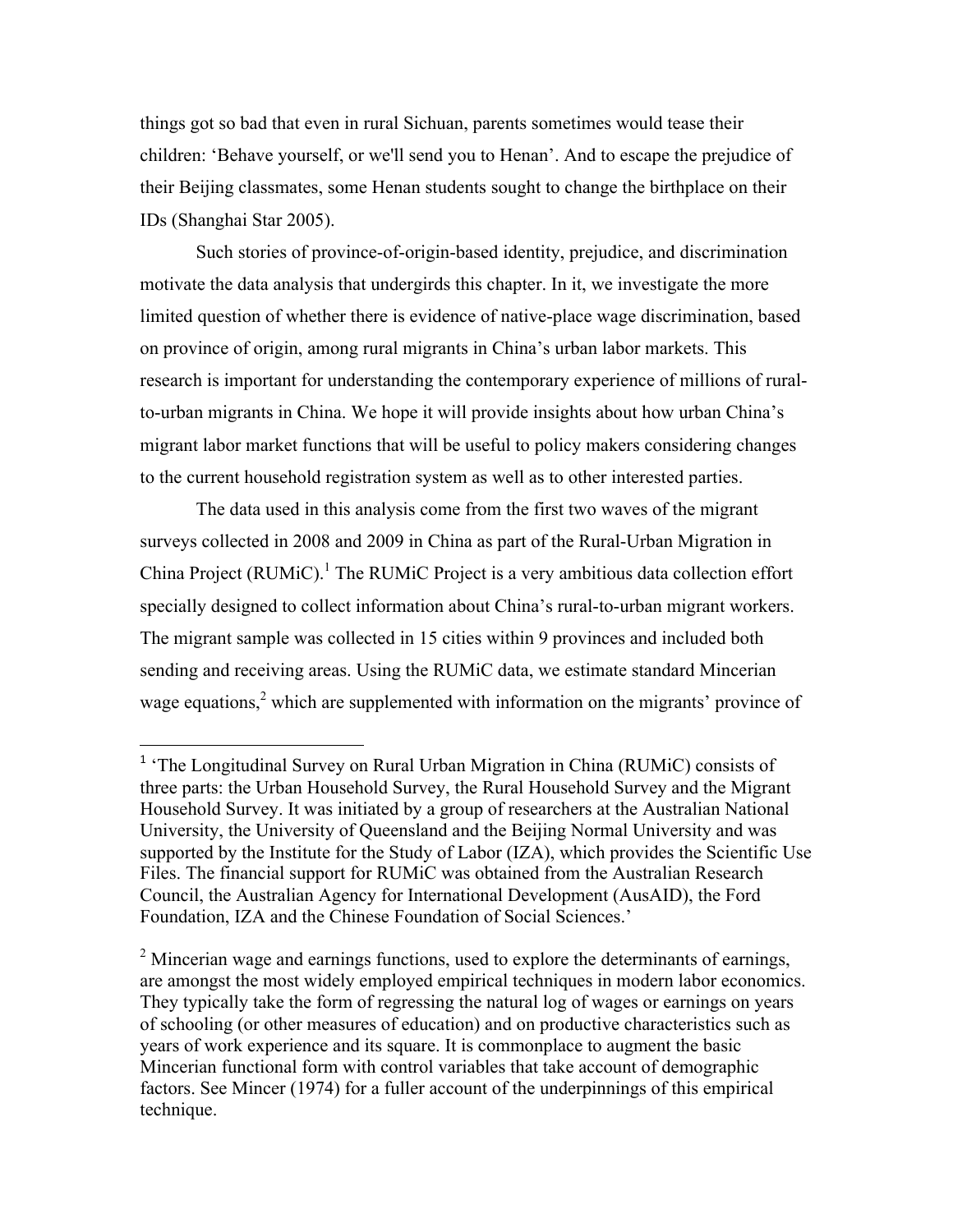origin. Since migrant labor is highly segregated by gender, we estimate the wage equations separately for men and women. We also control for destination cities and adjust wages to reflect the large differences in cost of living across China.

The rest of the chapter is as follows: Section 2 provides some background on the 'Great Migration' of China's rural residents to urban areas. It also reviews previous research on the determinants of migrant earnings. Section 3 reviews two basic economic models of discrimination and considers the predictions of these models in terms of wage discrimination among migrant workers in contemporary urban China. Section 4 provides a description of the data used in the analysis. There we also present summary statistics from the analytic sample with mean values for some of the key characteristics of male and female migrants. We also consider migrant flows to get a basic sense of 'who has come from where' in terms of the migrants living and working in the 15 cities sampled in the RUMiC project. Section 5 reports the results generated by estimating Mincer wage equations. Section 6 concludes the paper.

### **2 Institutional context and literature review**

Starting in the 1950s, the Chinese leaderships adopted an economic growth strategy that emphasized the development of heavy industry and the support of urban workers at the expense of agricultural development and rural workers. To pursue this economic development strategy and to financially maintain its generous urban social welfare system, the Chinese leadership restricted and almost completely prohibited rural to urban migration. This agenda was carried out largely by means of the household registrations system *(hukou)*, which continues to the present time and classifies individuals according to both residential locale and designated economic status. Each person's *hukou* records their place of presumed regular residence (*suozaidi*), that is, the place they belong to, as well as their status (*leibie*)—agricultural or non-agricultural. The latter classification is more typically referred to as rural or urban and itself determines an individual's eligibility for state-provided services, benefits, and jobs (Chan and Zhang 1999; Fan 1999). Migrants from rural areas working in cities are typically both away from their registered place of residence and classified as agricultural workers.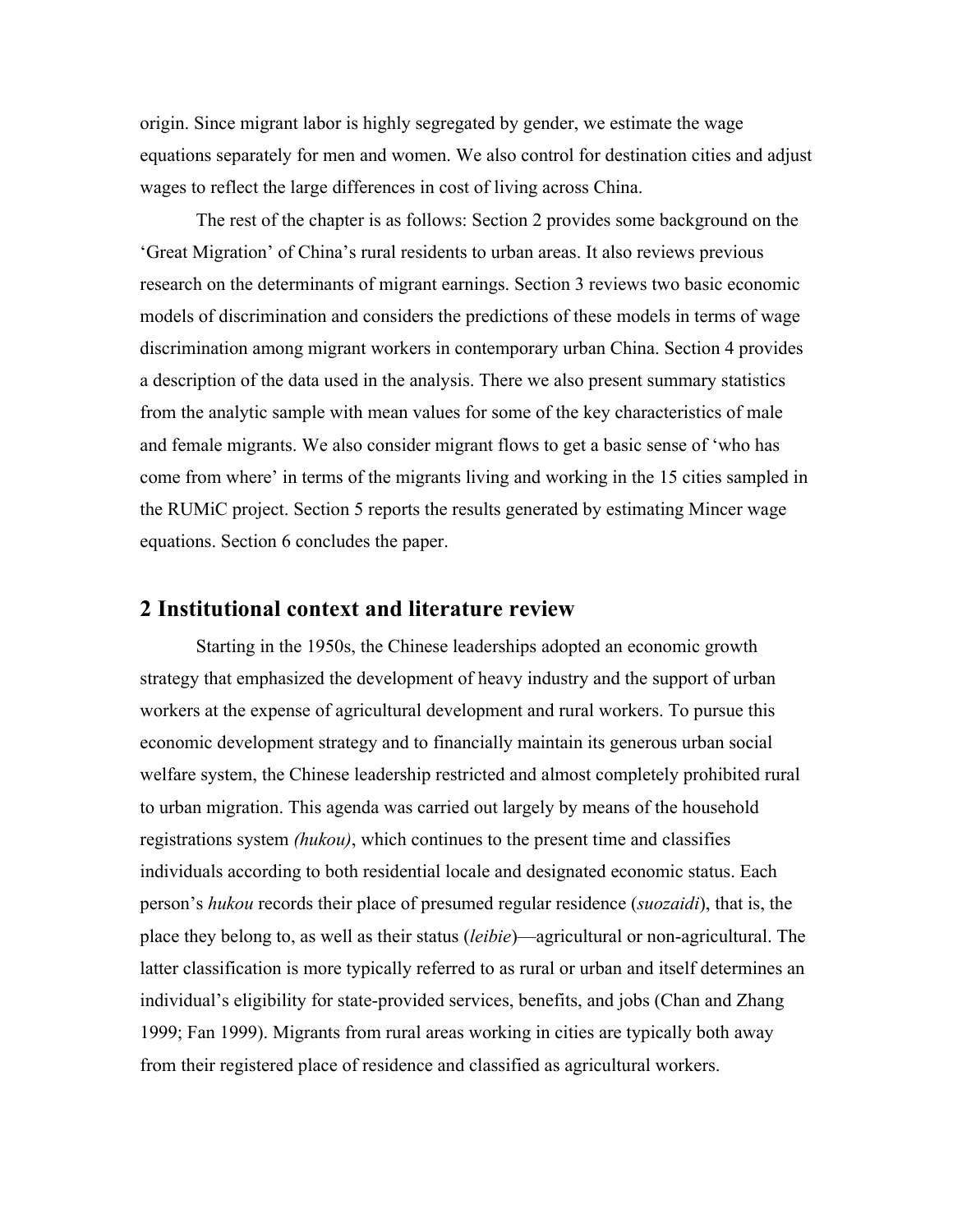In the socialist period, prior to the implementation of urban economic reforms, the *hukou* system in conjunction with the food rationing coupons effectively kept rural people restricted to living and working where they were born (Meng and Manning 2010). The restrictions on migration were relaxed, gradually, starting in the mid-1980s. In the early 1990s with both the abolishment of the food coupons and the growth of the manufacturing sector with its concomitant increase in the demand for labor, the flows of migrants from rural to urban areas gained momentum.

Looking back over the most recent three decades, between 200 and 250 million rural residents moved to China's towns and cities (Chan 2012). Rural migrant labor has become both an integral factor in the success of China's low-cost manufacturing industries and the mainstay of the low-end service sector. Despite central government relaxation of many of the historical restrictions on migration and the consequent massive contemporary flows of migrants, the legacy of those constraints continues to exert strong effects on the urban labor market. Urban officials are evaluated on local economic growth rates and the welfare of local residents and often effectively sacrifice the well-being of migrants to obtain better evaluations (Meng and Manning 2010). Thus, despite the implementation of the 2008 Labor Contract Law that intended to protect the rights of migrant workers and their access to benefits, they continue to be marginalized as secondclass citizens and/or guest workers.

Dual labor markets continue to exist in urban China. Urban residents with nonagricultural *hukou* status occupy the primary markets. Although the days of the almost permanent pairing of local workers to their work units (*danwei*) are over, primary labor markets are still characterized by longer job tenure, bonuses that constitute larger shares of annual compensation, and a higher probability of receiving employment benefits such as health insurance, pensions, and paid holidays. Urban workers also benefit from a legal system which tends to side with workers over firms in cases of contested terminations. Rural-to-urban migrants occupy the secondary labor markets, with much harsher working conditions. Their jobs are often characterized as dirty, dangerous, and demeaning. They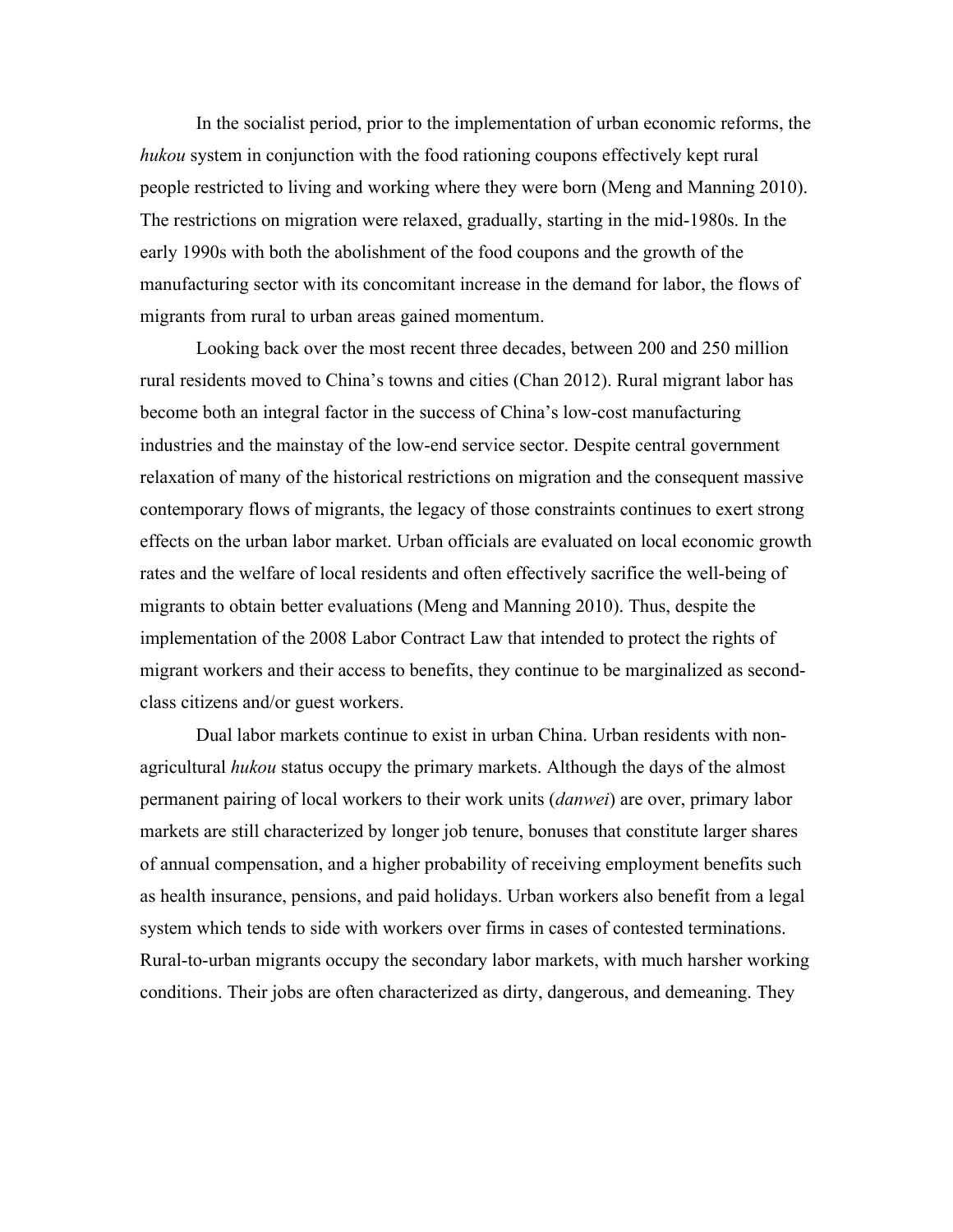are hired, fired, and laid off at will. They have lower pay and fewer benefits; work longer hours; and rarely obtain long-term contracts.<sup>3</sup>

Both push and pull factors affect rural residents' migration decisions. Lack of non-agricultural work opportunities push the migrants out of rural areas. Better pay and job vacancies in urban areas draw migrants to both local towns and cities and export processing areas. Chan (2012, 194) reveals that the net flows of migrants, at the provincial level, are unidirectional. Over the twenty-year period from 1990 to 2010, the high growth, early developing Eastern seaboard provinces were net importers of migrant labor and the inland provinces were net exporters of rural migrant labor. By 2010, over 205 million rural residents resided in urban areas (Chan 2012, 190). Of these, 85 million had migrated across provincial boundaries and resided in provinces different from that on their official *hukou* registration. Net inter-provincial in-migration since 1995 has been dominated by Guangdong and Zhejiang who have attracted between 35 and 40 per cent of in-migrants. Sichuan, Anhui, Henan, and Hunan were the largest net exporters of rural labor between 2000 and 2010, each accounting for between 7 and 9 per cent of all interprovincial out migrants (Chan 2012). The patterns of inter-provincial migration during the decade of 2000-2010 are also extensively analyzed in Chapter 2 in this volume. The results in Chapter 2 indicate that coastal provinces in eastern China remained the main destination of the migrants and inland provinces continued to be the main sending regions. However, their analysis also indicates that the proportion of migrants absorbed by the eastern region declined in the years leading to the 2010 census, suggesting a shrinking migration flow to the eastern part of China.

While the net flows are unidirectional, the migration experience is still mostly circular for the migrants involved. While increasing numbers of migrants are settling in cities (Connelly et al 2011), most still return to their rural home after a few years. This

 $3$  Wang, Guo, and Cheng (2014) present an alternative perspective on the dichotomy of urban labor markets—based on data from a 2008 survey of four major cities, they carefully analyze the treatment of workers in urban areas along a local/non-local split in addition to the rural/urban split. They argue that *hukou* status still matters, but that in the recent period the aspect of local/non-local has become at least as important as the rural/urban dichotomy. They find labor market segmentation and wage discrimination against migrants along both dimensions, that is, rural migrant/urban local and local/nonlocal.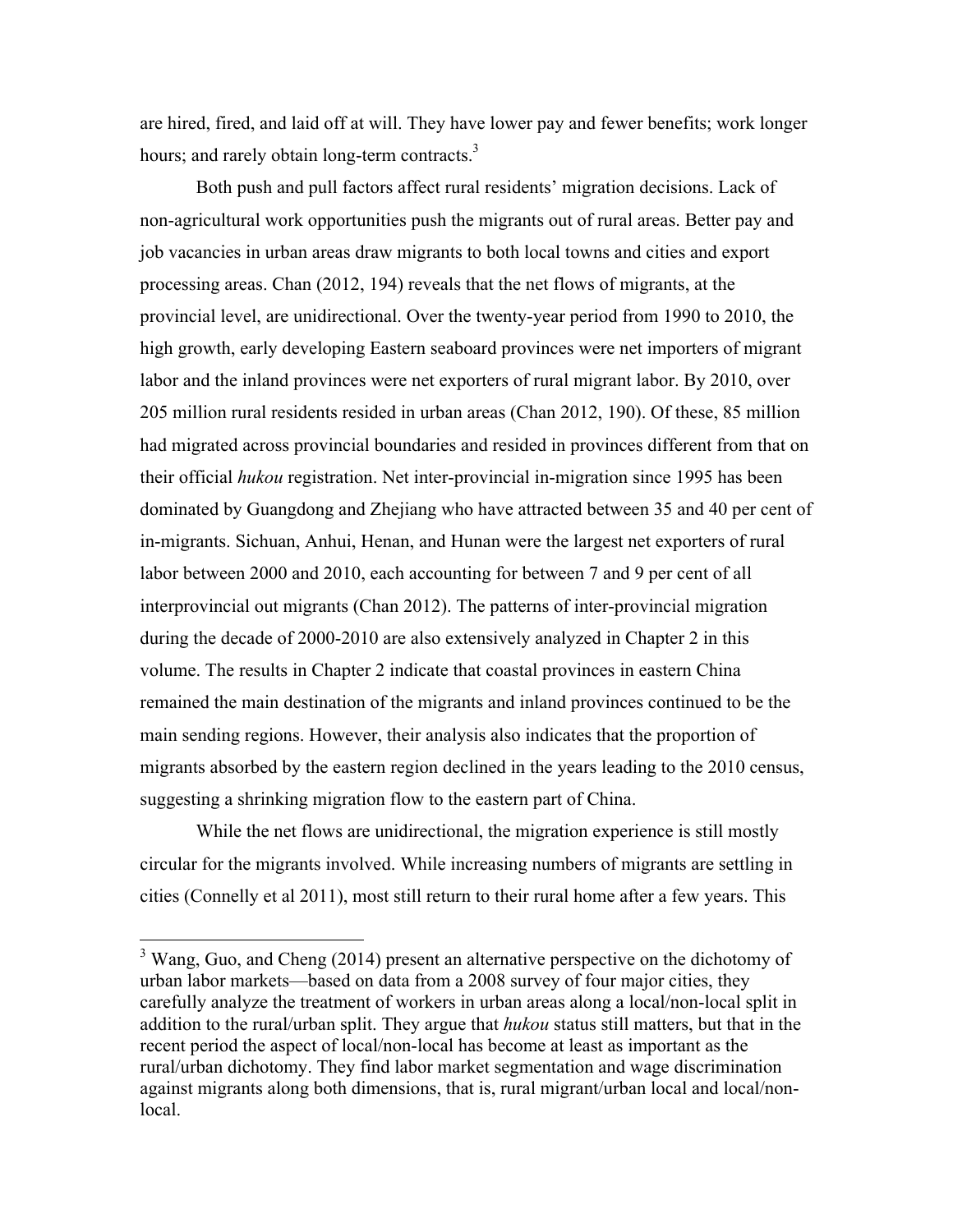means that many more people have had a migration experience than are currently in the urban areas. A significant portion of rural residents migrate repeatedly, some to the same locations, some to a variety of locations (Roberts et al 2004). The pull of wages differentials between sending and receiving areas is an important part of migrants' decision-making processes with respect to intended destinations (Hare 1999; Zhao 1999; Zhu 2003). While migrants from one sending area may typically go to one of a few receiving area, the flow is not completely deterministic. The variety of chosen destinations for migrants from each sending area can be viewed as evidence of agency on the part of the rural migrant decision makers.

An impressive number of empirical studies investigating the extent of labor market segmentation and wage discrimination in China's urban labor markets have focused on the migrant/urban resident dichotomy. In one early example, Meng and Zhang (2001) find that once the occupational distribution is taken into account, the entire pay gap between the migrants and urban residents of their Shanghai-based sample is left unexplained by productivity differences and is therefore presumably due to unfair treatment. Meng's (2002) exploration of the source of discrimination against migrant workers in six cities (Beijing, Nanjing, Wuhan, Xian, Tianjin, and Changchun) attributes their treatment to their status as 'outsiders' with no claims to enterprise profits. Knight, Song, and Jia (1999), based on a large multi-province, multi-city survey, find that the productivity of migrants exceeds their wages by a factor of more than three to one. Fan (2001) also reports that residence status functions as an ascriptive attribute in determining labor market outcomes. Maurer-Fazio and Dinh (2004) find that the human capital of urban residents is better rewarded on the whole than that of migrant workers. In contrast to the above, Demurger et al (2009) decompose data from the 2002 China Household Income Project and argue that migrants' labor market outcomes differ from those of urban *hukou* holders mainly because of differing productive characteristics rather than discriminatory treatment.

Frijters et al (2010) document a number of recent institutional changes implemented to eliminate open discrimination against rural migrants. After the implementation of the new *2008 Labor Contract Law*, workers should have equal access to jobs; employers are supposed to pay minimum wages and full-time workers should be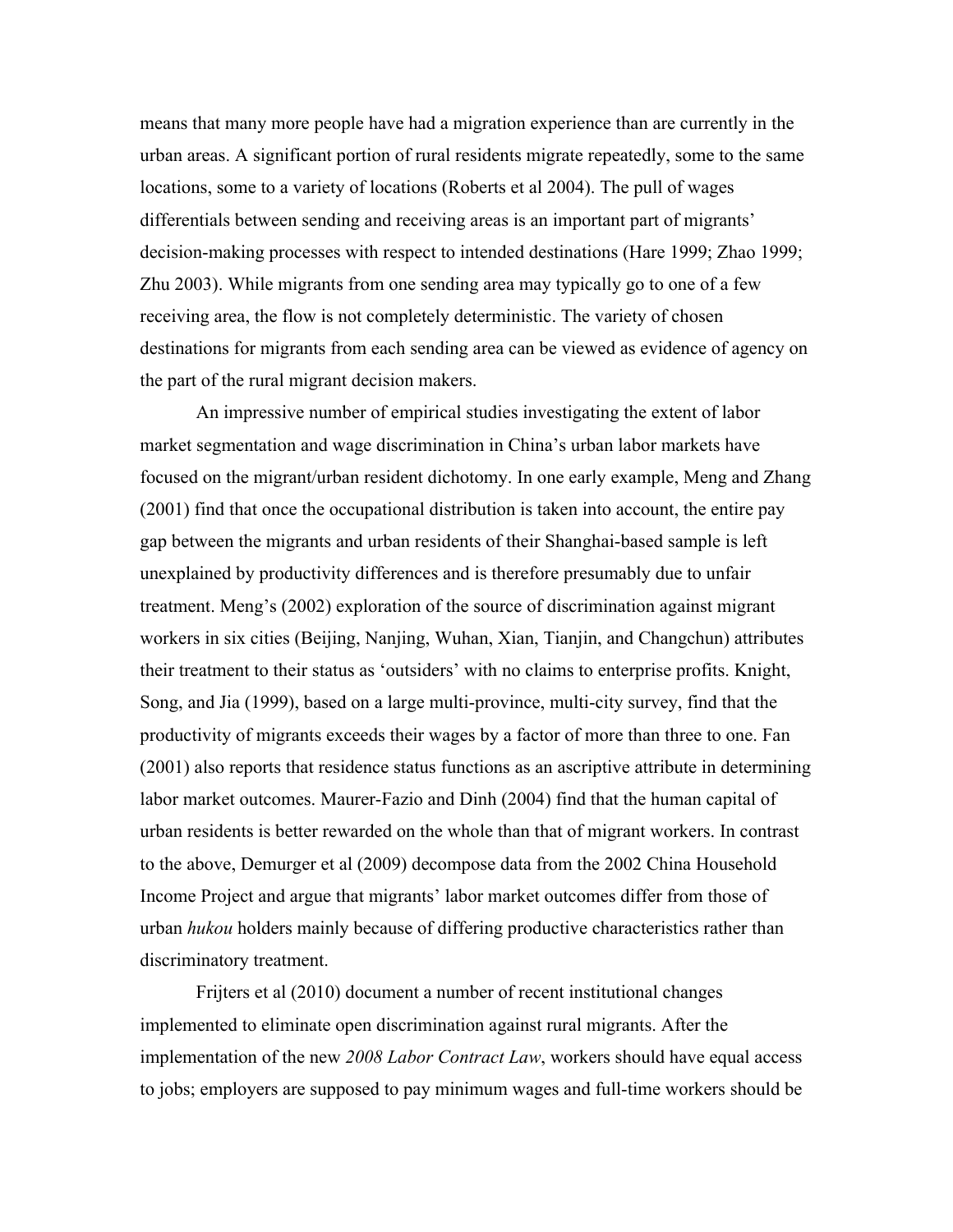issued written contracts and those contracts should include information about social insurance. Frijters et al (2010) compare, based on the 2008 Urban and Migrant Household surveys of the RUMiC project, the characteristics and remuneration of a large number of migrants and officially registered urban residents. They report that migrants earn approximately 40 per cent less than urban residents. In addition, migrants receive only 16 per cent of the welfare benefits that urban residents get. They decompose the differences in both migrant and urban workers earnings and total compensation. They find that 46 per cent of the former and 51 per cent of the latter is left unexplained by differences in productive characteristics, and is rather attributable to differences in treatment. They also analyze the effects of being in particular destination cities on rural migrants' labor market experience. In the majority of the 15 cities in the RUMiC data set, they find that migrants are paid much less than they would be if compensated according to urban pay scales. However, they find that migrants are treated much more equally in two inland cities, Wuxi and Bengbu, than elsewhere. In these two cities migrants are compensated similarly to urban residents.

The above-mentioned studies have generated important, policy-relevant findings. However, these studies have all treated rural migrants either as a single group or separated them only by gender. A relatively new paper by Wang et al (2013) differs by distinguishing between urban migrants (those who have urban *hukou* status, but are not locally registered) and rural-to-urban migrants. Their study is based on a 2008 survey of four major cities and, like the other papers cited above, the goal is to compare the migrants' wages to urban resident wages. They find that all migrants are discriminated against in the provision of social security benefits such as pension eligibility, health insurance, and unemployment insurance. They find that more than half of the disparities in the provisions of work-related benefits between urban local residents and migrant workers are caused by discrimination against the latter. They also report that although both urban and rural-to-urban migrants are discriminated against, the extent of discrimination against rural-to-urban migrants is more severe. In a related study, Cheng et al (2013) find that rural-to-urban migrants suffer discrimination in both employment and wages, while urban migrants suffer discrimination only in terms of their wages.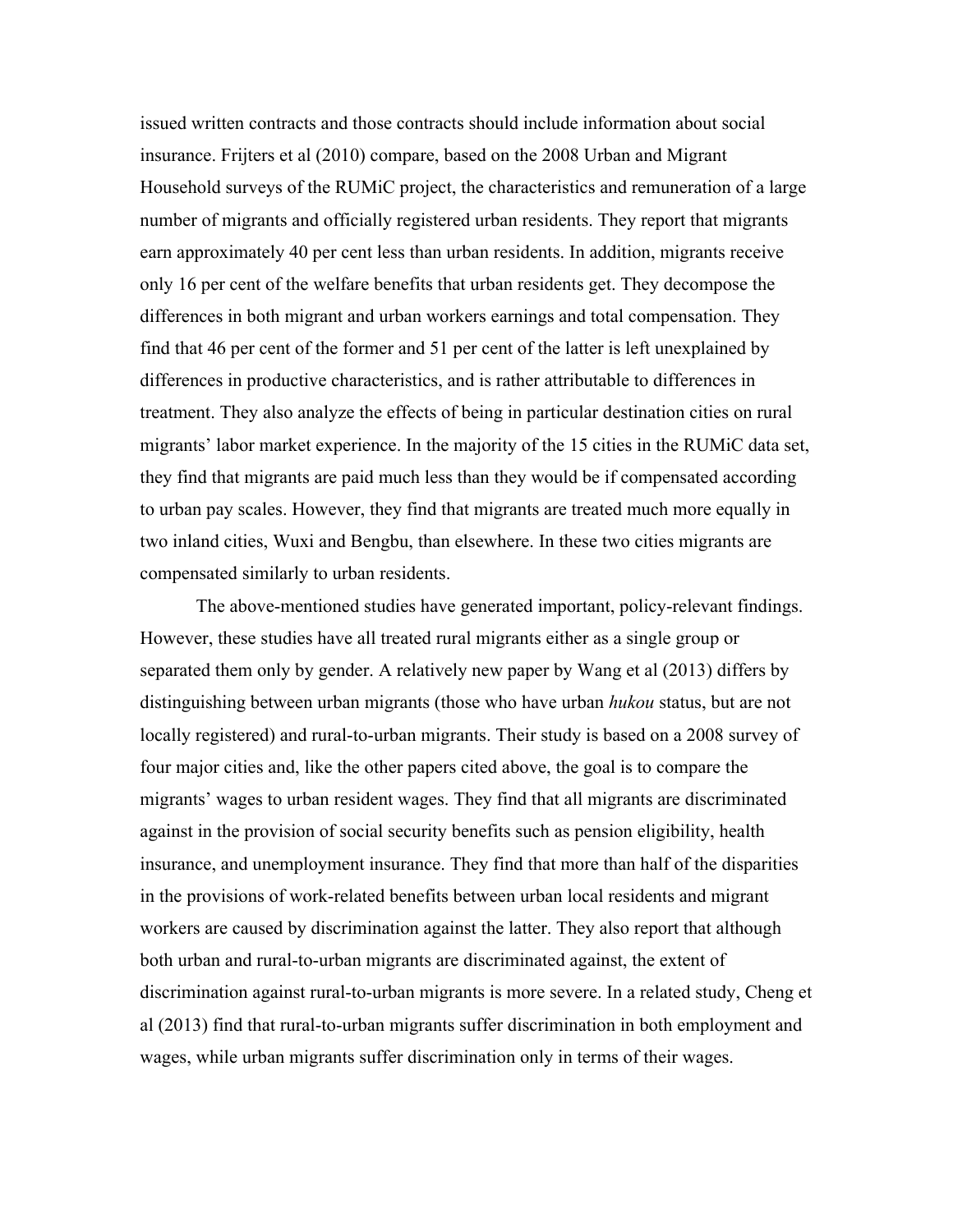In this chapter, we focus only on rural-to-urban migrants (excluding urban migrants), looking within gendered groups of rural-to-urban migrants to explore whether migrant workers from particular provinces fare better or worse, after controlling for their productive characteristics, than those from other provinces in particular urban labor markets. As such, we compare rural migrants to rural migrants, but explore whether migrants' province of origin and relative localness affect their treatment in urban labor markets. Our analysis is perhaps closest to Zhang and Zhao (2013) who characterize rural migrants by the distance from their rural homes to their urban destinations. They find a positive income/distance relationship for both male and female migrants, which they consider as a compensating differential for migrants' strong preferences to be close to home rather than simply a reflection of transportation costs. But distance is not all that distinguishes one migrant from another. As our discussion above emphasizes, both employers and the migrants themselves may ascribe personal characteristics to rural-tourban migrants based on their province of origin. If employers and/or fellow workers believe that *'Henan ren dou bu hao'* (no Henan people are good),<sup>4</sup> then they may be discriminated against through lower wages.

### **3 Economic theories of discrimination and predictions about observed wage differentials**

The most basic economic model of wage determination is that employers pay their employees according to their productivity. Thus, equally productive workers would receive equal wages. The wage level is determined by workers' productivity in their current endeavors, and is related to both the supply of workers of a certain quality and the demand for workers of that same quality. This simple 'first blush' model ignores institutional constraints, monitoring costs and the incentive-providing aspects of wages, and differences in how total compensation may be split between wages and benefits. These considerations may drive a wedge between compensation based purely on productivity and actual equilibrium wage levels, but even when such considerations are

<sup>&</sup>lt;sup>4</sup> This phrase, 'No Henan people are good,' was uttered emphatically by a Beijing taxi driver to one of the co-authors of this paper after he discovered to his dismay that she was planning a trip to Henan to visit friends during the summer of 2013.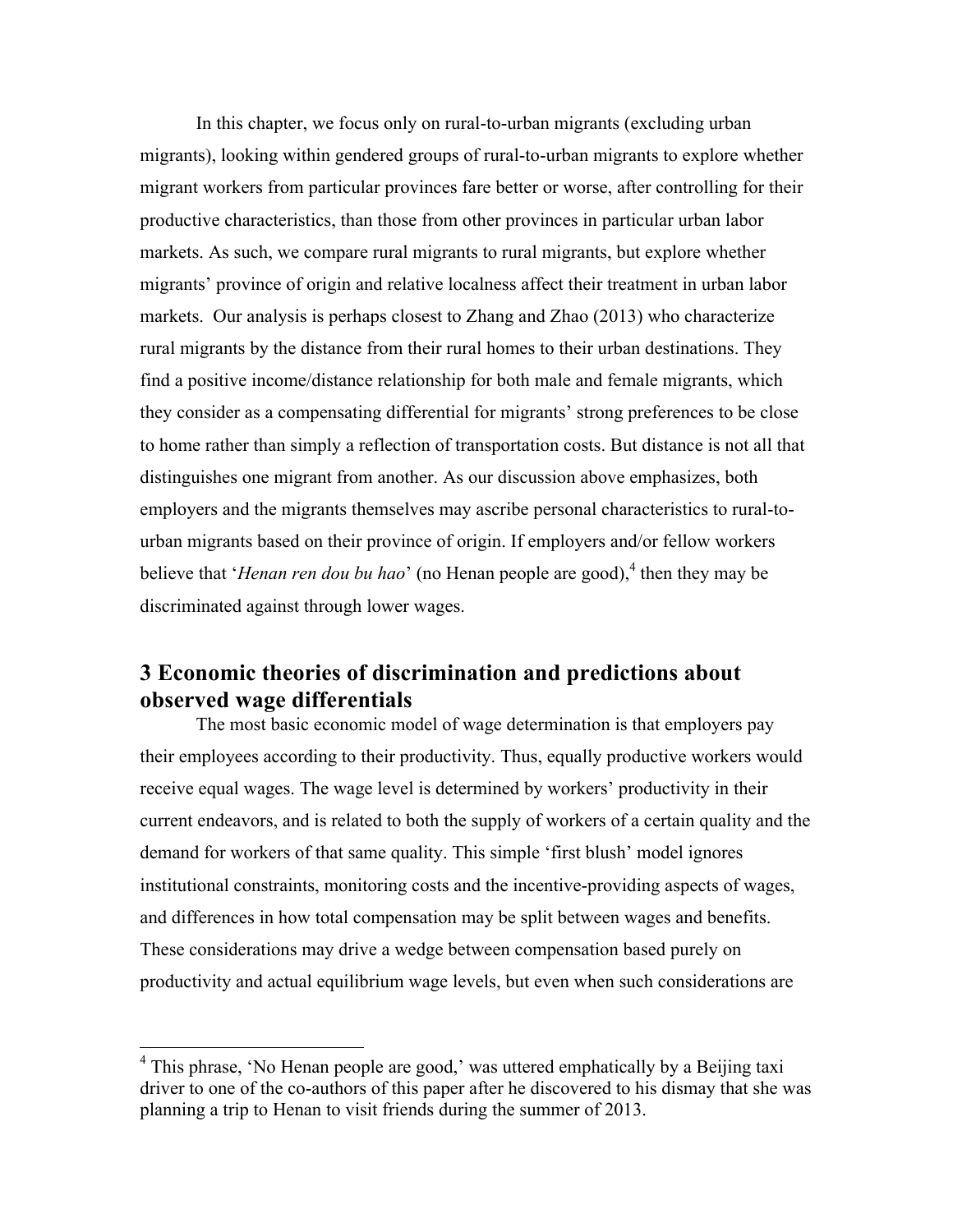included, the models still predict that workers with similar levels of productivity will be similarly compensated.

The term 'wage discrimination' may be used to describe the situation where workers with similar levels of productivity are compensated differently because of systematic, observable differences in ascriptive characteristics, that is, characteristics that do not affect productivity. There are two longstanding theories of wage discrimination: the 'taste for discrimination' theory (Becker 1957) and statistical discrimination (Phelps 1972). Becker's taste for discrimination theory hypothesizes that employers may simply dislike members of a certain group and be willing to 'pay' (in terms of forgone productivity) to avoid interactions with such groups. Similarly, according to Becker's theory, even if employers have no taste for discrimination, they may avoid hiring members of a certain group if their employees or customers dislike working with or dealing with members of that group. If the dislikes are stochastic, that is, if one person dislikes people with long fingers and another dislikes people with short fingers or some people dislike those with red hair, but few others share these dislikes, then no wage differentials will be observed. However, if the dislikes are commonly held, such that a large portion of the population agrees, for example, that Henan people cannot be trusted, then the 'taste for discrimination' theory predicts that members of that group will receive systematically lower wages.

The theory of statistical discrimination focuses on the asymmetrical information problems employers' face in making hiring and compensation decisions. An employer may not be able to observe a given worker's exact productivity. When actual productivity cannot be observed, the employer will rely on his/her sense of the average productivity of a group of workers. The individual employee is lumped into a group based on some easyto-observe characteristic. In China, province and place of origin are characteristics inscribed on individual *shenfenzheng* (ID cards), and thus, readily available to potential employers. Accordingly, if an employer believes all Henan people are untrustworthy, he/she would be not willing to hire a given migrant from Henan without discounting his or her wages.

Ultimately then, both of these economic theories of discrimination lead to the same testable prediction: given a widespread consensus of prejudice against a particular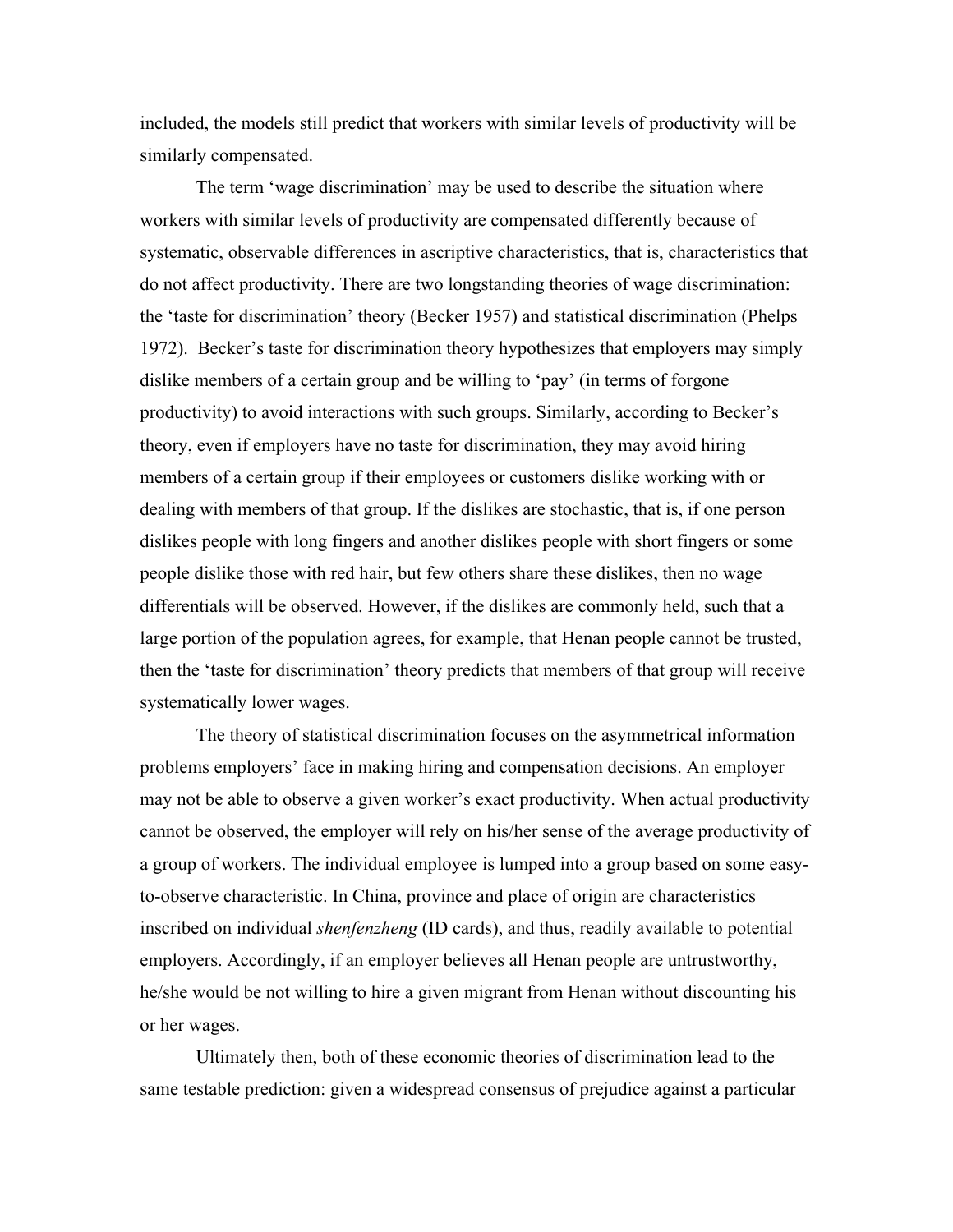group, wages will be systematically lower for this group's members. However, if the cause of the wage discrimination is statistical discrimination, then the theory predicts that wage differentials will disappear in situations where employers are able to more easily observe the individual's actual productivity. It is possible that the labor market of ruralto-urban Chinese migrants is one where quite a bit of information about an individual's productivity is readily available, given that workers come and go frequently, that much of the work is physical and more easily monitored, and that labor contracts are short. In this situation it is possible that productivity is easy to observe and that, despite commonly held views depreciating certain groups, wage discrimination will not be observed. On the other hand, if intermediaries such as labor market recruiters, simultaneously hire groups of workers to do a particular task or type of work without observing the workers' productivity, we would expect more statistical discrimination and wage discrimination to emerge.

In the end it is an empirical question whether wage discrimination will be observed among the rural-to-urban migrants currently employed in Chinese urban labor markets. Evidence of widely held prejudice is a necessary but not sufficient condition for wage discrimination. The nature of the labor market itself and the type of jobs migrants do are also expected to affect the outcome.

Since these factors differ substantially across China, we allow for regional differences in outcomes in the empirical analysis that follows. We first provide an analysis of the differences in migrants' wages based on the full data set. We include the intra-provincial migration of those with agricultural *hukou* who move to large urban centers in our full migrant sample. Some other analysts focus on inter-provincial migration only. Next, we carefully define and track the destinations of the migrants from each of the five sending provinces in our data. We then separately analyze how the migrants from each of these provinces fare, in terms of wages received, in the places to which they chose to migrate. Again we include intra-provincial destinations. Thus, for example, when we focus on male migrants from Henan, we see that their most popular destination cities (of the cities included in the RUMiC data) include Zhengzhou and Luoyang (both located in Henan) as well as Hangzhou, Dongguan, and Shenzhen. Here we focus on how the Henan migrants fare in comparison to the others who have also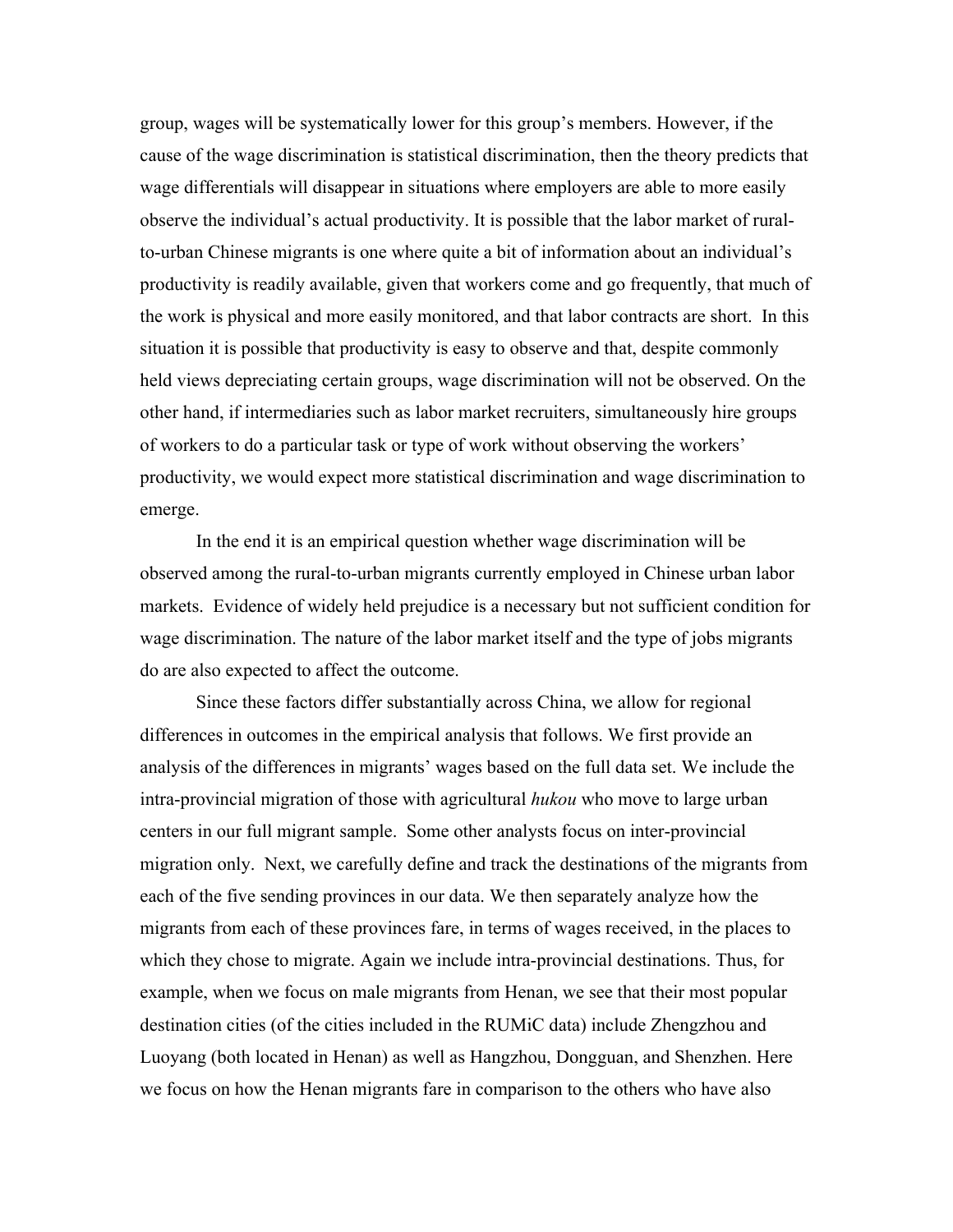chosen to migrate to this set of five cities. We carry out analogous analyses for the migrants from each sending province, each with their individually defined sets of destination cities. In the final analytical portion of our paper, we focus, separately, on each of the migrant-receiving provinces. In this section we explore whether employers in these prosperous, high labor demand, migrant-attracting regions treat migrants with similar skills from differing native places differently.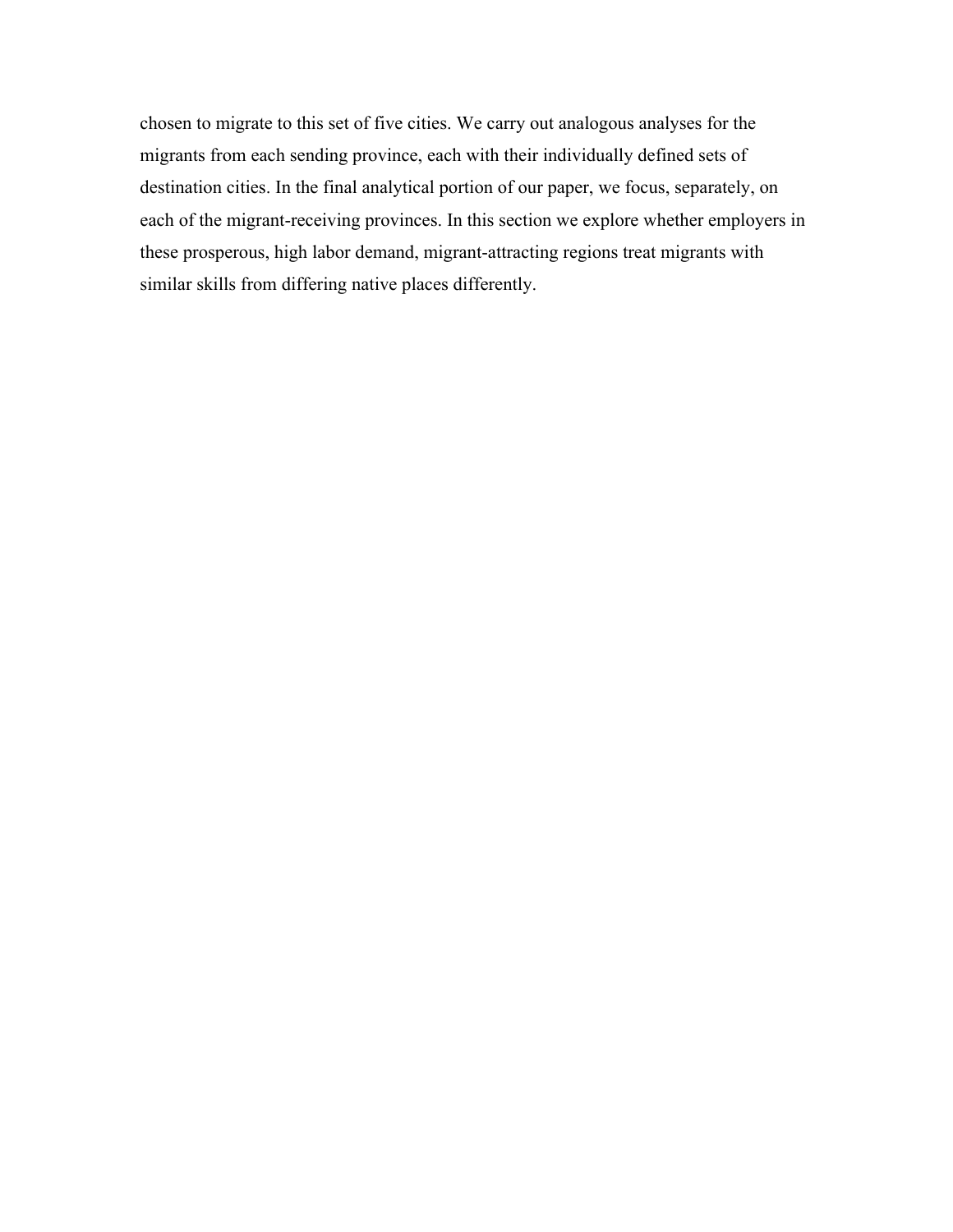### **4 Data, migrant flows and empirical strategy**

The ongoing RUMiC project has focused on collecting information on the causes and consequences of migration in modern China. As such, data was collected in rural areas for rural residents and in urban areas for both urban residents and rural-to-urban migrants. For the rural and urban resident samples, regular sampling frames were employed. Residence based sampling frames often fail to adequately capture migrants, given that many live on works sites and often do not register their residence. The survey team thus developed a new sampling strategy that involved a unique pre-survey census of businesses in randomly chosen areas of each city included in the project. Additional procedures were applied to ensure that migrants working at occupations such as taxi drivers and domestic servants, those unlikely to be captured by enumerators visiting workplaces, were included in the census. The migrant survey was administered to a random selection of the migrants identified in the census (Kong 2010; Akgüç, Giulietti, and Zimmerman 2014). Initially in 2008, 5007 households were surveyed including 8446 individuals. Our data sample combines information from both the 2008 and 2009 migrant surveys. While the 2009 data collection was intended to be longitudinal, high attrition from the 2008 migrant sample led the survey designers to add 3422 new migrant households and 5426 new migrant individuals to the sample. We do not double count migrants from these two survey years. We include all the employed migrants in the 2008 sample who are between the ages of 16 and 65 and then add the newly sampled wage and salary migrants of the same age group from the 2009 survey.

We restrict the sample used to employed individuals between the age of 16 and 65. We exclude self-employed migrants out of a concern that their earning may reflect both returns to their productivity and to capital. We similarly exclude those working without pay in family businesses. Table 1 reveals the home province of all the migrants thus selected. This list of 10 main source/home provinces remains unchanged even if we were to include all the self-employed migrants and those working in unpaid family businesses.

(Table 1 about here.)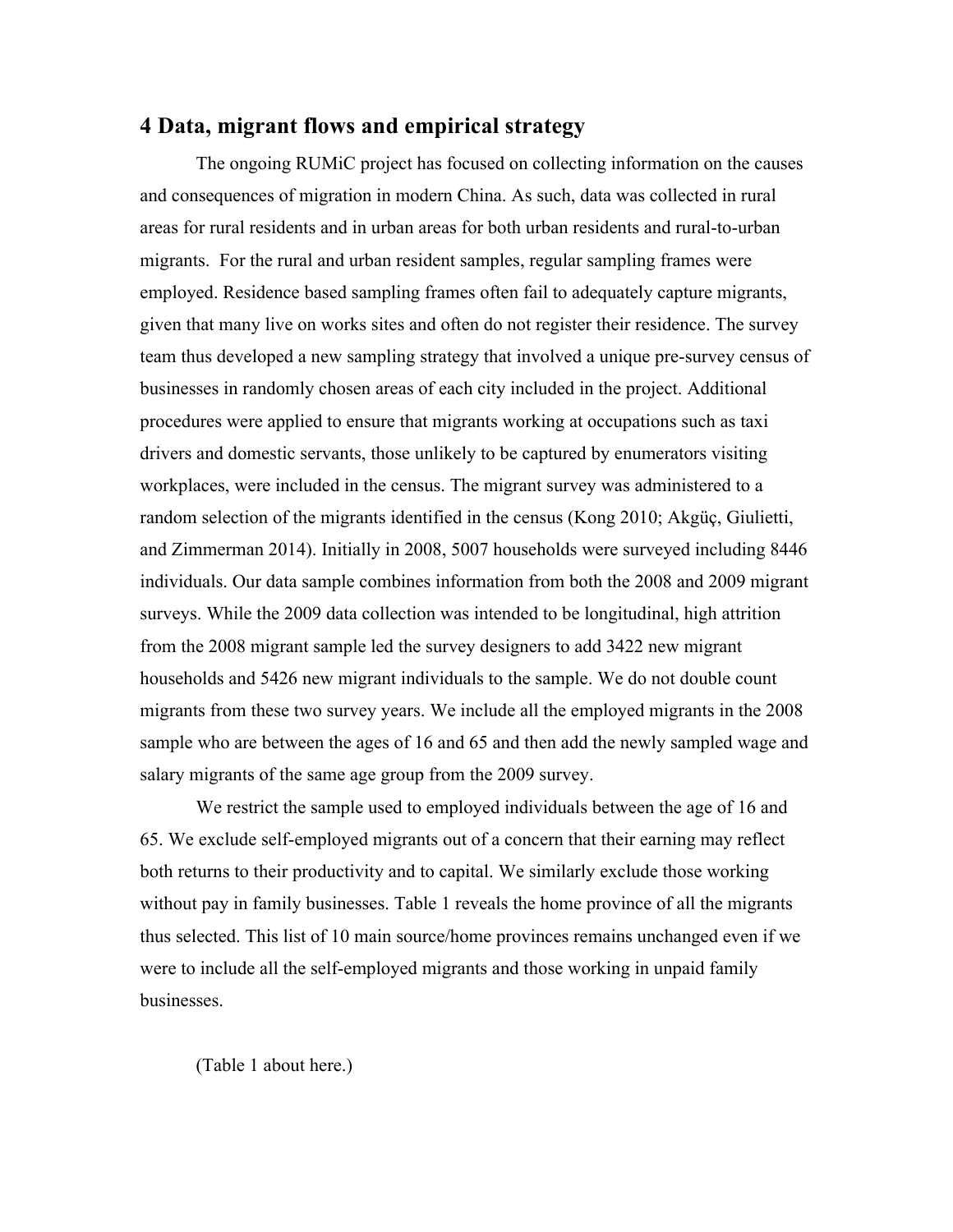In order to fully explore province-of-origin wage differences among working rural-to-urban migrants, we employ a three-prong empirical strategy. We first estimate wage equations for male and female migrants based on our whole analytic sample. This allows us to test for widespread, national-level discrimination in wages against migrants from particular provinces. We control for productive characteristics such as migrants' years of schooling, years of work experience, and tenure on current job. We also control for migrants' marital status as recent empirical work has revealed that in China married men tend to earn premiums over single men and married women are penalized relative to single women (Hughes and Maurer-Fazio 2002). Given the marked differences in the cost of living in different regions of China, we deflate our hourly wage rates with an urban provincial price deflator (Brandt and Holz  $2006$ )<sup>5</sup> and also include controls for destination cities. Of key interest are the effects of migrants' province of origin on their wages, all else equal. We control for these effects by including a set of categorical variables indicating the migrants' home province.

(Table 2 about here.)

In the second prong of our strategy, we narrow our focus to explore how the migrants from particular sending provinces, that is, provinces known as net exporters of rural labor, fare relative to others in the particular destinations where they land. For example, as Table 2 reveals, in the RUMiC data, male and female migrants from Anhui who may be present in any of the 15 cities included in the dataset, overwhelmingly are found in six particular cities: Hefei, Bengbu, Shanghai, Nanjing, Hangzhou, and Ningbo.<sup>6</sup> Ninety four per cent and 92 per cent of our male and female Anhui migrants, respectively, are working in this set of cities. Migration patterns differ substantially by sending area. We note, for example, that among the 15 cities in the dataset, although male

 $<sup>5</sup>$  Brandt and Holz (2006) report regional urban and rural spatial price deflators for China.</sup> They have updated these deflators to 2010 and generously made them available at: http://ihome.ust.hk/~socholz/SpatialDeflators.html.

 $6$  Of these popular destinations for Anhui migrants, both Hefei and Benbu are located in Anhui.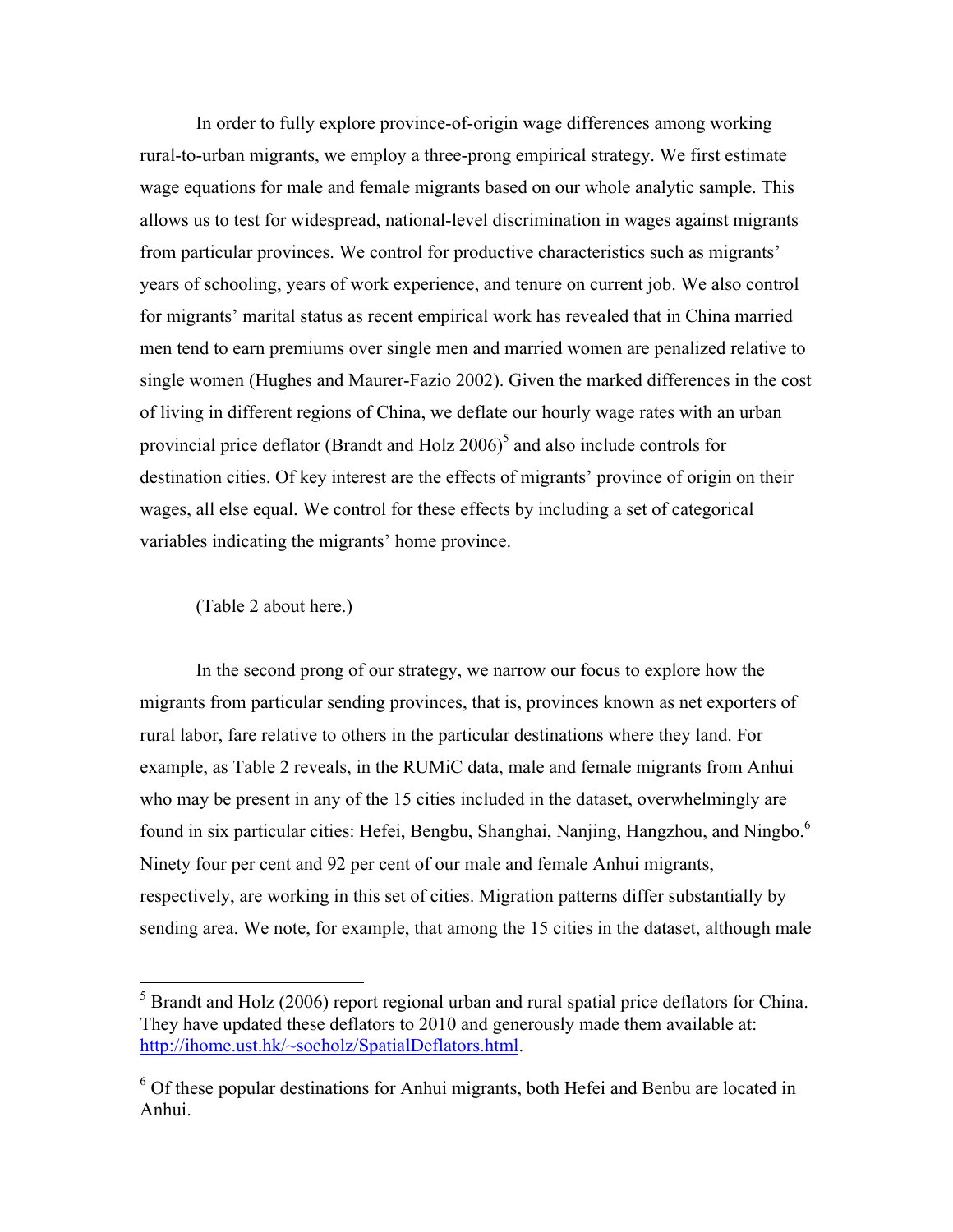migrants from Henan, Sichuan and Hubei commonly migrate to the migrant-receiving cities of Guangdong (Shenzhen, Dongguan, and Guangzhou), Anhui men do not. In this part of our analysis we focus, sequentially and separately, on how male and female migrants from Henan, Anhui, Sichuan, Jiangsu, and Hubei fare in the sets of cities, including those within their home province destinations, to which they migrate.<sup>7</sup> We don't, however, analyze why, for example, Anhui migrants chose these destinations. We focus instead on whether they receive similar treatment in these locations to that received by migrants in these same destinations who come from differing home provinces. For this part of our analysis, the set of receiving cities typically differs for male and female migrants from each sending province. With the exception of Anhui, we find that female migrants from each of these main sending areas tend to migrate to fewer locations than their male counterparts. We acknowledge that our sample of female migrants is smaller than that of male migrants, but suspect that the results are real in that female migrants are sticking a bit closer to home. We use the criteria that at least 30 migrants from a particular sending area (say Anhui) end up in a specific destination to include that destination in the definition of the relevant receiving area for those particular migrants. Once we've defined the relevant geographic region to which migrants from each of our sending provinces migrates, we estimate a wage regression on that subset of our data. We include the same set of control variables as we do for the national-level wage regressions. The set of categorical controls for home province (our variables of key interest) varies both for each of the five sending areas and by gender. We include a named categorical control variable for each sending province that has at least 20 migrants in the specified receiving areas. All others are aggregated into a residual category, 'other province'.

(Table 3 about here.)

 $<sup>7</sup>$  One must be careful in the interpretation of Table 2. It is not representative of the flow</sup> of all Chinese rural-to-urban migrants from these sending provinces in 2008/2009 since only 15 cities are included in the data. Beijing and Tianjian are notably absent. Instead, Table 2 represents the patterns of migration from these five sending areas to the 15 cities included in the sample. Nonetheless, the differences in the destinations of migrants from different sending provinces are clear.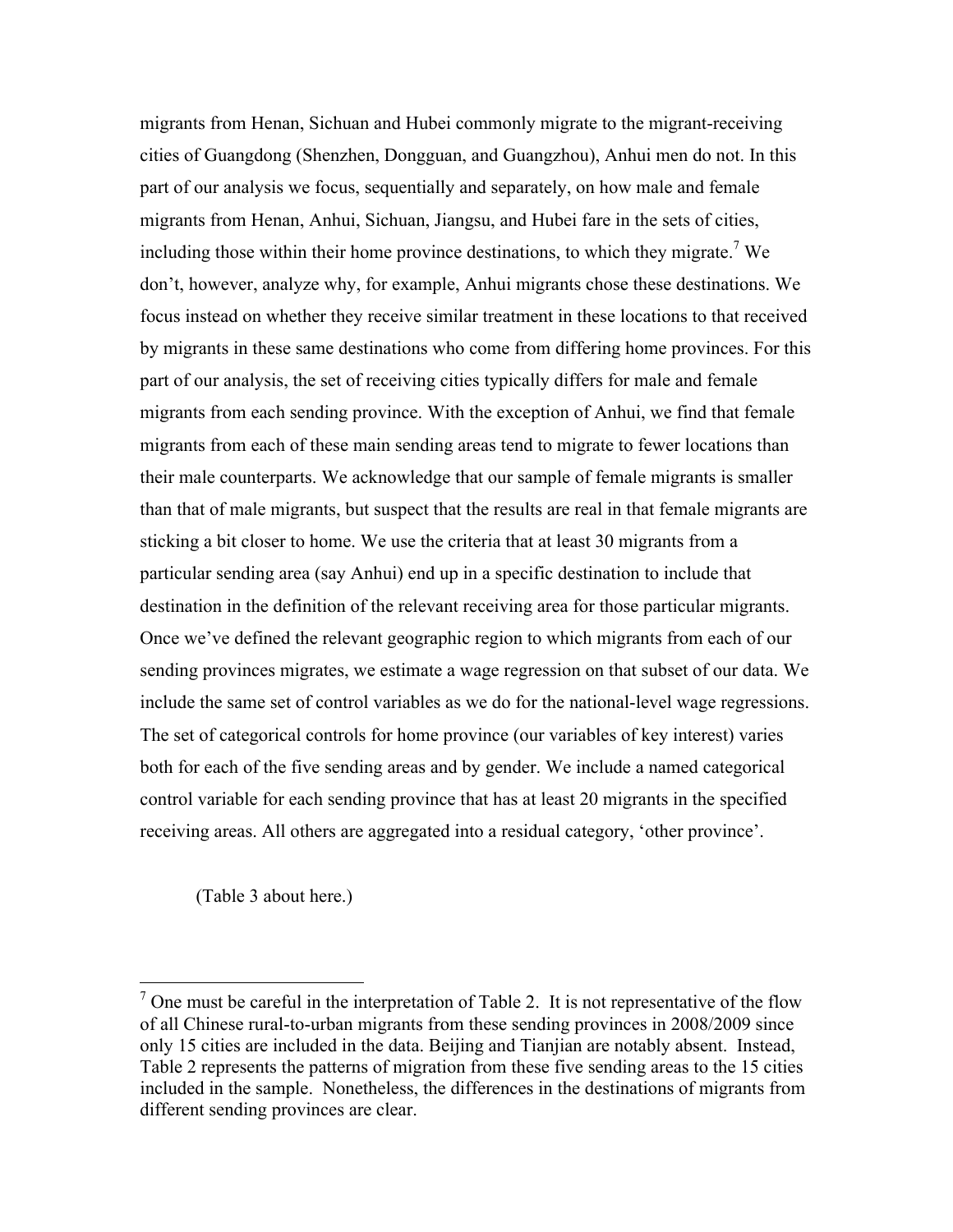In the third prong of our analysis, we focus on how migrants' wages compare in key migrant receiving provinces: Guangdong, Zhejiang, Jiangsu, and Shanghai. In this section of our analysis, we explore whether migrants are treated more or less equally in particular geographic regions known as migrant receiving areas. As Table 3 reveals, some areas draw migrants from a wider circle than other areas.<sup>8</sup> The dispersion of home provinces for migrants in Guangdong appears to exceed those of the other 3 receiving provinces, at least in terms of the migrants sampled in the RUMiC data.<sup>9</sup> Once again, we include the same set of controls and focus on the categorical variables representing migrants' home provinces as we explore whether migrant wages are affected by province of origin in these more migrant-receiving labor markets.

(Table 4 about here.)

As the summary statistics of Table 4 reveal, the rural-to-urban migrant men and women who are wage and salary workers are remarkably similar (and perhaps to some, surprisingly similar) in terms of both their work and migration characteristics. The men are, on average, only about 1 year older than the women with mean ages of 29 and 28, respectively. Forty-nine per cent of the women are married, as are 46 per cent of the men. The years of education are also similar for men and women. These migrants, on average, have middle school educations. Given their ages and their mean years of work experience, it appears that many of these migrants started work at approximately age 16. The men typically have a year more of migration experience than their female counterparts (they are a year older). Similarly, the men are marginally more likely to have experience migrating to more than one city than have the women. The mean hourly earnings of women is 5.7 *yuan*, while men's mean hourly earnings is 6.8 *yuan*. Male migrants work about 2 hours more per week than the women and thus earn approximately 300 *yuan* more per month than do the female migrants, due to the slightly longer hours of work and the higher hourly wage.

<sup>&</sup>lt;sup>8</sup> Since this analysis is based on current location, we can claim that the results in Table 3 are representative of all the rural-to-urban migrants in these receiving cities.

<sup>&</sup>lt;sup>9</sup> Guangdong also differs from the other receiving areas in that 70-80 per cent of the labor force of its export processing centers, Shenzhen and Dongguan, is made up of migrant labor (Chan 2012).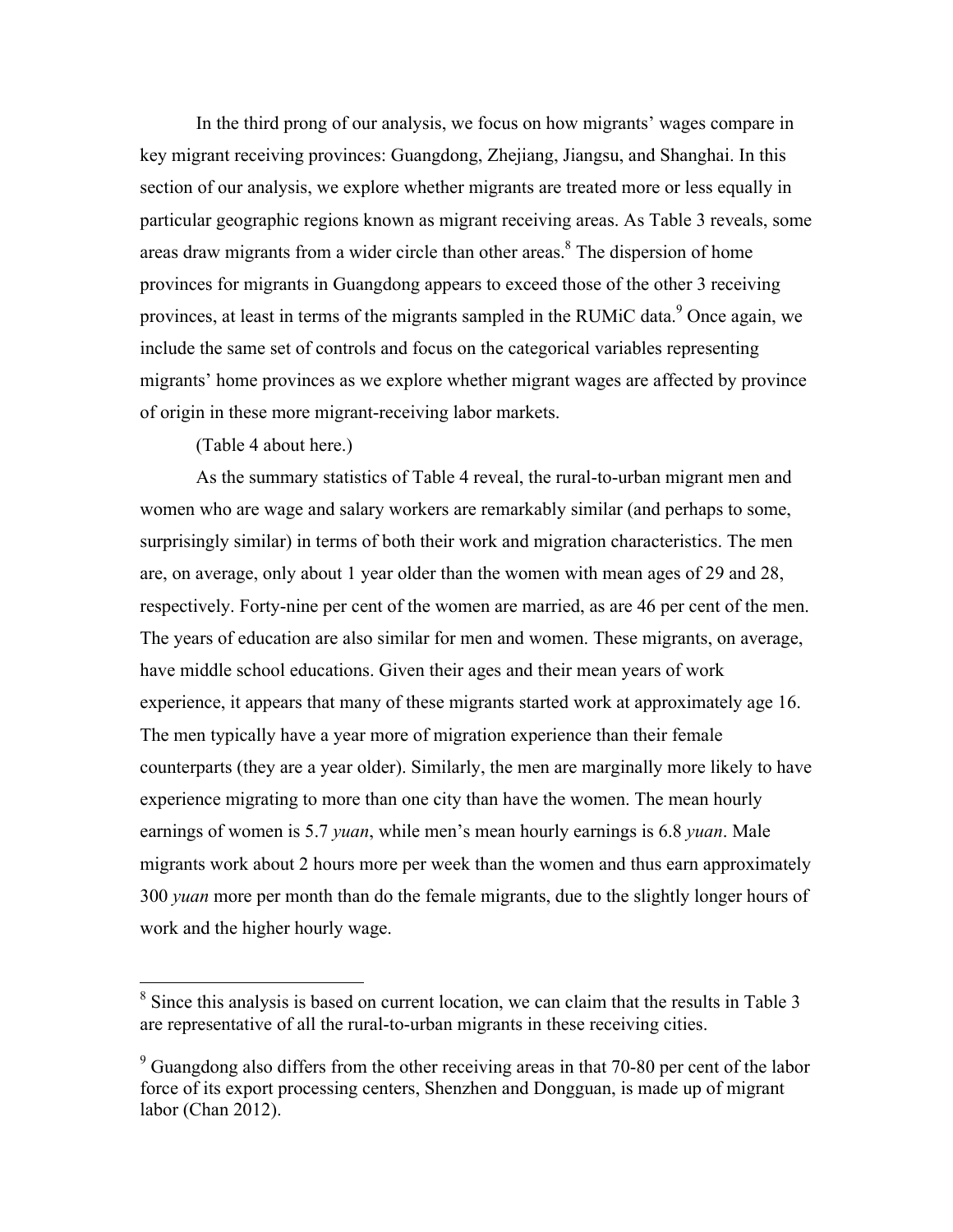### **5 Multivariate analysis of the determinants of earnings: Is there evidence of wage discrimination for migrants from some provinces?**

*Full analytic sample*—As argued above, although there appears to be widespread negative stereotyping of Henan people across China, such prejudice will not necessarily translate into wage discrimination for migrants from Henan in the urban labor markets to which the migrants relocate. The outcome will depend on the nature of the labor market in which the migrants find themselves. As described above, we estimate Mincerian wage equations to test for systematic differences in migrants' wages across provinces of origin. The dependent variable is the natural log of hourly earnings adjusted for differences in the cost of living across provinces and survey years (Brandt and Holz 2006). In addition to the set of categorical variables indicating migrants' province of origin, we also include as independent variables: years of education, years of overall work experience and work experience squared, years at current job, a dichotomous variable which takes on the value of one if the migrant is currently married, and a dichotomous variable which takes on the value of one if the observed earnings come from 2008 (rather than 2009).<sup>10</sup> We also control for migrants' city of current residence as fixed effects. Given compelling evidence in the literature that men and women's labor markets are quite segregated, we estimate our fixed effects regressions separately for male and female migrants.

(Table 5 about here.)

The results from our full sample of all rural-to-urban migrants in the 15 cities, controlling for province of origin, reveal difference between male and female migrants. As shown in Table 5, there is no overlap in men and women's statistically significant provinces of origin. Controlling for the unobserved fixed effects of each city, we find that female rural-to-urban employed migrants from Anhui, Henan, and Jiangsu all earn about

<sup>&</sup>lt;sup>10</sup> We control whether the migrants' earnings are those reported in 2008 for the migrants from the 2008 wave of the RUMiC survey or those reported in 2009 for the newly added migrants from the 2009 wave of the survey to allow for changes in underlying economic conditions between survey years.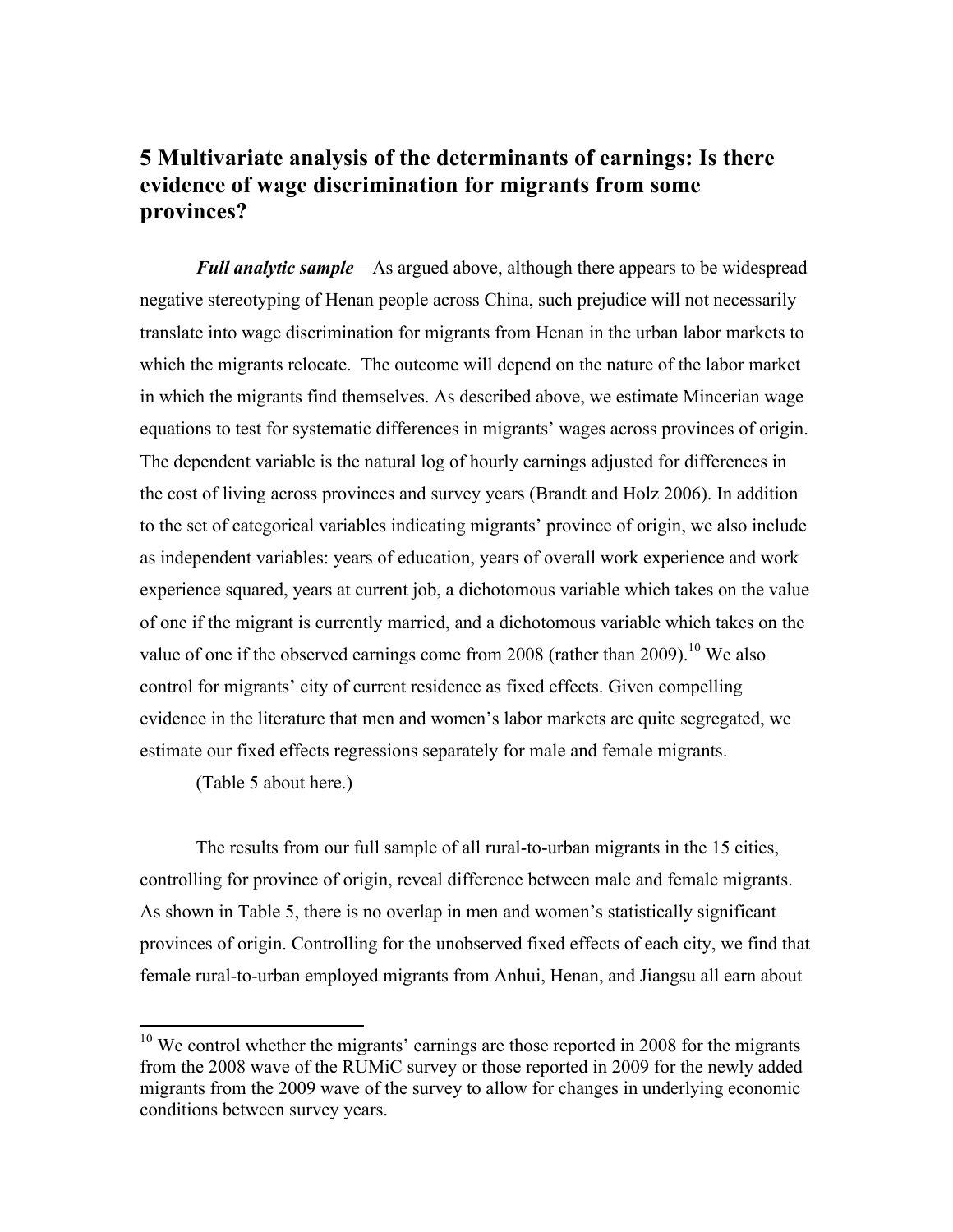10 per cent more than female migrants from Chongqing, which is our basis of comparison. We note that although female migrants from Henan may be negatively stereotyped in the media, their wages are higher than those of most of the other female migrants in the sample and statistically akin to those from Anhui and Jiangsu. Both Anhui and Henan are low-income provinces and major sending areas. Jiangsu includes both sending and receiving areas as northern Jiangsu's economic development lags behind the economically prosperous, southern Jiangsu, which includes the receiving cities of Nanjing and Wuxi.

Employed migrant men from Zhejiang earn about 17 per cent more than men from Chongqing, while men from Hubei, Hunan, and Jiangxi earn about 9 per cent less, and those from Guangxi 14 per cent less than those from Chongqing. Our results indicate that migrant men from Henan province are treated similarly to those from Chongqing. They do not stand out, after controlling for their productive characteristics, as receiving either advantageous or discriminatory treatment in terms of their wages.

That particular provinces of origin yield different advantage and/or disadvantage for men and women does not imply that all wage determinants differ between men and women. Marriage, however, does differentially affect men and women's wages. Being married reduces migrant women's earnings by about 4 per cent, but increases migrant men's earnings by 4 per cent.<sup>11</sup> Male and female migrants receive similar returns to years of education--approximately 5 per cent per year of schooling. These 2008/2009 rates of return to education are higher than those based on earlier data for migrant workers found by Maurer-Fazio and Dinh (2004) perhaps indicating a maturing of the migrant labor market in urban China. Returns to years of overall work experience and years of experience at the current job are very similar for men and women. Finally, the increase in wages between 2008 and 2009 is also approximately the same for men and women. That both male and female migrants are rewarded according to these productivityenhancing characteristics is evidence that economic models of wage determination do explain some of the differences in earnings. It is clear that in 2008/2009, employers differentiate migrants by their education and work experience. In addition, we see that the R-squared values, which indicate the proportion of the variation in log wages

<sup>&</sup>lt;sup>11</sup> This is consistent with the results of Hughes and Maurer-Fazio (2002).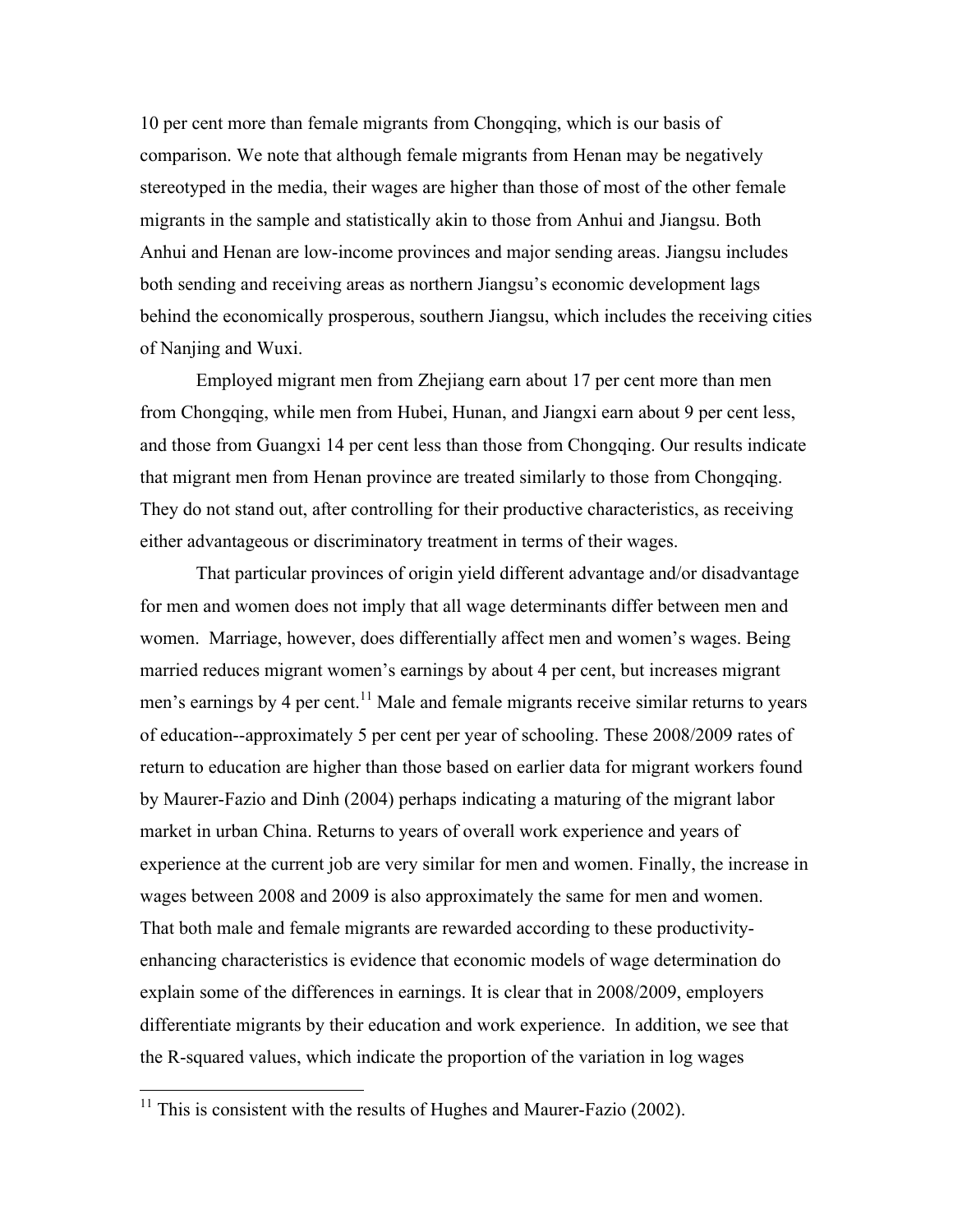explained by the included observable characteristics, are quite high (for this type of regression) at around 26 per cent.

What can we conclude from the province-of-origin results in this full sample analysis? First, we conclude that there is no overall systematic discrimination in wages against people from Henan. We find for women, that Henan migrants have significantly higher earnings than those from Chongqing province, our base case. For men, we find no significant difference between the wages of migrants from Henan and Chongqing. In addition, although we might suspect that if the men from a particular sending province are discriminated against that the women from the same province would also receive discriminatory wages, there does not seem to be a strong pattern of significant difference across gender for any of the sending provinces

Our null hypothesis is that there is no systematic wage discrimination based on place of origin across the 15 cities of the full sample. Our main conclusion is that we have not found evidence that would cause us to reject this null hypothesis. Our full regression results provide evidence that employers are able to observe differences in productivity. They do not rely simply on migrants' province-of-origin in setting wages. However, it may be that regional differences in wage discrimination exist and that the full analytic sample results are masking regional differences. To test this hypothesis we turn now to regional earnings equations. The regions tested are designated in two ways: first by defining the five separate subsets of cities favored by the migrants from each of the five main sending provinces and then in terms of the four key receiving provinces.

*Main sending provinces—*In Section 4 of this chapter, we showed that the patterns of migration from sending to receiving areas differ by sending province. Anhui is the largest source of migrants in the RUMiC data for men and the second largest for women, providing about 15 per cent of both the men and women's analytic samples. The main receiving cities of these Anhui men and women are Hefei, Bengbu, Shanghai, Nanjing, Hangzhou and Ningbo. Hefei and Bengbu are the large cities in Anhui province; Hangzhou and Ningbo are both in Zhejiang province. In contrast, as shown in Table 3, Henan is the second largest source of migrants in the sample for men and the fifth largest for women. Henan men migrate to the Henan provincial cities of Zhengzhou and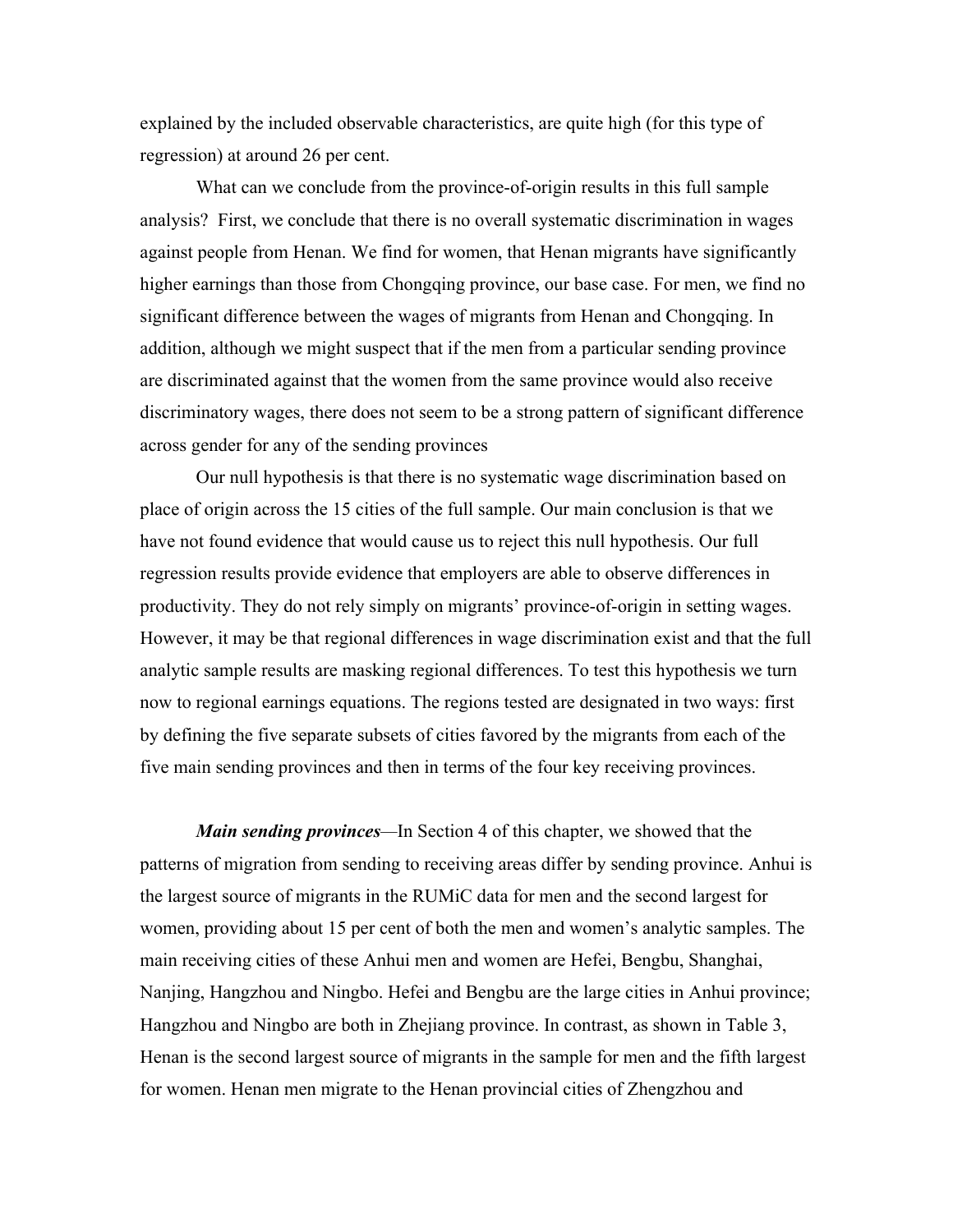Luoyang and to Hangzhou, Dongguan and Shenzhen. Beyond the Henan provincial cities of Zhengzhou and Luoyang, Henan women go to Shanghai and Hangzhou. At this stage of the analysis we focus on the question, how do Henan-origin migrants fare in the cities to which they migrate in comparison to other migrants who migrate to these same cities? In asking this question we are agnostic on the reason for their destination choice. They may go where they do because it is close, because they can command higher wages there than elsewhere, or because others from their village have gone there before. Regardless of why they go where they go, we are interested in how the wages of migrants from a given sending province compare to the other migrants in those same destination cities, that is, with their labor market competitors and counterparts from other places.

#### (Table 6 about here.)

Table 6 shows the wage equation results for all migrants in the same areas to which Henan migrants go in large numbers. For men, the area is aggregated to include Zhengzhou, Luoyang, Hangzhou, Dongguan and Shenzhen. The area to which Henan women migrate in large numbers includes Zhengzhou, Luoyang, Shanghai and Hangzhou. In these two regressions, the omitted province-of-origin for both men and women is Henan. Thus, the provincial coefficients tell us how much more or less the other rural-to-urban migrants earn in comparison to Henan migrants in the cities to which Henan people migrate (including home province cities). If there were systematic wage discrimination against Henan migrants in the places Henan migrants go, then all of these provincial dummy variables should have positive, statistically significant coefficients. For women, none of the provincial coefficients are significantly positive. Instead, we find the Henan migrant women earn more than Jiangsu migrant women in the group of cities where Henan women tend to go. Similarly, Henan female migrants earn more than female migrants from the provinces sending small numbers of women, the residual 'other province' category. For men, we find a large premium for migrants from Zhejiang and also from Chongqing compared to Henan men, but no significant differences between Henan men and men from any of the other provinces. Most telling, in terms of the wage discrimination hypothesis is that Henan men's wages are not different from men from the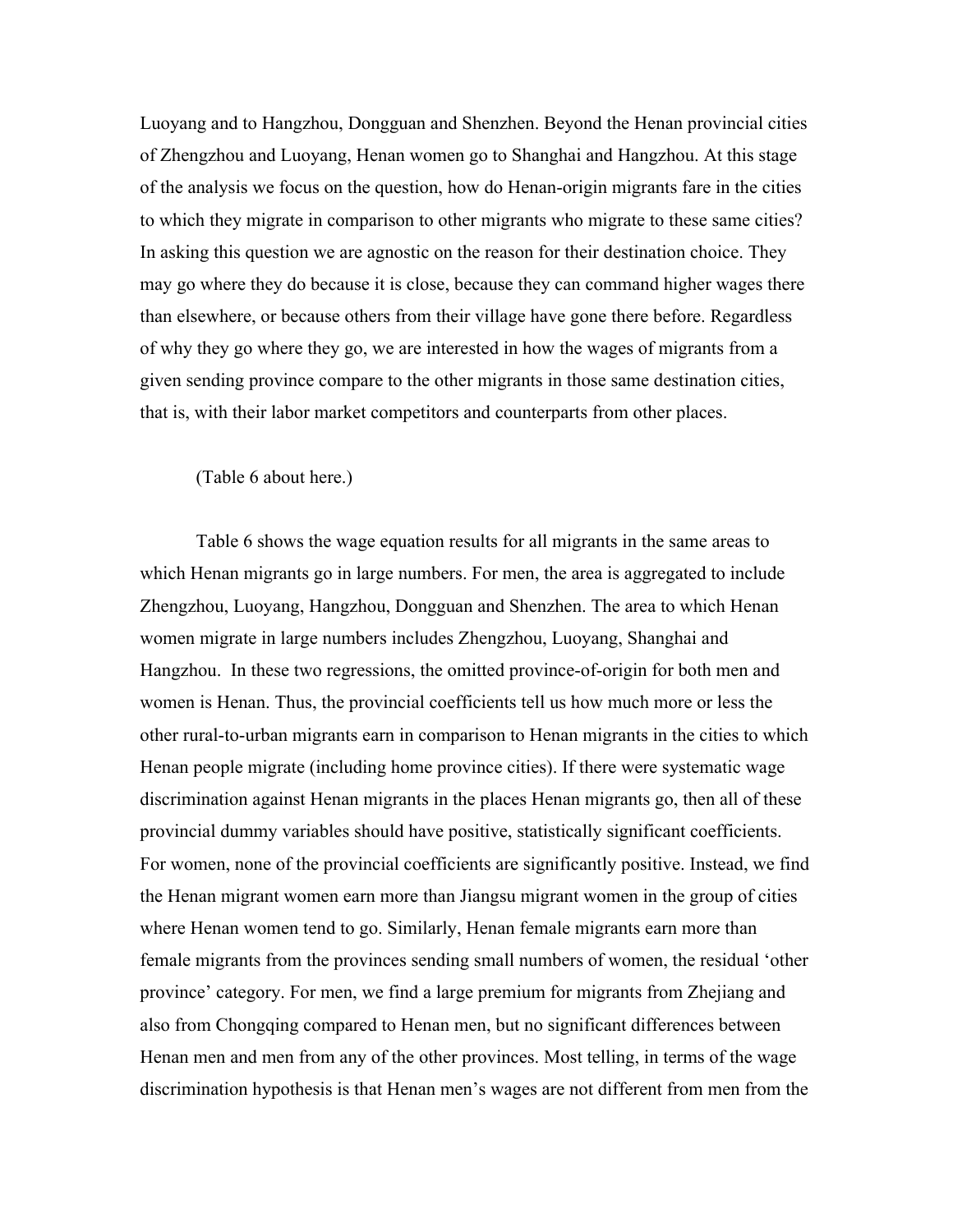other provinces that send large numbers of male migrants. If there were wage discrimination targeted at Henan men particularly, we would expect their wages to be lower than the wages of men from Anhui, Sichuan, Hubei or Jiangsu.

We repeated this main sending province analysis for the four other main sending provinces: Anhui, Sichuan, Jiangsu and Hubei.<sup>12</sup> As described in Section 4, in each case, the sample is defined as the cities to which male and female migrants (separately) tend to migrate. Then the earnings of migrants of the focal sending provinces are compared to the earnings of the other migrants in those same cities. For women, there are almost no statistically significant differences in any of the four additional analyses. Only in the cities to which the women from Jiangsu tend to migrate (Nanjing, Wuxi, and Shanghai) do women from Jiangsu earn significantly more than women from Sichuan and Shandong. These findings along with the Henan women's results seems to refute the finding of Zhang and Zhao (2013) of a positive relationship between distance and earnings for women. In both of these cases, local female migrants earn more than their counterparts from more distant provinces of origin. Across our analyses of all five sending areas, we find no evidence of systematic regional wage discrimination for women by place of origin.

For men, in terms of these sending area regressions, we find no significant differences in how men from Sichuan are paid in comparison to migrants from any of the included provinces of origin in the cities where the Sichuan men tend to migrate. The same is true for the cities where Hubei men migrate. In the other two groupings, for migrants from Anhui and Jiangsu, respectively, there are some significant differences in their earnings in comparison to migrants from other provinces. Again, we find that in both of these regressions the men from Zhejiang do better than others. The differentials are quite large, 23 per cent higher wages for Zhejiang men compared to men from Anhui and 22 per cent higher compared to men from Jiangsu. Anhui men also earn much less than migrants from Fujian, but more than migrants from Hubei. Jiangsu men earn more than men from Hubei, in the group of cities where Jiangsu migrate. There are not enough

 

 $12$  While restrictions on the chapter's length precluded inclusion of these tables, the results of the regressions for both male and female migrants from the other four sending areas are available from the authors on request. (Appendix Tables A.1-A.4)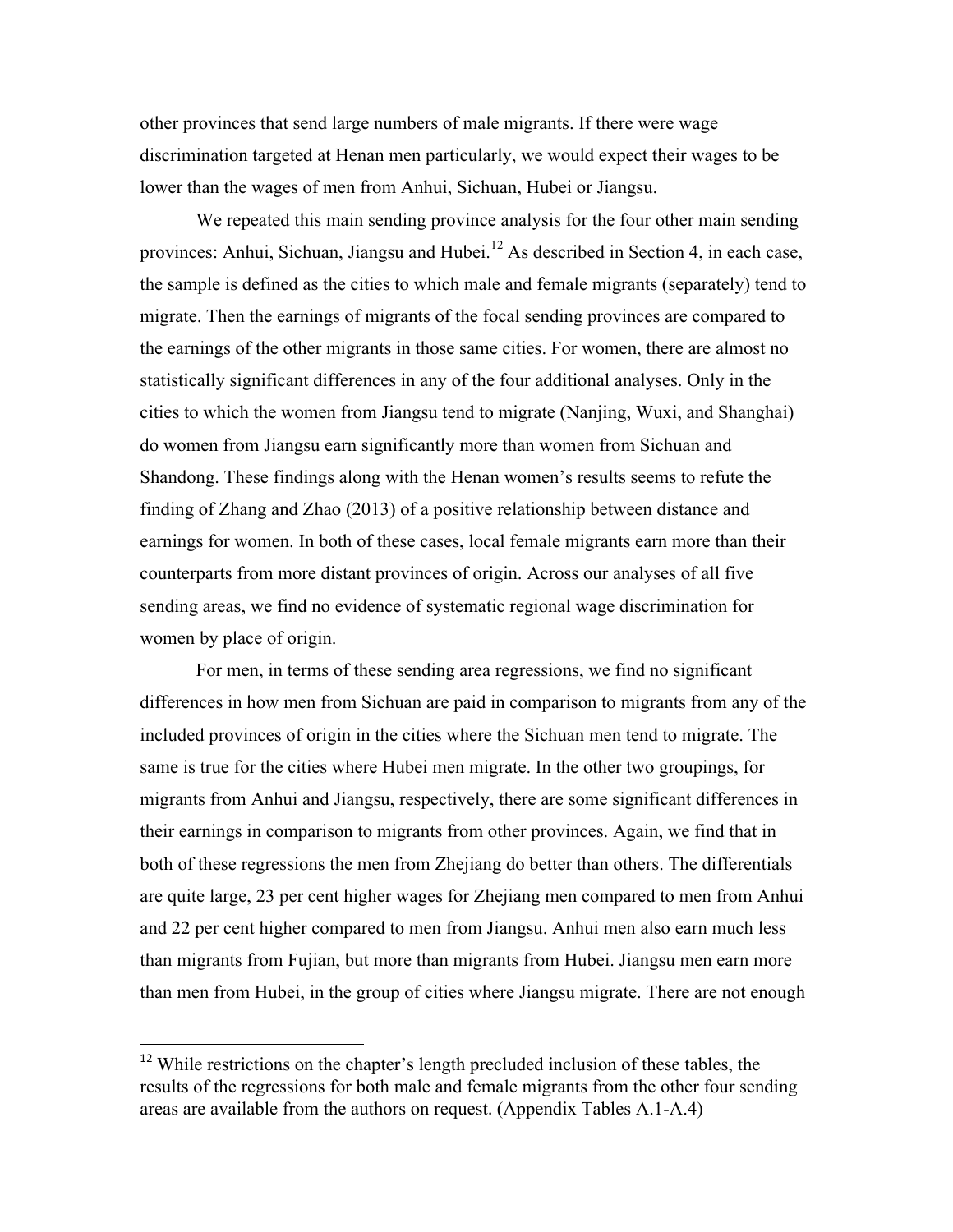male migrants from Anhui or Jiangsu in the cities where Hubei migrants go (Wuhan, Dongguan, Shenzhen) to allow us to make the comparison in the other direction.

The strong result that Zhejiang men are being paid more than those from other provinces, holding education and work experience constant, across three of our five analyses of sending provinces (Henan, Anhui and Jiangsu) seems to indicate that these results for men have more to do with Zhejiang migrants than with whom they are being compared and which group of cities is being considered. Zhejiang migrants command higher wages than migrants from any other province and in each location where there are enough Zhejiang natives to allow us to put in a control variable. Since Zhejiang is a coastal province with relatively high per-capita income in the rural areas, the pull factors must be quite strong to induce them to migrate. In this sense we are observing a much more selected group of migrants from Zhejiang than other provinces. In addition, the wealth of the province may mean that Zhejiang migrants bring physical capital with them when they migrate, while most other rural-to-urban migrants supply only their raw labor.

It is difficult to generalize the rest of the place of origin results for men. It seems that locals in Anhui and Jiangsu, that is, same province migrants, have some advantages against migrants from Hubei (farther away), a phenomenon we also find in the women's results. The overlapping nature of the cities in the regions we have defined for migrants from sending provinces makes it difficult to make more definitive statements. Thus, we now turn now to analyses focused on receiving, rather than sending, areas.

*Receiving areas—*In this final subsection of our analysis, we again consider regional differences in the earnings effect of the province-of-origin identities of rural-tourban migrants. However, in this section each of our subsamples is defined as one of the receiving provinces. In each these analyses, we group together the receiving cities within a province, treating the province as the destination (but continuing to include fixed effects for destination cities). These receiving areas are: Jiangsu (including Nanjing and Wuxi), Zhejiang (including Hangzhou and Ningbo), Guangdong (including Guangzhou, Dongguan and Shenzhen) and Shanghai. Once again, we focus our analysis on differences in pay by province-of-origin. And again, we limit the number of provincial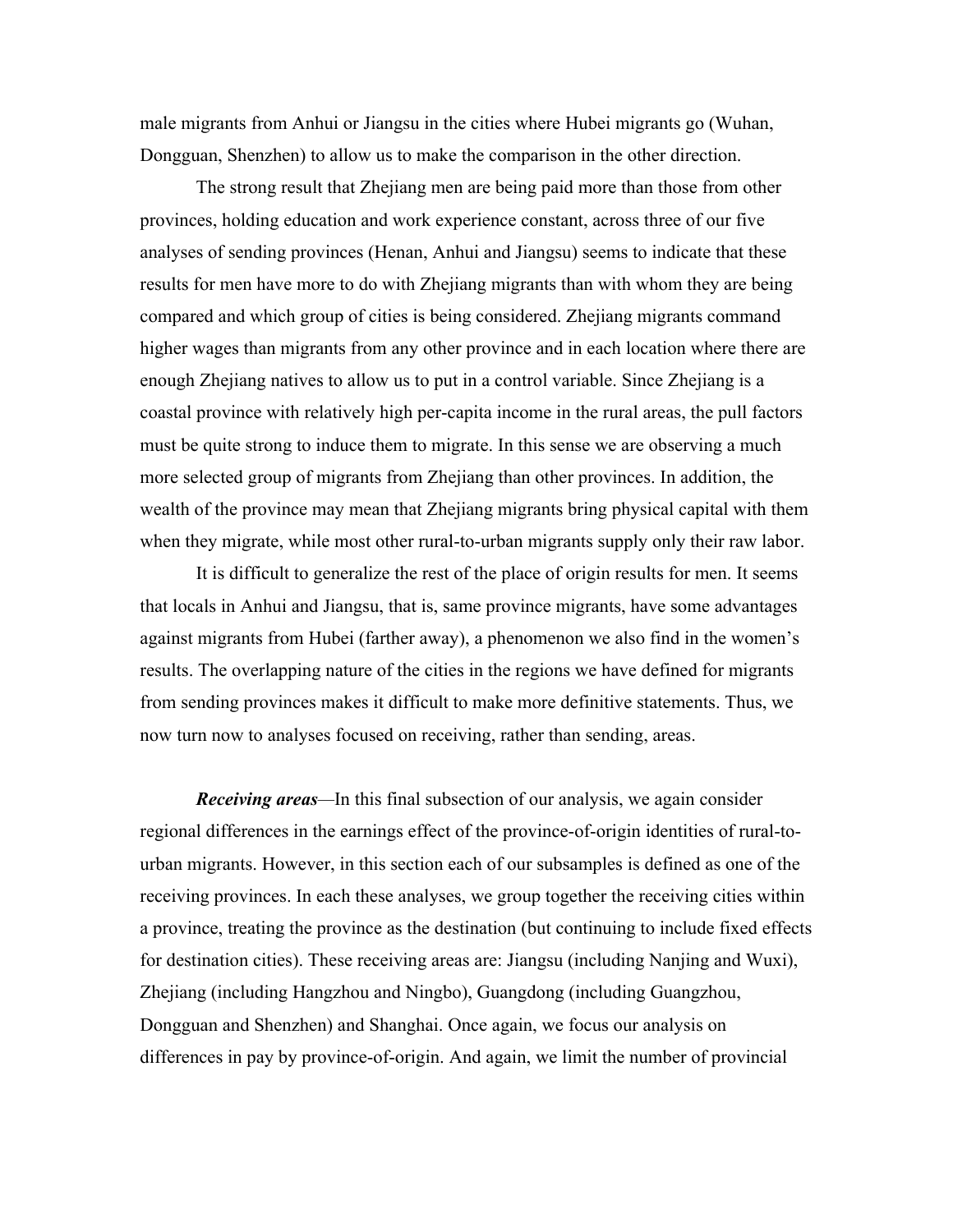indicators in each regression to those for which we have at least 20 migrants in the working sample. All others are grouped into a residual, 'other province' category.

(Tables 7a, 7b, 7c and 7d about here)

Table 7a presents the regression results for Guangdong as a receiving area. Migrants from other provinces are compared to those from Guangdong (that is, Guangdong is the omitted category). We find no significant differences by province of origin for women. For men, we find that migrants from Guangxi earn significantly less than those from Guangdong, while men from 'other provinces' earn significantly more. The earnings of Henan male and female migrants are not significantly different from those of local migrants from rural Guangdong.

Table 7b repeats the analyses for Zhejiang as the receiving destination. Here we have not made Zhejiang the omitted category because of our previous strong result that Zhejiang migrants seem to do consistently better in every labor market. By making Anhui the omitted category in this analysis, we can observe how Zhejiang migrants do compared to Anhui migrants, this time on their home turf. Anhui is the modal province of origin in the men's sample (20 per cent of the men's migrant sample currently in Zhejiang came from Anhui), with intra-provincial Zhejiang migrants a close second (18 per cent). For women, 20 per cent of the migrants in urban Zhejiang come from rural Zhejiang and 18 per cent come from Anhui. Our regression results reveal that, once again for women, no province-of-origin controls are significant. For men, we find that intraprovincial Zhejiang migrants who have moved to the cities of Hangzhou and Ningbo earn 16 per cent more than their counterparts from Anhui. Jiangsu and Hubei men have significantly lower wages than Anhui migrants in Zhejiang. The earnings of the migrants from Henan in Zhejiang do not differ significantly from their Anhui counterparts for either men or women.

Table 7c provides the results for the Jiangsu cities of Nanjing and Wuxi. The local migrants, those from rural Jiangsu, are the comparison group. The table shows that for women, Anhui migrants and migrants for 'other provinces' earn less than those from Jiangsu. For men, there are no significant differences across groups. Henan men are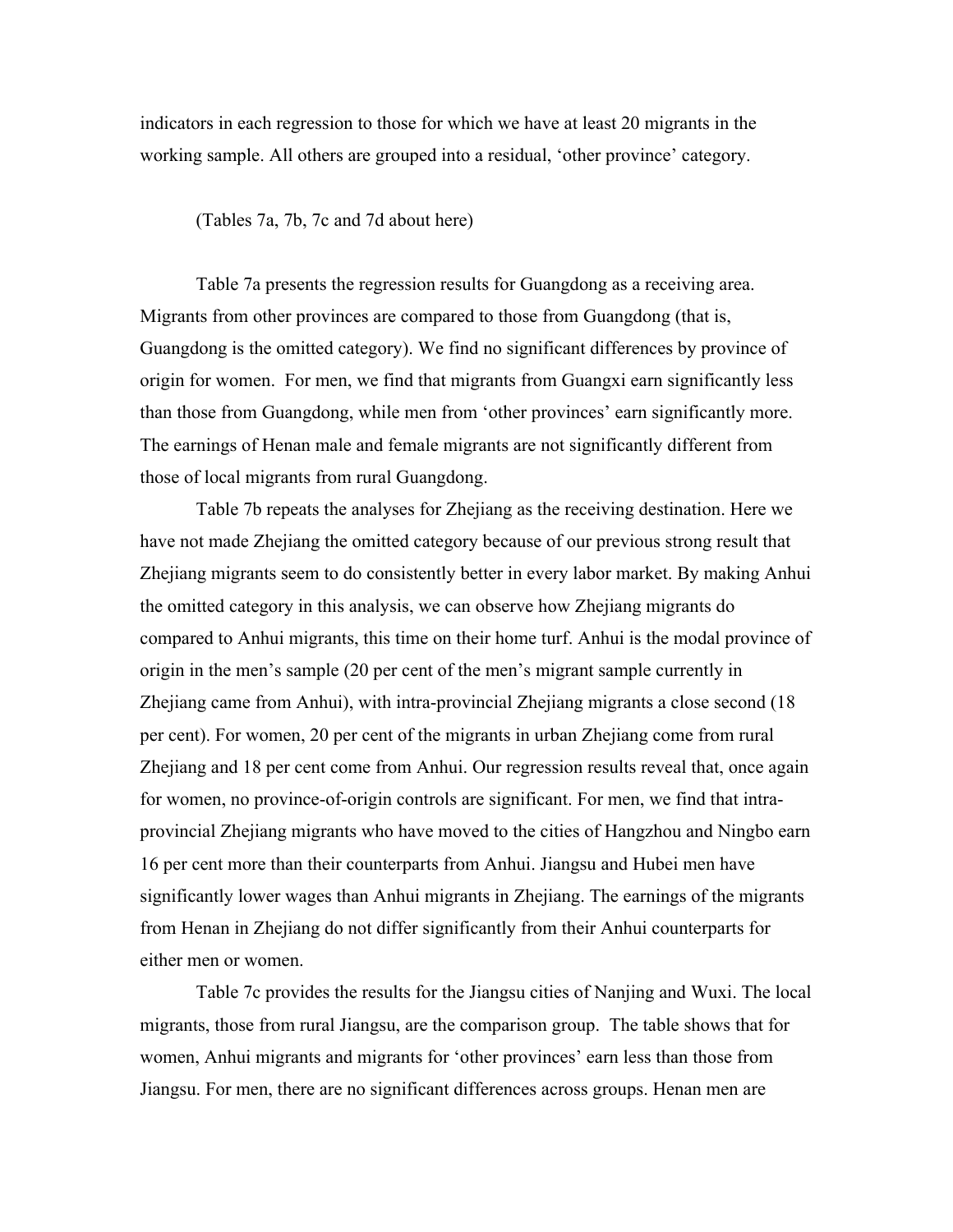present in large enough numbers to be singled out, not so for women. Henan men's wages do not differ significantly from the wages of their Jiangsu counterparts.

Finally, Table 7d provides the results for Shanghai. Anhui is again selected as the omitted category. It is the modal category representing 29 per cent of the female migrants in Shanghai and 28 per cent of the male migrants. For women, once again we find no significant differences in pay between migrants from different provinces of origin after controlling for productive characteristics. For men, the 'local migrants' of Anhui and Jiangsu do significantly better in the labor market than migrants from Henan. It appears that this relatively small group of men from Henan in Shanghai (26 out of a total of 368 male migrants) receives markedly discriminatory treatment. Their wages are approximately 24 per cent lower than those of the migrants from Anhui, our base case, after controlling for productive characteristics. In contrast, the wages in Shanghai of migrants from Jiangsu, Sichuan, and Hubei are not significantly different from those of Anhui. The only group of male migrants that stands out as receiving unique treatment in Shanghai, and in this case uniquely negative treatment, is the group of male migrants from Henan.

Overall, in this analysis of migrants' wage treatment based on receiving areas, we find that women's labor markets display strong equanimity of wages across all provinceof-origin groups in each receiving area. The only exception is that female migrants from Anhui working in Jiangsu receive lower wages than their Jiangsu counterparts (that is, intra-provincial Jiangsu migrants). For men, in each of the receiving areas except Jiangsu there seems to be some advantage for the 'home team.' In the sampled cities of Guangdong, rural Guangdong men do better than men from Guangxi. In Zhejiang, Zhejiang men do better than everyone else, but Anhui men also do better than those from Jiangsu and Hubei. And in Shanghai, Anhui and Jiangsu men, who represent the largest groups of migrants to Shanghai, do better than those from Henan and Hubei.

### **6 Conclusion**

We argued above that whether there is wage discrimination among the rural-tourban migrants currently employed in Chinese urban labor markets is an empirical question. We noted that evidence of widely held prejudice is a necessary but not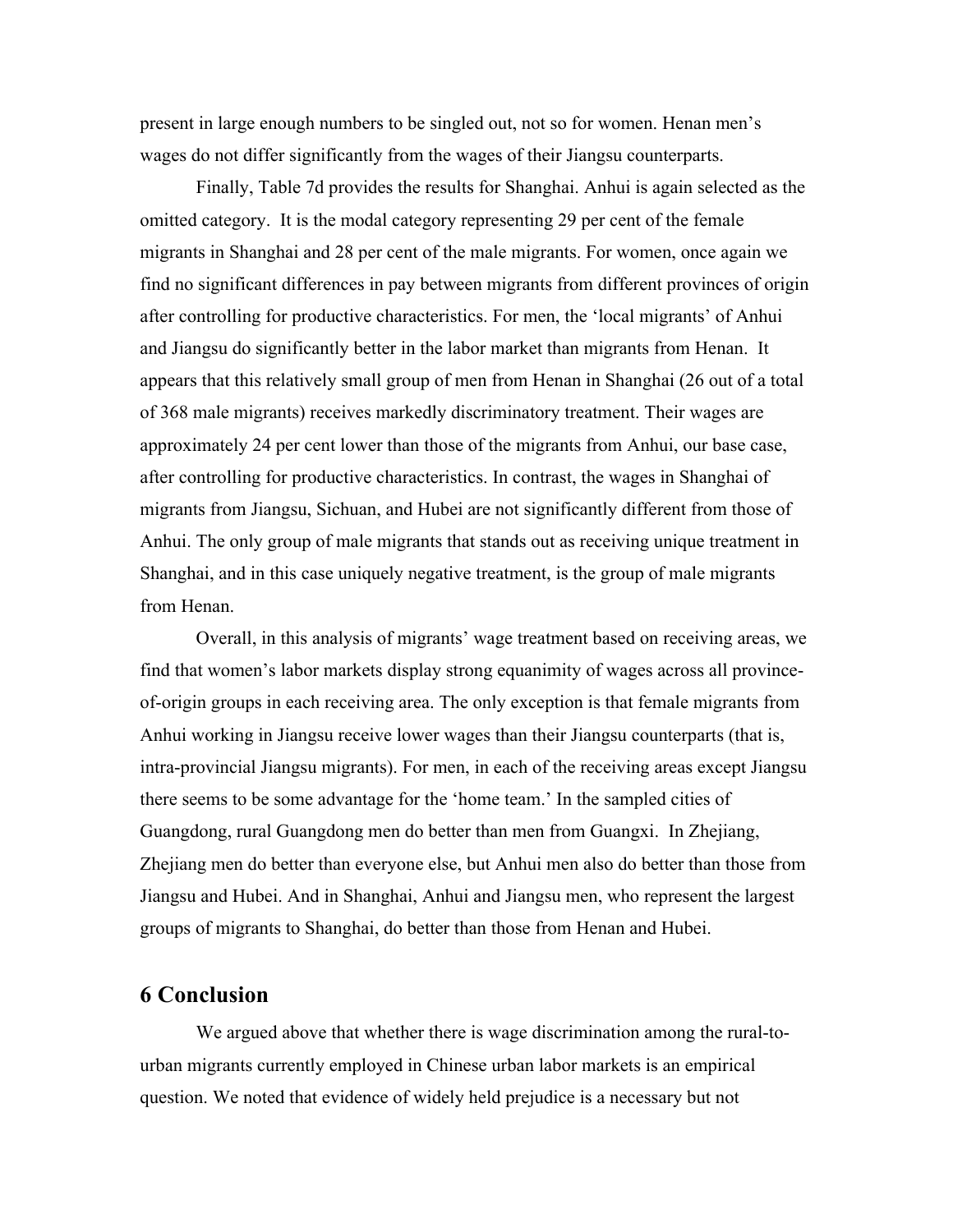sufficient condition for wage discrimination. We thus set out to explore whether systemic wage discrimination, based on province of origin, exists in China's urban centers with significant migrant populations. Having carefully cut and sliced our data in many ways, we have accumulated substantial evidence that there is essentially no negative placebased wage discrimination in migrant women's labor markets. Our one minor exception to this generalization is that we found some wage discrimination against women from Anhui who work in Jiangsu. Otherwise, we find that female migrants receive very similar wages, after controlling for productive characteristics, across provincial native place groups. Henan women definitely do not earn lower wages than migrants from other locations. Rather, in the regression based on our full analytic sample, we find that the women from Henan, Anhui, and Jiangsu earn somewhat higher wages, all else equal, than women from Chongqing and all other provinces.

For men, we again find no systemic evidence that Henan migrants do worse in the labor markets than men from other provinces sending out large numbers of migrants. The one exception to this generalization is that we do find significant negative wage discrimination against male migrants from Henan in the Shanghai labor market. The number of Henan men in the Shanghai sample was small but their wages were significantly lower than those migrants from Anhui.

We have amassed two generalizable results for male migrants. The first is related to male migrants from Zhejiang. We find strong and consistent evidence that male migrants from Zhejiang do better, in the sense of receiving higher wages, in almost every location where they migrate. We suspect, given our general findings of wage equality across migrant workers within the labor market, that the difference we observe for Zhejiang migrants is the result of some unobserved differences in productivity or selectivity. These workers from Zhejiang are likely to have higher opportunity costs (due to better and abundant job opportunities in their rural villages), and thus are likely to migrate out, only if they find a desirable higher-wage job. Alternatively, they may be bringing special tools and equipment along to the job and thus their higher pay may be a conflation of returns to both human and physical capital.

Our second generalizable result stands in contrast to Zhang and Zhao's (2013) finding of a positive relationship between migrants' earnings and their distance from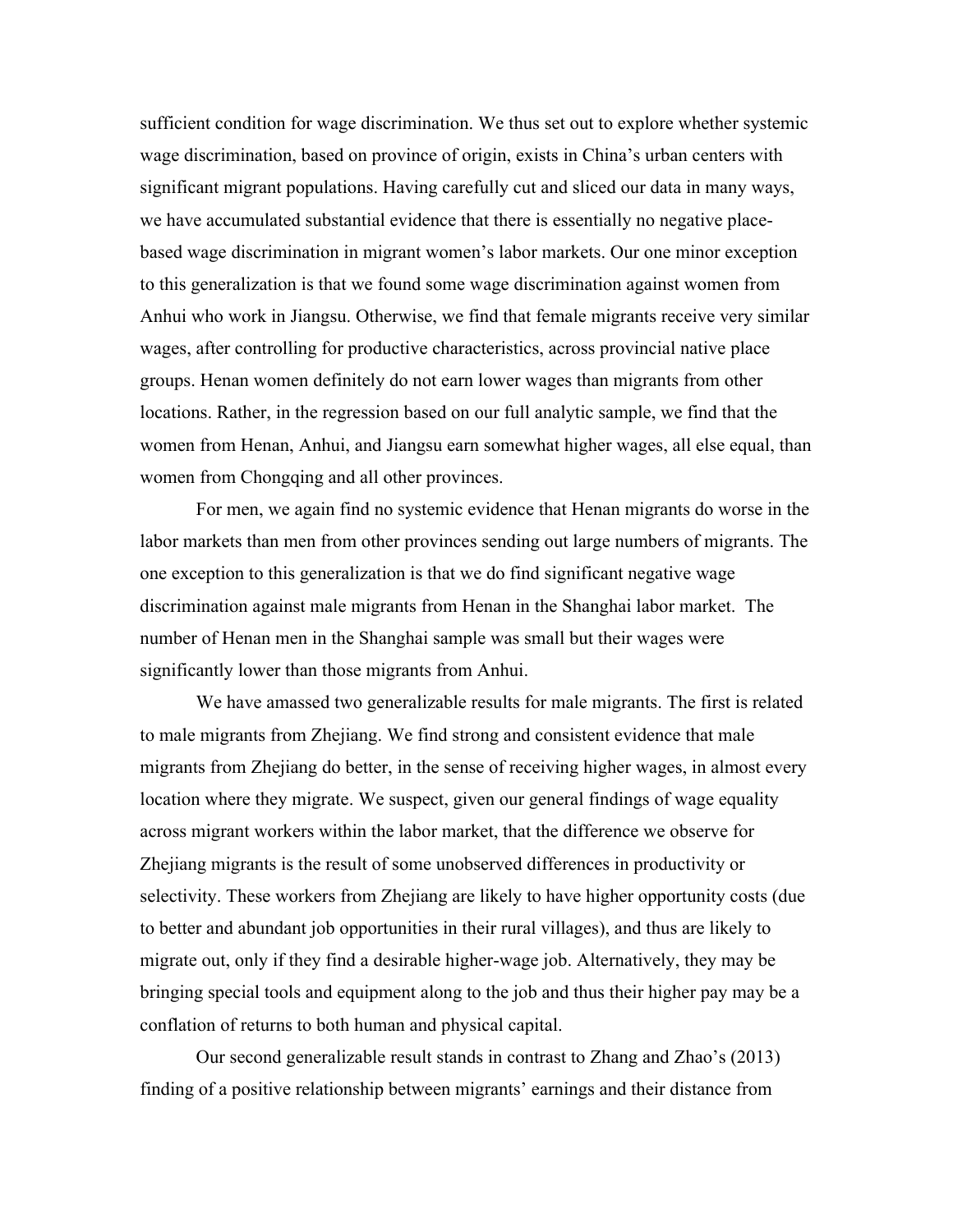home. We find, for male migrants, a home team advantage. That is, we find repeated evidence that the 'local' or modal groups of male migrants secure wage premiums over migrants from sending areas with fewer representatives in a particular labor market. It is not clear whether this wage advantage for the 'local' group of migrants is because of better networks, local language advantages or due to discrimination against particular groups viewed as outsiders. These are certainly questions worthy of further analysis. While our results reveal some differences in the determinants of earnings between men's and women's migrant labor markets, no consistent pattern of discrimination against Henan people or migrants from any other particular province emerges. Even though we find no evidence of widespread overt wage discrimination against workers from any specific native place, we fully acknowledge that discrimination by place of origin might be evident in employment levels, as found by Cheng et al (2013), or in hiring processes.<sup>13</sup> These more inclusive notions of discrimination are not tested here but are deserving of further attention and research.

<u> 1989 - Johann Stein, markin film yn y breninn y breninn y breninn y breninn y breninn y breninn y breninn y b</u>

<sup>&</sup>lt;sup>13</sup> See Maurer-Fazio and Lei (forthcoming) and Maurer-Fazio (2012) for examples of the application of resume audit studies for assessing discrimination in hiring in China's urban labor markets.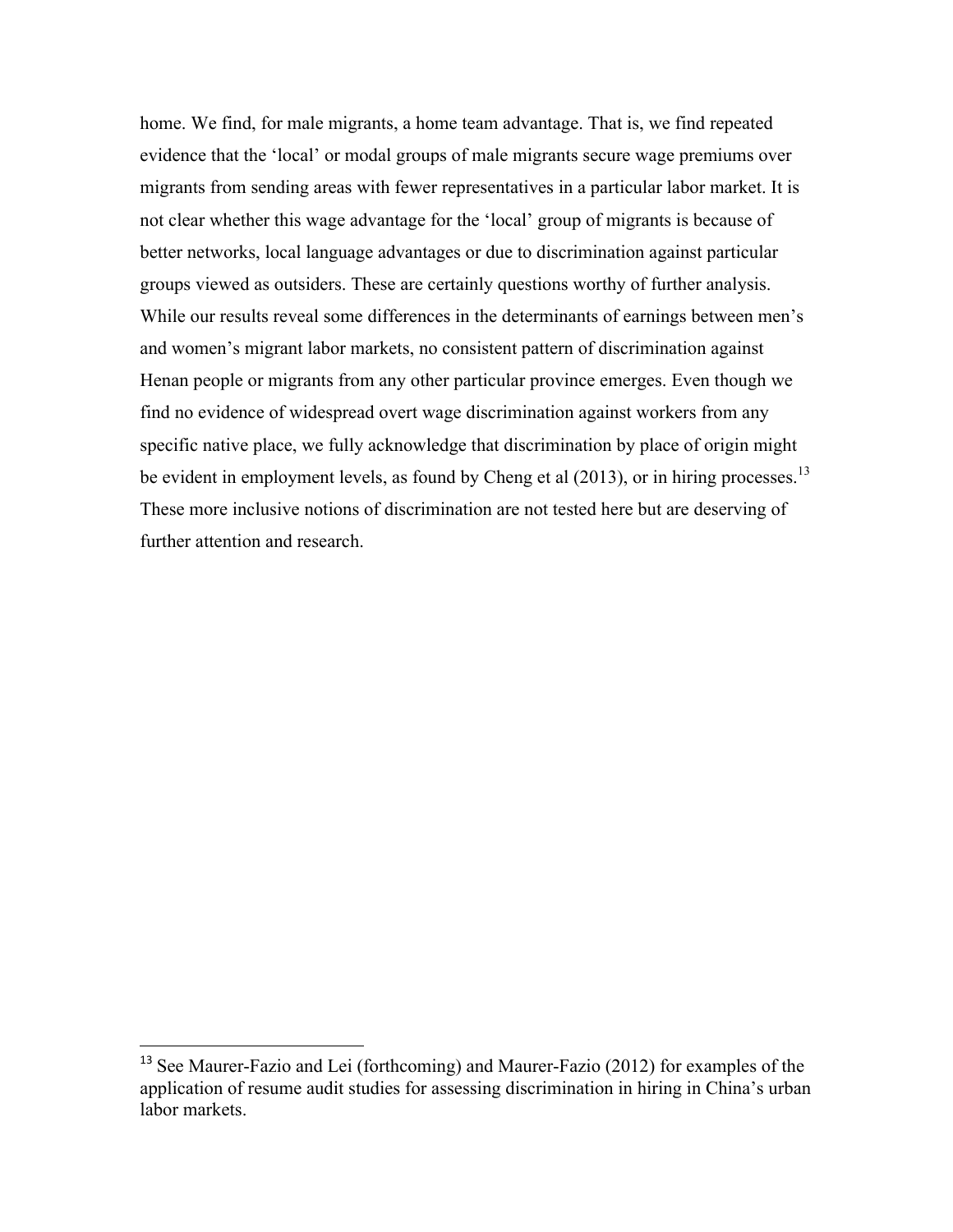References

- Akgüç, M., C. Giulietti, and K. F. Zimmermann (2014) 'The RUMiC longitudinal survey: Fostering research on labor markets in China', *IZA Journal of Labor & Development*, **3** (1), 1-14.
- Becker, G. S. (1957), *The Economics of Discrimination*, Chicago: University of Chicago Press.
- Brandt, L., and C. A. Holz (2006), 'Spatial price differences in China: Estimates and implications', *Economic Development and Cultural Change*, **55** (1), 43-86.
- Cheng, Z., F. Guo, G. Hugo, and X. Yuan (2013), 'Employment and wage discrimination in the Chinese cities: A comparative study of migrants and locals', *Habitat International*, **39**, 246-55.
- Chan, K. W. (2012), 'Migration and development in China: Trends, geography and current issues', *Migration and Development*, **1** (2), 187-205.
- Chan, K.W. and L. Zhang, (1999), 'The *hukou* system and rural-urban migration in China: Processes and changes', *The China Quarterly* **160**, 818-55.
- China Law and Governance Review, (2006) 'Voices against discrimination: An update of recent cases and developments' **3**, http://www.chinareview.info/pages/case.htm Accessed 2014-11-14
- Connelly, R., K. Roberts and Z. Zheng (2011), 'The settlement of rural migrants in urban China: Some of China's migrants are not 'floating' anymore', *Journal of Chinese Economic and Business Studies*, **9** (3), 283-300.
- Démurger, S., M. Gurgand, S. Li, and X. Yue (2009), 'Migrants as second-class workers in urban China? A decomposition analysis', *Journal of Comparative Economics*, **37** (4), 610-28.
- Fan, C. (1999), 'Migration in a socialist transitional economy: Heterogeneity, socioeconomic and spatial characteristics of migrants in China and Guangdong province', *International Migration Review*, **33** (4), 954-87.
- Fan, C. (2001), 'Migration and labor-market returns in urban China: Results from a recent survey of Guangzhou', *Environment and Planning*, **33** 479-508.
- Frijters, P., L. Lee, and X. Meng (2010), 'Jobs, working hours, and remuneration packages of migrants and urban residents', in X. Meng, C. Manning , L. Shi , and T. N. Effendi (eds), *The Great Migration: Rural–urban Migration in China and Indonesia*, Cheltenham, UK and Northampton, MA, USA: Edward Elgar Publishing, pp. 47–73.
- Hare, D. (1999), "Push' versus 'pull' factors in migration outflows and returns: Determinants of migration status and spell duration among China's rural population', *Journal of Development Studies*, **35** (3), 45-72.
- Hughes, J., and M. Maurer-Fazio (2002), 'Effects of marriage, education and occupation on the female/male wage gap in China', *Pacific Economic Review*, **7** (1), 137-56.
- Knight, J., L. Song, and H. Jia. (1999), 'Chinese rural migrants in urban enterprises: Three perspectives', in S. Cook and M. Maurer-Fazio (eds.), *The Workers' State Meets the Market: Labor in China's Transition*, London: Frank Cass, pp. 73-104.
- Kong S. T. (2010), 'Rural–urban migration in China: Survey design and implementation', in X. Meng, C. Manning, L. Shi, and T. N. Effendi (eds.), *The Great Migration: Rural–urban Migration in China and Indonesia,* Cheltenham, UK and Northampton, MA, USA: Edward Elgar Publishing, pp.135–50.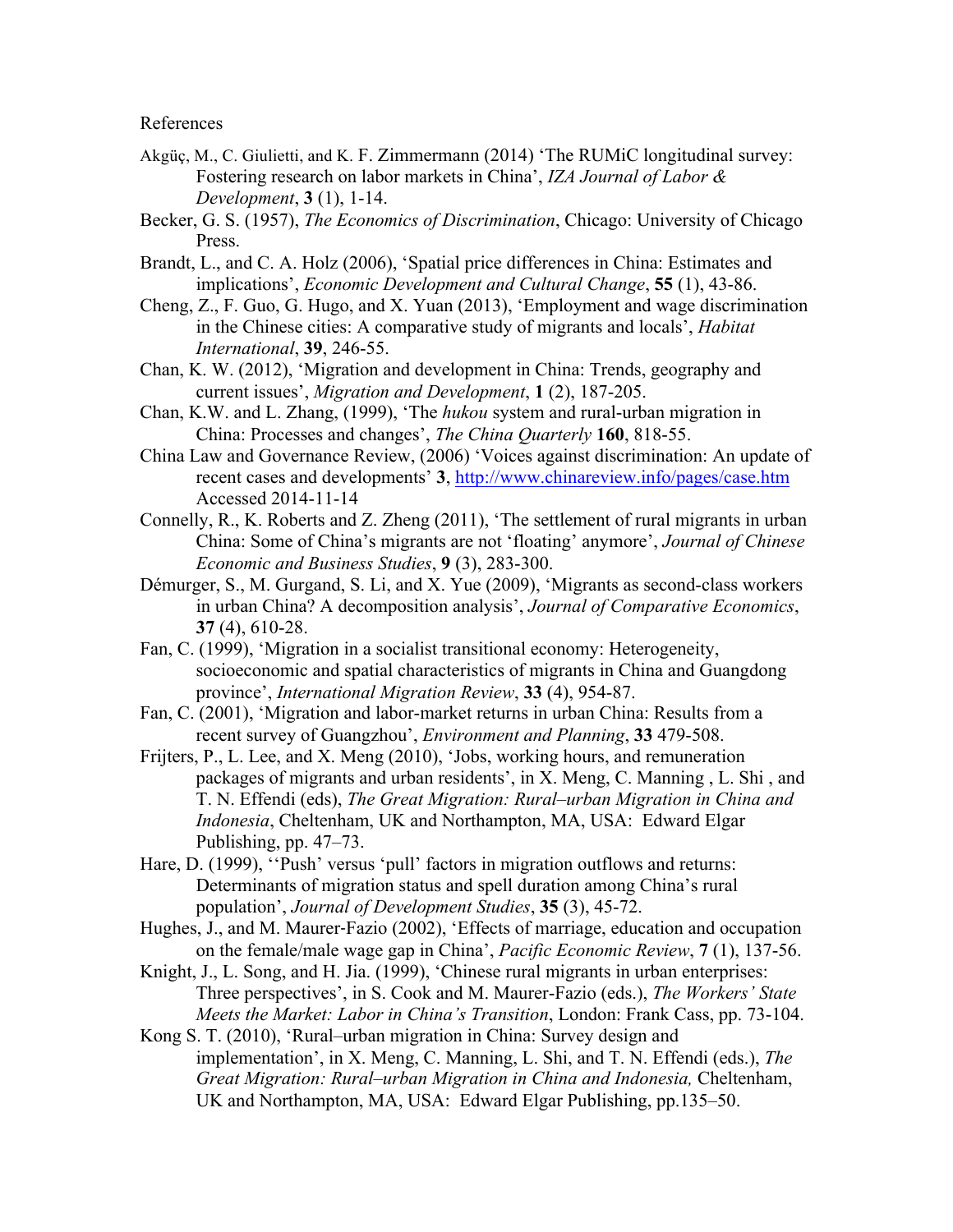- Maurer-Fazio, M. and L. Lei, (forthcoming), ''As rare as a panda': How facial attractiveness, gender, and occupation affect interview callbacks at Chinese firms', *International Journal of Manpower*.
- Maurer-Fazio, M. and N. Dinh (2004), 'Differential rewards to, and contributions of, education in urban China's segmented labor markets', *The Pacific Economic Review*, **9** (3), 173-89.
- Maurer-Fazio, M. (2012), 'Ethnic discrimination in China's internet job board labor market', *IZA Journal of Migration.* **1** (12). DOI: 10.1186/2193-9039-1-12 URL: available at http://www.izajom.com/content/1/1/12 (accessed on 12 December 2013).
- Meng, X. (2002), 'Are rural migrants outsiders in Chinese urban enterprises?', unpublished manuscript, Research School of Pacific and Asian Studies, Australian National University.
- Meng, X. and C. Manning (2010), 'The great migration in China and Indonesia: Trends and institutions' in X. Meng, C. Manning, L. Shi, and T. N. Effendi (eds), *The Great Migration: Rural–urban Migration in China and Indonesia,* Cheltenham, UK and Northampton, MA, USA: Edward Elgar Publishing, pp. 1–19.
- Meng, X. and J. Zhang (2001), 'The two-tier labor market in Urban china: Occupational segregation and wage differentials between urban residents and rural migrants in Shanghai', *Journal of Comparative Economics* **29** (3), 485-504.
- Mincer, J. (1974), *Schooling, Experience and Earnings*, New York: Columbia University Press.
- Nanhu Evening News (2006) 'Henan people need not apply for jobs in the enterprises of Jiaxing City due to regional discrimination?', available at http://www.zj.xinhuanet.com/newscenter/2006-08/23/content\_7857125.htm (accessed 14 November 2014).
- Phelps, E. S. (1972), 'The statistical theory of racism and sexism', *The American Economic Review*, **62** (4), 659-661.
- Pottinger, M. (2005), 'Henan fights back against years of slurs and jokes', *Online Wall Street Journal,* Updated April 18, 2005 12:01 a.m. ET available at http://online.wsj.com/articles/SB111377879936309051 (accessed 14 November 2014).
- Roberts, K., R. Connelly, Z. Xie and Z. Zheng (2004), 'Patterns of temporary migration of rural women from Anhui and Sichuan provinces of China', *The China Journal*  **52**, 49-70.
- Shanghai Star (2005), 'Battle Against a Bad Name', re-posted by Guangdong News, available at http://www.newsgd.com/culture/peopleandlife/200505270013.htm Last Updated 2005-05-27 09:19:46. (accessed 14 November 2014).
- Tran, N. (2014) *A Study of Wage Discrimination against Migrant Workers in China*, Senior Thesis: Bates College Department of Economics.
- Wang, H.N., F. Guo, and Z.M. Cheng (2013), 'Discrimination in migrant workers' welfare entitlements and benefits in urban labor market: Findings from a four-city study in China', *Population, Space and Place*, DOI: 10.1002/psp.1810.
- Wang, H., F. Guo, and Z. Cheng (2014), 'A distributional analysis of wage discrimination against migrant workers in China's urban labor market', *Urban Studies*, DOI: 10.1177/0042098014547367.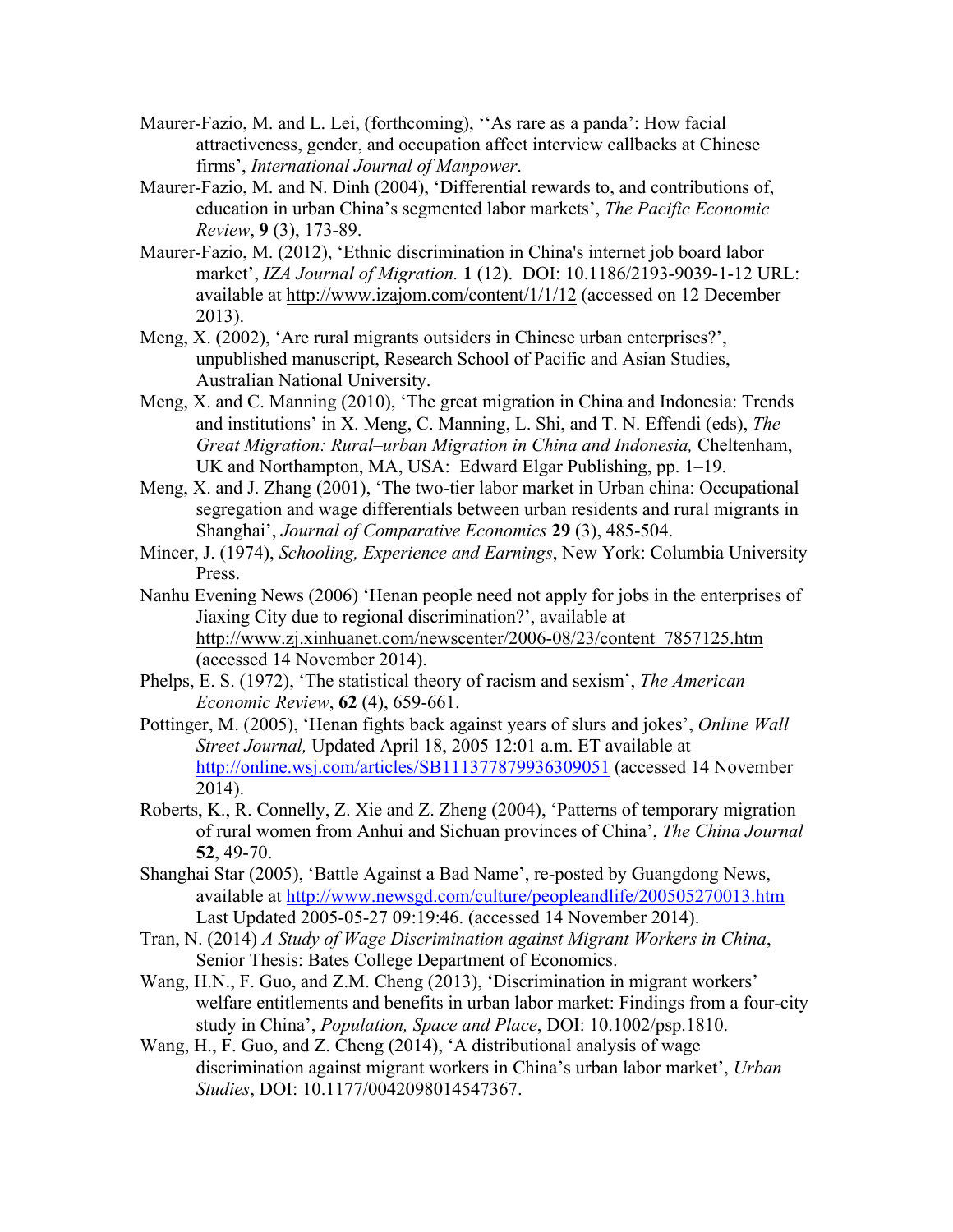- Zhang, J., and Z. Zhao (2013), 'Measuring the income-distance tradeoff for rural-urban migrants in China', *IZA DP* No. 7160.
- Zhao, Y. (1999), 'Leaving the countryside: Rural-to-urban migration decisions in China', *American Economic Review*, **89** (2), 281-86.
- Zhu, N. (2002), 'The impacts of income gaps on migration decisions in China', *China Economic Review*, **13** (2), 213-30.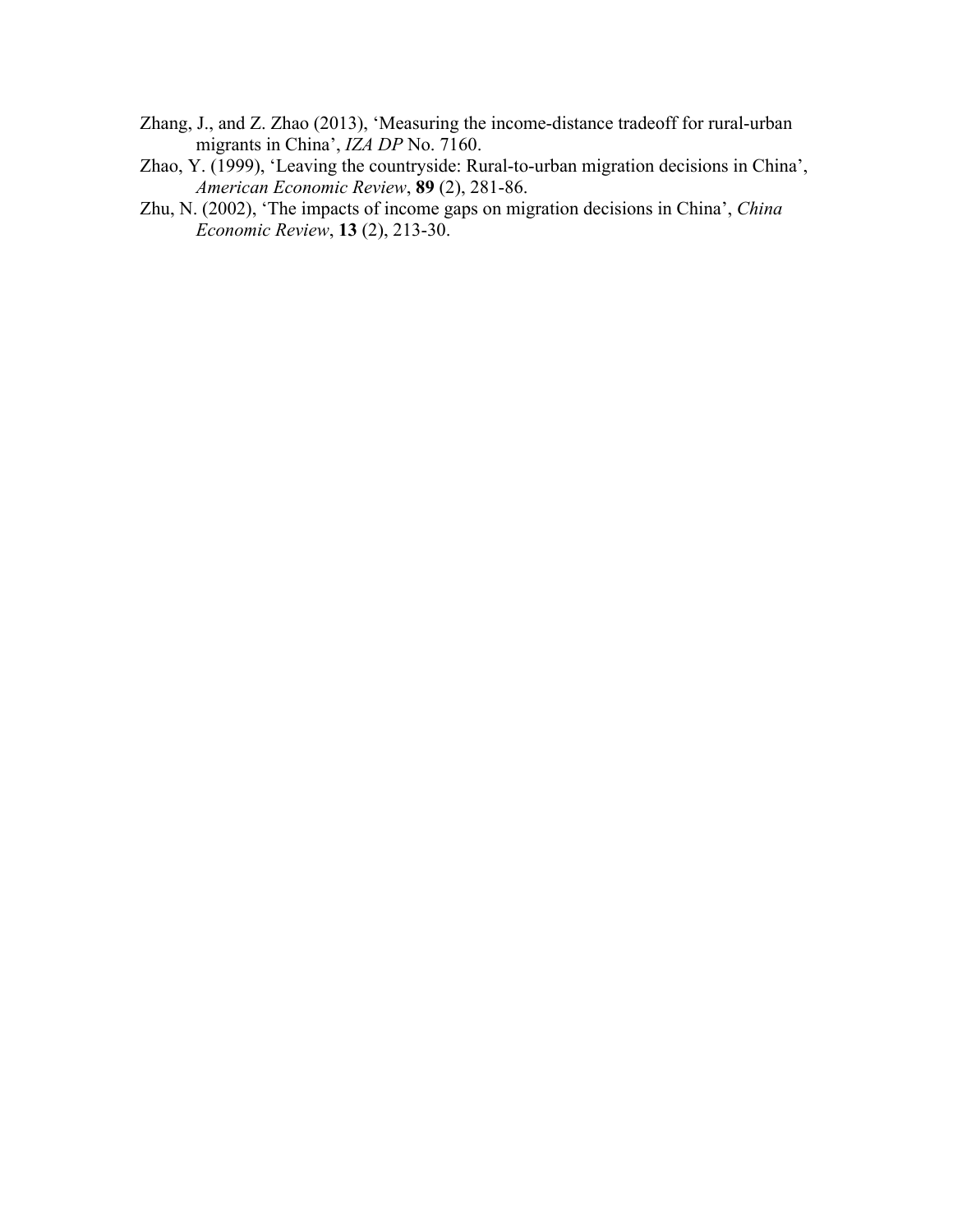|                                       | Men Employed in Wage |          | Women Employed in Wage |          |  |
|---------------------------------------|----------------------|----------|------------------------|----------|--|
| <b>Originating Provinces</b>          | Labor                |          | Labor                  |          |  |
|                                       | Frequency            | Per cent | Frequency              | Per cent |  |
| Anhui                                 | 661                  | 15.43    | 422                    | 14.64    |  |
| Henan                                 | 595                  | 13.89    | 288                    | 9.99     |  |
| Sichuan                               | 522                  | 12.18    | 444                    | 15.4     |  |
| Jiangsu                               | 489                  | 11.41    | 340                    | 11.79    |  |
| Hubei                                 | 474                  | 11.06    | 327                    | 11.34    |  |
| Chongqing Province                    | 282                  | 6.58     | 249                    | 8.64     |  |
| Guangdong                             | 265                  | 6.19     | 242                    | 8.39     |  |
| Hunan                                 | 220                  | 5.14     | 128                    | 4.44     |  |
| Jiangxi                               | 149                  | 3.48     | 73                     | 2.53     |  |
| Zhejiang                              | 143                  | 3.34     | 102                    | 3.54     |  |
| Sub-total: Top 10 provinces of origin | 3800                 | 88.7     | 2615                   | 90.7     |  |
| Residual: All other provinces         | 484                  | 11.3     | 268                    | 9.3      |  |
| Total                                 | 4284                 | 100      | 2883                   | 100      |  |

# **Table 1: Numbers of Rural-Urban Migrants in Wage Labor by Place of Origin, RUMiC 2008 & 2009 Data**

Note: All wage and salary migrants between the ages of 16 and 65 from the 2008 sample are included. These are supplemented with the wage and salary migrants between the ages of 16 and 65 in the newly drawn 2009 sample. Source: RUMiC 2008 migrant sample plus RUMiC 2009 supplemental migrant sample.

**.**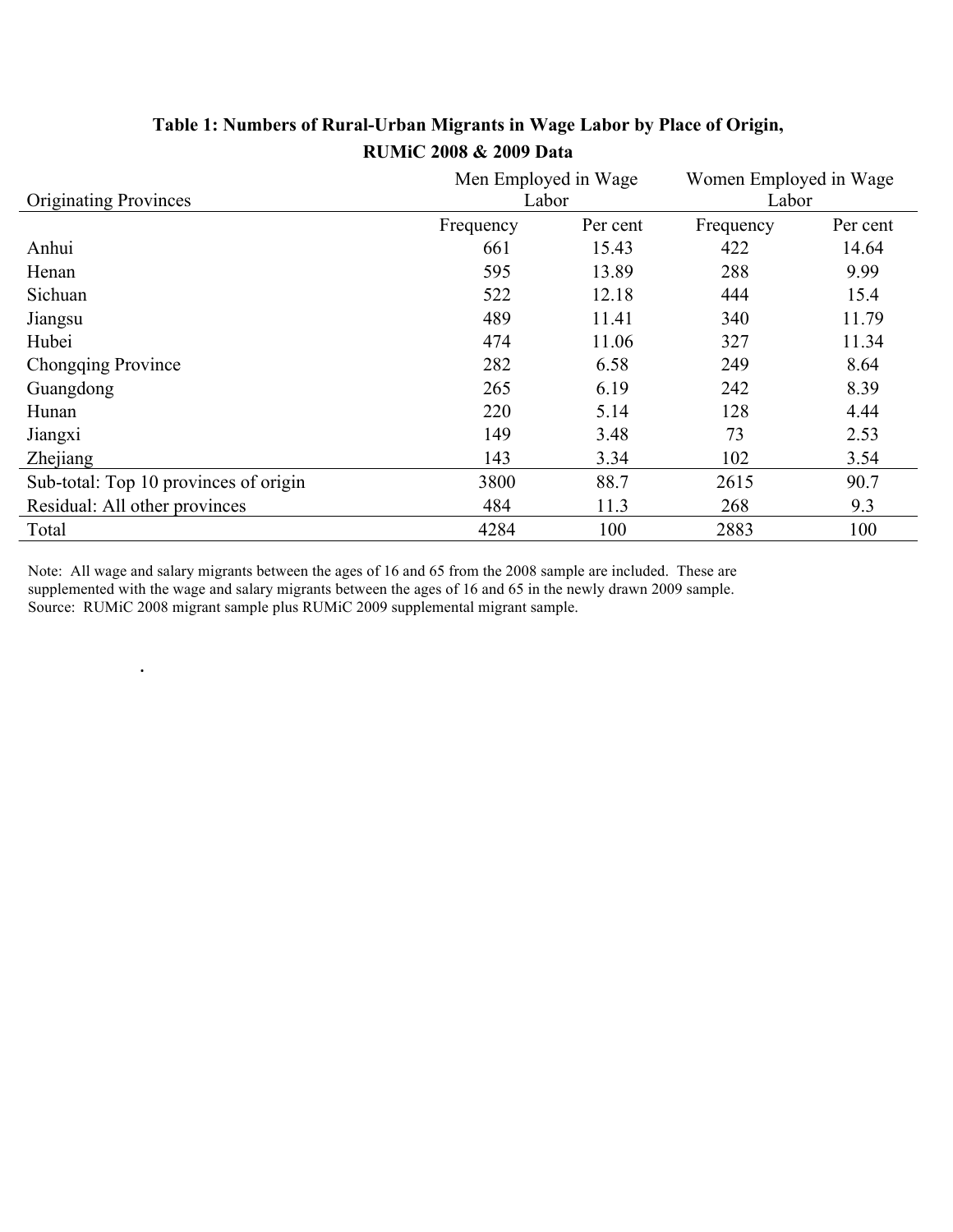| <b>Destination Cities</b> | Frequency          | Percent | <b>Destination Cities</b> | Frequency            | Percent |
|---------------------------|--------------------|---------|---------------------------|----------------------|---------|
|                           | <b>Anhui Men</b>   |         |                           | <b>Anhui Women</b>   |         |
| Hefei                     | 193                | 29.2    | Hefei                     | 100                  | 23.7    |
| Bengbu                    | 105                | 15.89   | Nanjing                   | 73                   | 17.3    |
| Shanghai                  | 103                | 15.58   | Shanghai                  | 72                   | 17.06   |
| Nanjing                   | 93                 | 14.07   | Bengbu                    | 68                   | 16.11   |
| Hangzhou                  | 87                 | 13.16   | Hangzhou                  | 44                   | 10.43   |
| Ningbo                    | 40                 | 6.05    | Ningbo                    | 31                   | 7.35    |
| <b>Top Destinations</b>   | 621                | 93.95   | <b>Top Destinations</b>   | 388                  | 91.95   |
| Others                    | 40                 | 6.05    | Others                    | 34                   | 8.05    |
| Total                     | 661                | 100     | Total                     | 422                  | 100     |
|                           | <b>Henan Men</b>   |         |                           | <b>Henan Women</b>   |         |
| Zhengzhou                 | 214                | 35.97   | Zhengzhou                 | 117                  | 40.62   |
| Luoyang                   | 107                | 17.98   | Luoyang                   | 60                   | 20.83   |
| Hangzhou                  | 57                 | 9.58    | Shanghai                  | 22                   | 7.64    |
| Dongguan                  | 49                 | 8.24    | Hangzhou                  | 20                   | 6.94    |
| Shenzhen                  | 38                 | 6.39    |                           |                      |         |
| <b>Top Destinations</b>   | 465                | 78.16   | <b>Top Destinations</b>   | 219                  | 76.03   |
| Others                    | 130                | 21.84   | Others                    | 69                   | 23.97   |
| Total                     | 595                | 100     | Total                     | 288                  | 100     |
|                           | <b>Sichuan Men</b> |         |                           | <b>Sichuan Women</b> |         |
| Chengdu                   | 260                | 49.81   | Chengdu                   | 258                  | 58.11   |
| Chongqing                 | 78                 | 14.94   | Chongqing                 | 53                   | 11.94   |
| Dongguan                  | 44                 | 8.43    |                           |                      |         |
| Shenzhen                  | 35                 | 6.7     |                           |                      |         |
| <b>Top Destinations</b>   | 417                | 79.88   | <b>Top Destinations</b>   | 311                  | 70.05   |
| Others                    | 105                | 20.12   | Others                    | 133                  | 29.95   |
| Total                     | 522                | 100     | Total                     | 444                  | 100     |
|                           | <b>Jiangsu Men</b> |         |                           | <b>Jiangsu Women</b> |         |
| Nanjing                   | 201                | 41.1    | Nanjing                   | 134                  | 39.41   |
| Wuxi                      | 123                | 25.15   | Wuxi                      | 116                  | 34.12   |
| Shanghai                  | 97                 | 19.84   | Shanghai                  | 45                   | 13.24   |
| Hangzhou                  | 44                 | 9       |                           |                      |         |
| <b>Top Destinations</b>   | 465                | 95.09   | <b>Top Destinations</b>   | 295                  | 86.77   |
| Others                    | 24                 | 4.91    | Others                    | 45                   | 13.23   |
| Total                     | 489                | 100     | Total                     | 340                  | 100     |
|                           | Hubei Men          |         |                           | Hubei Women          |         |
| Wuhan                     | 289                | 60.97   | Wuhan                     | 214                  | 65.44   |
| Dongguan                  | 55                 | 11.6    | Dongguan                  | 34                   | 10.4    |
| Shenzhen                  | 40                 | 8.44    |                           |                      |         |
| <b>Top Destinations</b>   | 384                | 81.01   | <b>Top Destinations</b>   | 248                  | 75.84   |
| Others                    | 90                 | 18.99   | Others                    | 79                   | 24.16   |
| Total                     | 474                | 100     | Total                     | 327                  | 100     |

### **Table 2 Most Frequent Destinations Cities for Migrants from Particular Source Provinces**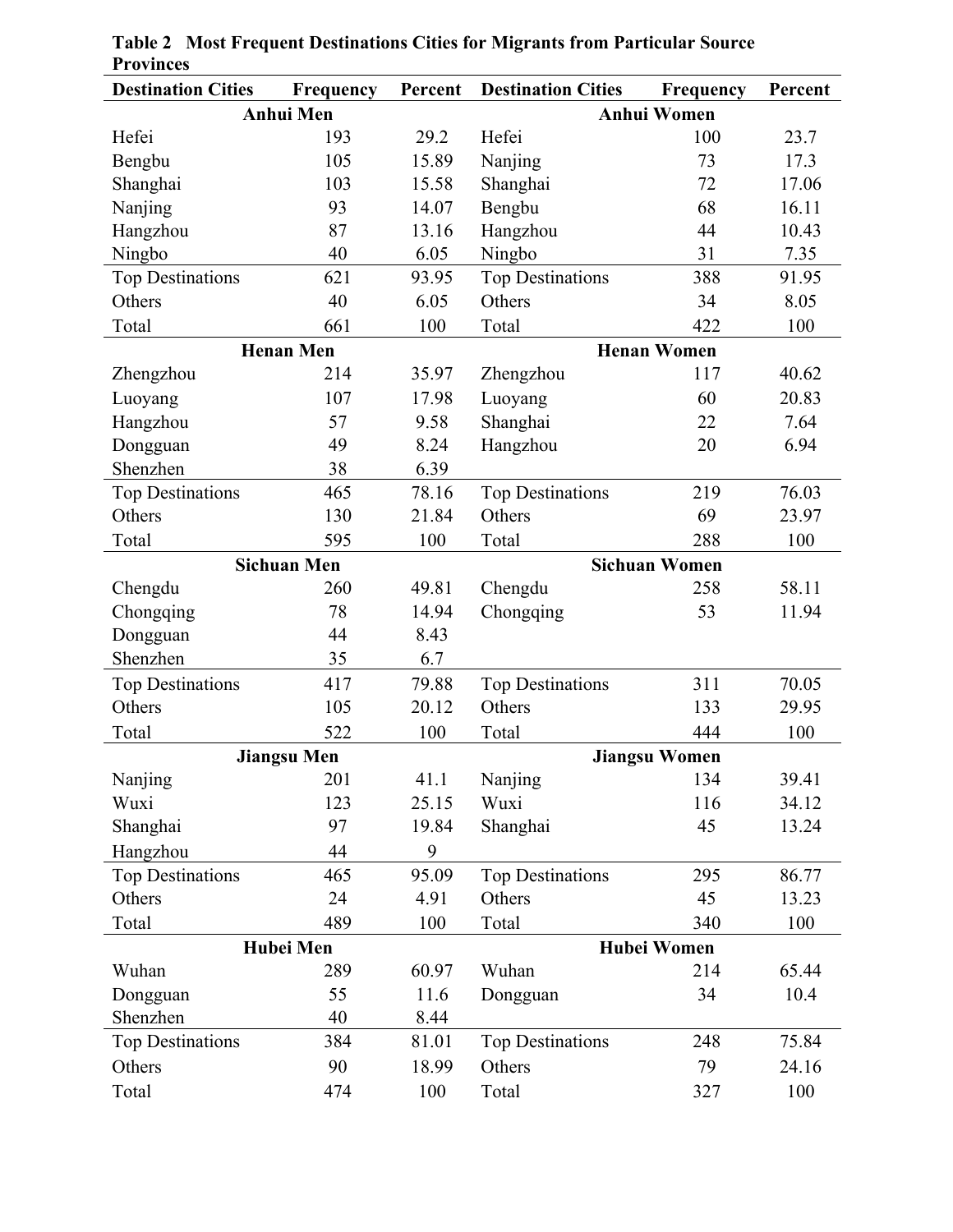|                           |                         |         | <b>Provinces</b>          |                           |         |
|---------------------------|-------------------------|---------|---------------------------|---------------------------|---------|
| <b>Destination Cities</b> | Frequency               | Percent | <b>Destination Cities</b> | Frequency                 | Percent |
|                           | <b>Men in Guangdong</b> |         |                           | <b>Women in Guangdong</b> |         |
| Guangdong                 | 261                     | 24.35   | Guangdong                 | 239                       | 36.32   |
| Hunan                     | 190                     | 17.72   | Hunan                     | 95                        | 14.44   |
| Henan                     | 116                     | 10.82   | Hubei                     | 63                        | 9.57    |
| Hubei                     | 115                     | 10.73   | Sichuan                   | 62                        | 9.42    |
| Sichuan                   | 99                      | 9.24    | Guangxi                   | 49                        | 7.45    |
| Guangxi                   | 79                      | 7.37    | Henan                     | 42                        | 6.38    |
| Jiangxi                   | 50                      | 4.66    | Jiangxi                   | 22                        | 3.34    |
| Shaanxi                   | 34                      | 3.17    |                           |                           |         |
| Guizhou                   | 25                      | 2.33    |                           |                           |         |
| Sub-Total                 | 969                     | 90.39   | Sub-Total                 | 572                       | 86.92   |
| Residual                  | 103                     | 9.61    | Residual                  | 86                        | 13.08   |
| Total                     | 1072                    | 100     | Total                     | 658                       | 100     |
|                           | Men in Zhejiang         |         |                           | <b>Women in Zhejiang</b>  |         |
| Anhui                     | 127                     | 20.32   | Zhejiang                  | 88                        | 22.92   |
| Zhejiang                  | 111                     | 17.76   | Anhui                     | 75                        | 19.53   |
| Henan                     | 76                      | 12.16   | Jiangsu                   | 37                        | 9.64    |
| Jiangxi                   | 64                      | 10.24   | Jiangxi                   | 29                        | 7.55    |
| Jiangsu                   | 55                      | 8.8     | Hubei                     | 28                        | 7.29    |
| Hubei                     | 35                      | 5.6     | Henan                     | 26                        | 6.77    |
| Sichuan                   | 31                      | 4.96    | Sichuan                   | 26                        | 6.77    |
| Gansu                     | 29                      | 4.64    |                           |                           |         |
| Sub-Total                 | 528                     | 84.48   | Sub-Total                 | 309                       | 80.47   |
| Residual                  | 97                      | 15.52   | Residual                  | 75                        | 19.53   |
| Total                     | 625                     | 100     | Total                     | 384                       | 100     |
|                           | Men in Jiangsu          |         |                           | <b>Women in Jiangsu</b>   |         |
| Jiangsu                   | 324                     | 56.64   | Jiangsu                   | 250                       | 60.1    |
| Anhui                     | 117                     | 20.45   | Anhui                     | 95                        | 22.84   |
| Henan                     | 24                      | 4.2     |                           |                           |         |
| Sub-Total                 | 465                     | 81.29   | Sub-Total                 | 345                       | 82.94   |
| Residual                  | 107                     | 18.71   | Residual                  | 71                        | 17.06   |
| Total                     | 572                     | 100     | Total                     | 416                       | 100     |
|                           | Men in Shanghai         |         |                           | Women in Shanghai         |         |
| Anhui                     | 103                     | 27.99   | Anhui                     | 72                        | 28.92   |
| Jiangsu                   | 97                      | 26.36   | Jiangsu                   | 45                        | 18.07   |
| Henan                     | 26                      | 7.07    | Henan                     | 22                        | 8.84    |
| Sichuan                   | 24                      | 6.52    | Sichuan                   | 21                        | 8.43    |
| Hubei                     | 22                      | 5.98    |                           |                           |         |
| Sub-Total                 | 272                     | 73.92   | Sub-Total                 | 160                       | 64.26   |
| Residual                  | 96                      | 26.08   | Residual                  | 89                        | 35.74   |
| Total                     | 368                     | 100     | Total                     | 249                       | 100     |

**Table 3 Most Common Source Provinces for Migrants in Particular Destination**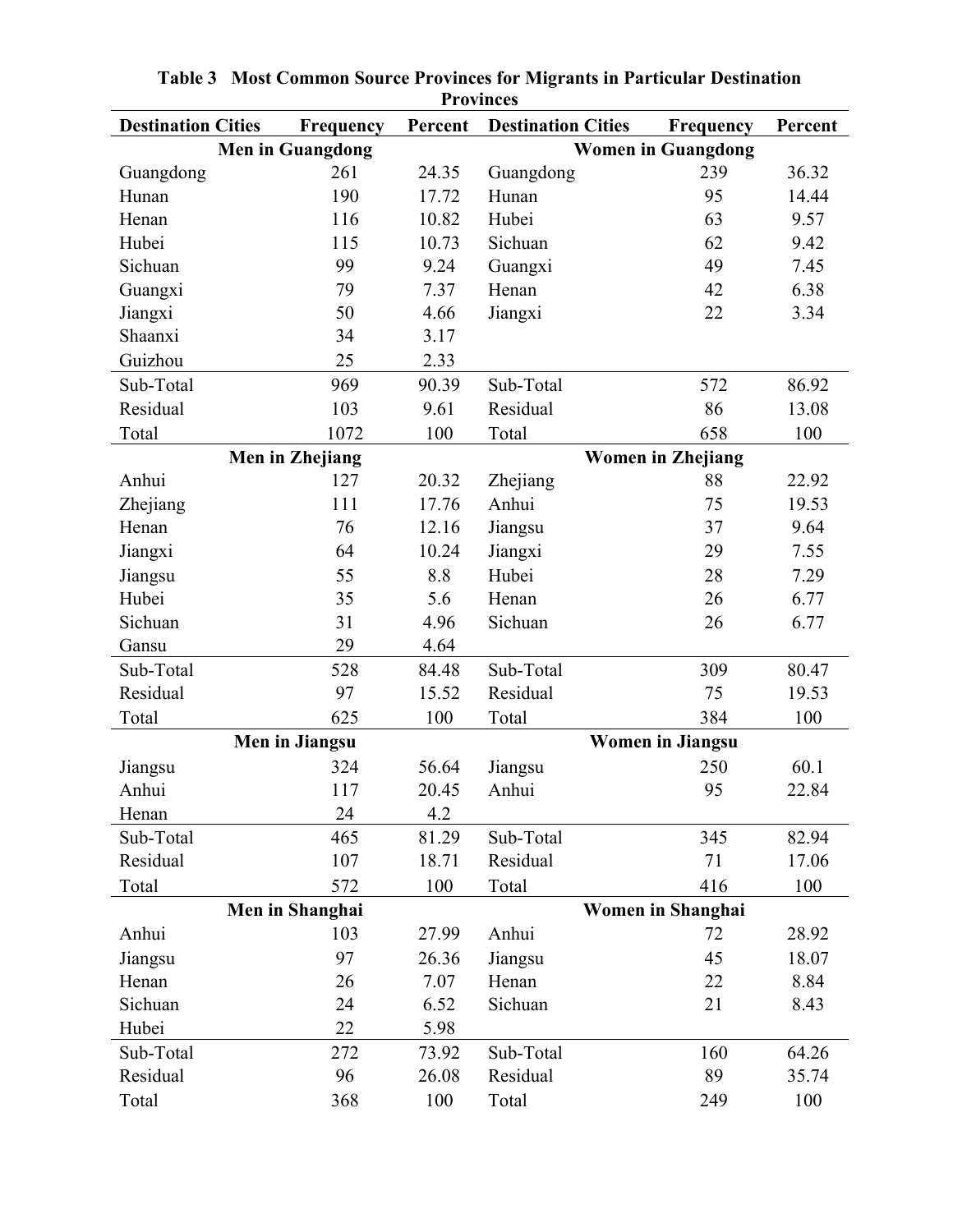| Table 4                      | <b>Summary Statistics</b>                     |                           |  |  |  |  |  |  |  |  |  |
|------------------------------|-----------------------------------------------|---------------------------|--|--|--|--|--|--|--|--|--|
|                              | <b>Employed Men (excluding self-employed)</b> |                           |  |  |  |  |  |  |  |  |  |
| Variable                     | Mean                                          | <b>Standard Deviation</b> |  |  |  |  |  |  |  |  |  |
| Age                          | 29.03                                         | 9.64                      |  |  |  |  |  |  |  |  |  |
| % Married                    | 46                                            | 0.50                      |  |  |  |  |  |  |  |  |  |
| <b>Years of Education</b>    | 9.62                                          | 2.30                      |  |  |  |  |  |  |  |  |  |
| Years of work experience     | 13.41                                         | 10.42                     |  |  |  |  |  |  |  |  |  |
| Years at current job         | 3.31                                          | 3.57                      |  |  |  |  |  |  |  |  |  |
| Number of cities migrated to | 2.07                                          | 1.91                      |  |  |  |  |  |  |  |  |  |
| Years since first migration  | 7.64                                          | 4.86                      |  |  |  |  |  |  |  |  |  |
| Hourly income (yuan)         | 6.80                                          | 3.69                      |  |  |  |  |  |  |  |  |  |
| Monthly income (yuan)        | 1608.77                                       | 733.66                    |  |  |  |  |  |  |  |  |  |
| Hours worked per week        | 58.46                                         | 14.31                     |  |  |  |  |  |  |  |  |  |
| Number of observations       | 4,287                                         |                           |  |  |  |  |  |  |  |  |  |

# **Table 4 Summary Statistics**

# **Employed Women (excluding self-employed)**

| Variable                     | Mean    | <b>Standard Deviation</b> |
|------------------------------|---------|---------------------------|
| Age                          | 28.11   | 8.97                      |
| % Married                    | 49      | 0.50                      |
| <b>Years of Education</b>    | 9.44    | 2.49                      |
| Years of work experience     | 12.67   | 10.19                     |
| Years at current job         | 2.68    | 2.75                      |
| Number of cities migrated to | 1.50    | 1.06                      |
| Years since first migration  | 6.36    | 4.31                      |
| Hourly income (yuan)         | 5.70    | 2.98                      |
| Monthly income (yuan)        | 1307.03 | 560.75                    |
| Hours worked per week        | 56.69   | 13.62                     |
| Number of observations       | 2,889   |                           |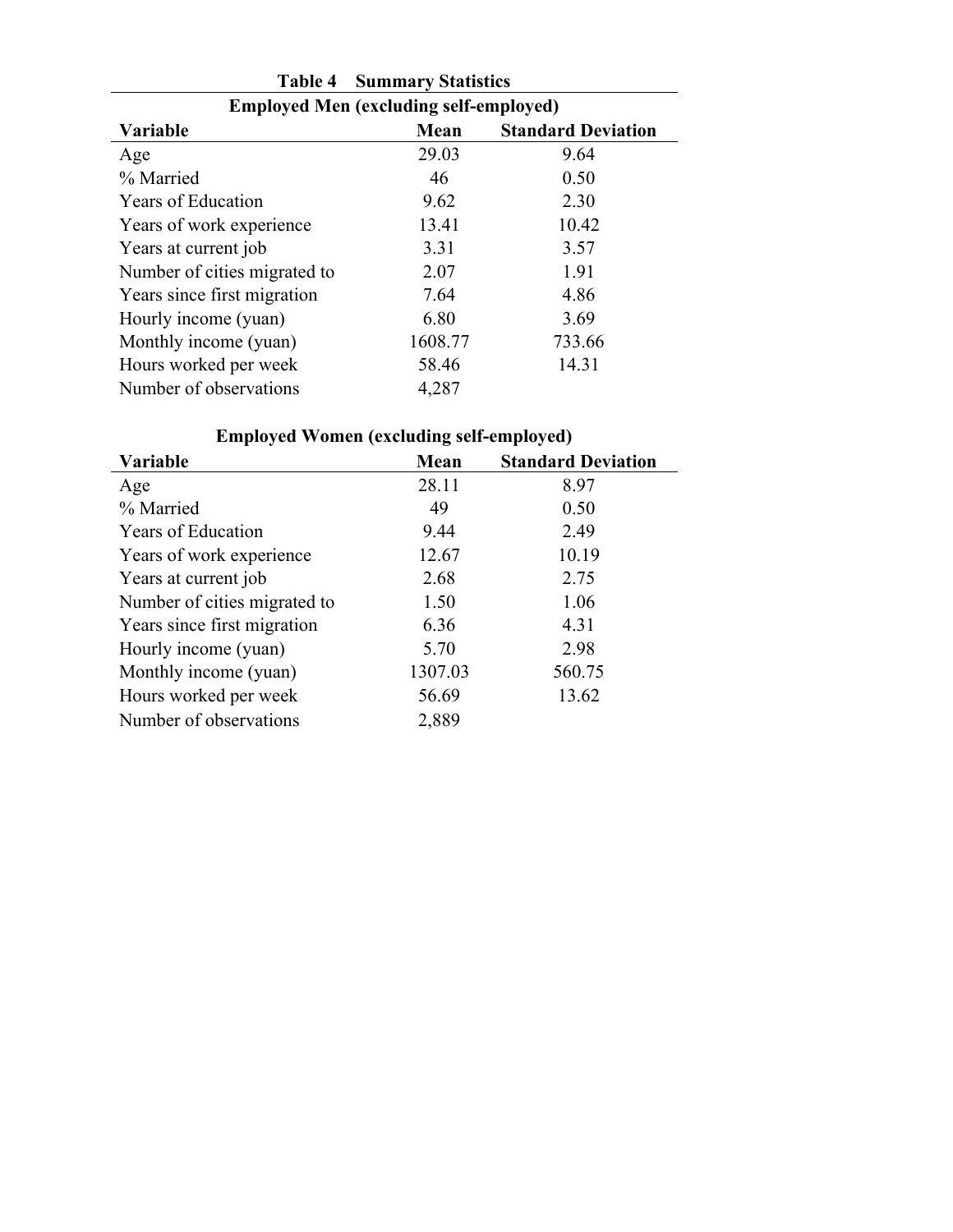| Dependent variable. Natural Log of Hourly Earnings, Adjusted for Regional Cost-Of-Living Differences<br>Female Migrants |             |        |           |             |             |       |               |             |
|-------------------------------------------------------------------------------------------------------------------------|-------------|--------|-----------|-------------|-------------|-------|---------------|-------------|
|                                                                                                                         |             |        |           |             |             |       | Male Migrants |             |
|                                                                                                                         | Coefficient | Sig.   | Std. Err. | Probability | Coefficient | Sig.  | Std. Err.     | Probability |
| <b>Individual Characteristics:</b>                                                                                      |             |        |           |             |             |       |               |             |
| Years of Education                                                                                                      | 0.048       | ***    | 0.004     | 0.000       | 0.051       | $***$ | 0.004         | 0.000       |
| Years of Work Experience                                                                                                | 0.016       | ***    | 0.004     | 0.000       | 0.026       | ***   | 0.003         | 0.000       |
| Years of Work Exp. Squared                                                                                              | 0.000       | ***    | 0.000     | 0.000       | $-0.001$    | ***   | 0.000         | 0.000       |
| Years at Current Job                                                                                                    | 0.027       | ***    | 0.003     | 0.000       | 0.025       | ***   | 0.002         | 0.000       |
| Married                                                                                                                 | $-0.044$    | $\ast$ | 0.023     | 0.058       | 0.044       | $***$ | 0.019         | 0.021       |
| <b>Place of Origin:</b>                                                                                                 |             |        |           |             |             |       |               |             |
| (Chongqing omitted category)                                                                                            |             |        |           |             |             |       |               |             |
| Anhui                                                                                                                   | 0.084       | $\ast$ | 0.051     | 0.102       | $-0.060$    |       | 0.048         | 0.218       |
| Henan                                                                                                                   | 0.099       | $\ast$ | 0.058     | 0.087       | $-0.041$    |       | 0.049         | 0.404       |
| Sichuan                                                                                                                 | $-0.003$    |        | 0.039     | 0.939       | $-0.026$    |       | 0.039         | 0.496       |
| Jiangsu                                                                                                                 | 0.112       | $***$  | 0.053     | 0.034       | $-0.030$    |       | 0.050         | 0.550       |
| Hubei                                                                                                                   | 0.043       |        | 0.053     | 0.416       | $-0.096$    | $***$ | 0.049         | 0.049       |
| Guangdong                                                                                                               | $-0.010$    |        | 0.052     | 0.853       | $-0.056$    |       | 0.052         | 0.274       |
| Zhejiang                                                                                                                | 0.092       |        | 0.060     | 0.124       | 0.174       | ***   | 0.057         | 0.002       |
| Hunan                                                                                                                   | 0.012       |        | 0.053     | 0.814       | $-0.093$    | ∗     | 0.051         | 0.069       |
| Jiangxi                                                                                                                 | 0.008       |        | 0.061     | 0.895       | $-0.092$    | ∗     | 0.056         | 0.102       |
| Guangxi                                                                                                                 | $-0.058$    |        | 0.077     | 0.446       | $-0.137$    | **    | 0.062         | 0.026       |
| Shandong                                                                                                                | 0.032       |        | 0.073     | 0.656       | 0.035       |       | 0.062         | 0.568       |
| Shaanxi                                                                                                                 | $-0.031$    |        | 0.069     | 0.657       | $-0.056$    |       | 0.060         | 0.349       |
| Gansu                                                                                                                   | n/a         |        |           |             | $-0.023$    |       | 0.067         | 0.724       |
| Guizhou                                                                                                                 | n/a         |        |           |             | $-0.001$    |       | 0.069         | 0.991       |
| Fujian                                                                                                                  | n/a         |        |           |             | 0.129       |       | 0.091         | 0.155       |
| <b>Other Provinces</b>                                                                                                  | 0.048       |        | 0.052     | 0.363       | 0.034       |       | 0.055         | 0.533       |
| Other:                                                                                                                  |             |        |           |             |             |       |               |             |
| Surveyed in 2008                                                                                                        | $-0.136$    | ***    | 0.015     | 0.000       | $-0.153$    | ***   | 0.013         | 0.000       |
| Constant                                                                                                                | 0.988       | ***    | 0.065     | 0.000       | 1.086       | ***   | 0.058         | 0.000       |
| Number of Observations                                                                                                  | 2,883       |        |           |             | 4,280       |       |               |             |
| R-squared                                                                                                               | 0.265       |        |           |             | 0.259       |       |               |             |

### **Table 5 Nation-Wide Wage Regressions, Controlling for Places of Origin**

Dependent Variable: Natural Log of Hourly Earnings, Adjusted for Regional Cost-of-Living Differences

\*\*\* Significant at 1%; \*\* Significant at 5%; \* Significant at 10%

Note: Estimated using areg command in Stata, destination cities are included as fixed effects. Coefficients not reported.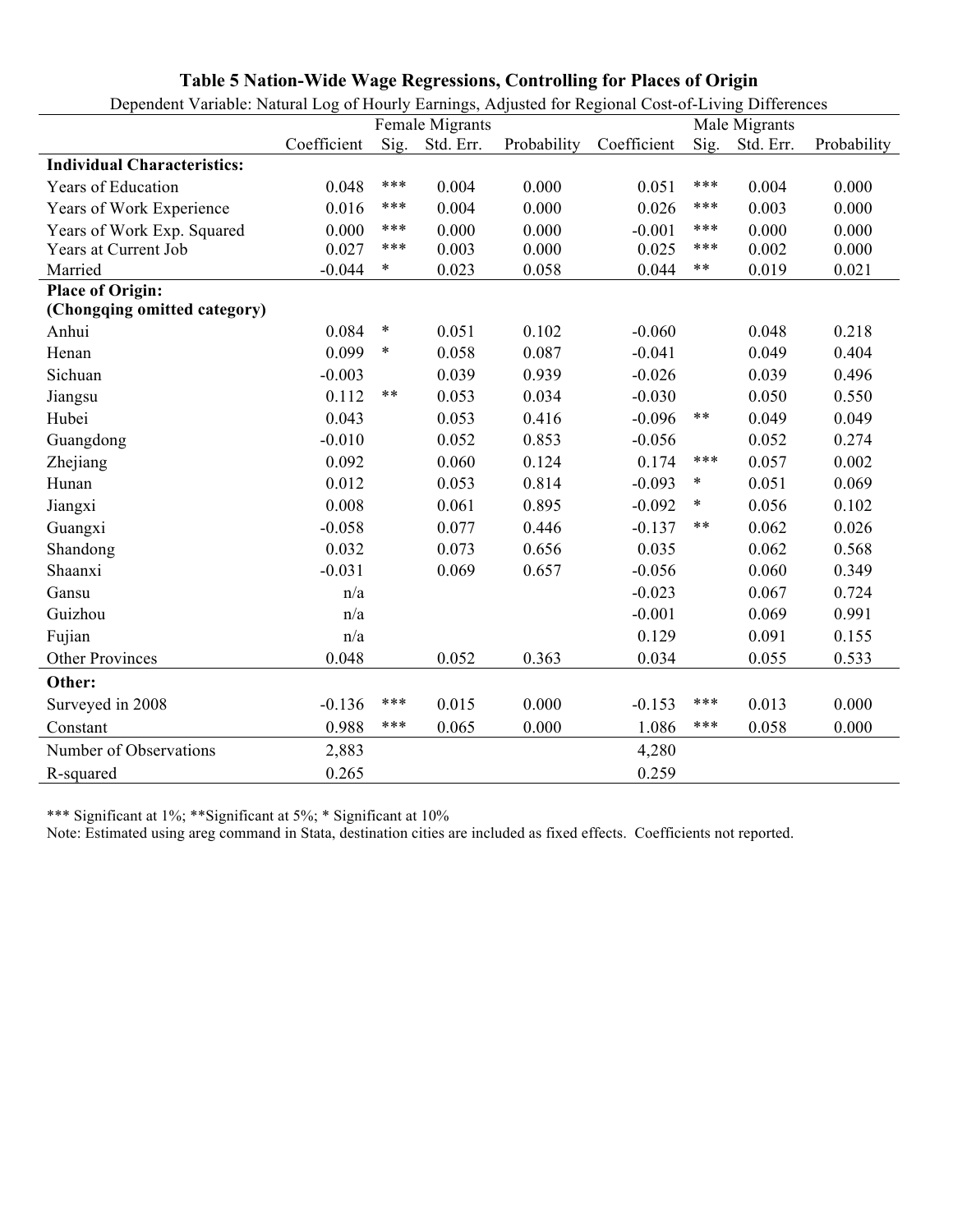| Dependent Variable: Natural Log of Hourly Earnings, Adjusted for Regional Cost-of-Living Differences |             |        |                 |             |             |               |           |             |
|------------------------------------------------------------------------------------------------------|-------------|--------|-----------------|-------------|-------------|---------------|-----------|-------------|
|                                                                                                      |             |        | Female Migrants |             |             | Male Migrants |           |             |
|                                                                                                      | Coefficient | Sig.   | Std. Err.       | Probability | Coefficient | Sig.          | Std. Err. | Probability |
| <b>Individual Characteristics:</b>                                                                   |             |        |                 |             |             |               |           |             |
| Years of Education                                                                                   | 0.041       | ***    | 0.008           | 0.000       | 0.054       | $***$         | 0.006     | 0.000       |
| Years of Work Experience                                                                             | 0.015       | $\ast$ | 0.009           | 0.093       | 0.025       | ***           | 0.005     | 0.000       |
| Years of Work Exp. Squared                                                                           | 0.000       | **     | 0.000           | 0.028       | $-0.001$    | $***$         | 0.000     | 0.000       |
| Years at Current Job                                                                                 | 0.023       | ***    | 0.007           | 0.002       | 0.023       | $***$         | 0.004     | 0.000       |
| Married                                                                                              | $-0.014$    |        | 0.054           | 0.798       | 0.020       |               | 0.034     | 0.556       |
| <b>Place of Origin:</b>                                                                              |             |        |                 |             |             |               |           |             |
| (Henan omitted category)                                                                             |             |        |                 |             |             |               |           |             |
| Anhui                                                                                                | $-0.021$    |        | 0.073           | 0.779       | 0.014       |               | 0.062     | 0.826       |
| Jiangsu                                                                                              | $-0.143$    | $\ast$ | 0.082           | 0.082       | $-0.117$    |               | 0.081     | 0.146       |
| Zhejiang                                                                                             | $-0.018$    |        | 0.082           | 0.824       | 0.200       | $***$         | 0.065     | 0.002       |
| Sichuan                                                                                              | $-0.100$    |        | 0.092           | 0.277       | 0.004       |               | 0.053     | 0.938       |
| Jiangxi                                                                                              | $-0.086$    |        | 0.091           | 0.347       | $-0.080$    |               | 0.060     | 0.182       |
| Hubei                                                                                                | 0.067       |        | 0.095           | 0.479       | $-0.039$    |               | 0.051     | 0.441       |
| Guangdong                                                                                            | n/a         |        |                 |             | $-0.069$    |               | 0.058     | 0.236       |
| Hunan                                                                                                | n/a         |        |                 |             | $-0.062$    |               | 0.050     | 0.218       |
| Guangxi                                                                                              | n/a         |        |                 |             | $-0.064$    |               | 0.072     | 0.371       |
| Shaanxi                                                                                              | n/a         |        |                 |             | $-0.034$    |               | 0.068     | 0.617       |
| Gansu                                                                                                | n/a         |        |                 |             | 0.062       |               | 0.079     | 0.431       |
| Guizhou                                                                                              | n/a         |        |                 |             | $-0.025$    |               | 0.072     | 0.73        |
| ChongqingP                                                                                           | n/a         |        |                 |             | 0.184       | $\ast$        | 0.107     | 0.085       |
| Other Provinces                                                                                      | $-0.151$    | $\ast$ | 0.079           | 0.057       | 0.105       |               | 0.082     | 0.199       |
| Other:                                                                                               |             |        |                 |             |             |               |           |             |
| Surveyed in 2008                                                                                     | $-0.183$    | ***    | 0.033           | 0.000       | $-0.187$    | $***$         | 0.023     | 0.000       |
| Constant                                                                                             | 1.199       | ***    | 0.117           | 0.000       | 1.085       | $***$         | 0.082     | 0.000       |
| Number of Observations                                                                               | 663         |        |                 |             | 1,446       |               |           |             |
| R-squared                                                                                            | 0.215       |        |                 |             | 0.301       |               |           |             |

### **Table 6 At Destinations of Henan Migrants: Wage Regressions, Controlling for Migrants' Places of Origin**

\*\*\* Significant at 1%; \*\*Significant at 5%; \* Significant at 10%

Note: Estimated using areg command in Stata, destination cities are included as fixed effects. Coefficients not reported. Men's sample includes all the male migrants who are in Zhengzhou, Luoyang, Hangzhou, Dongguan and Shenzhen. Women's sample includes all the female migrants who are in Zhengzhou, Luoyang, Shanghai and Hangzhou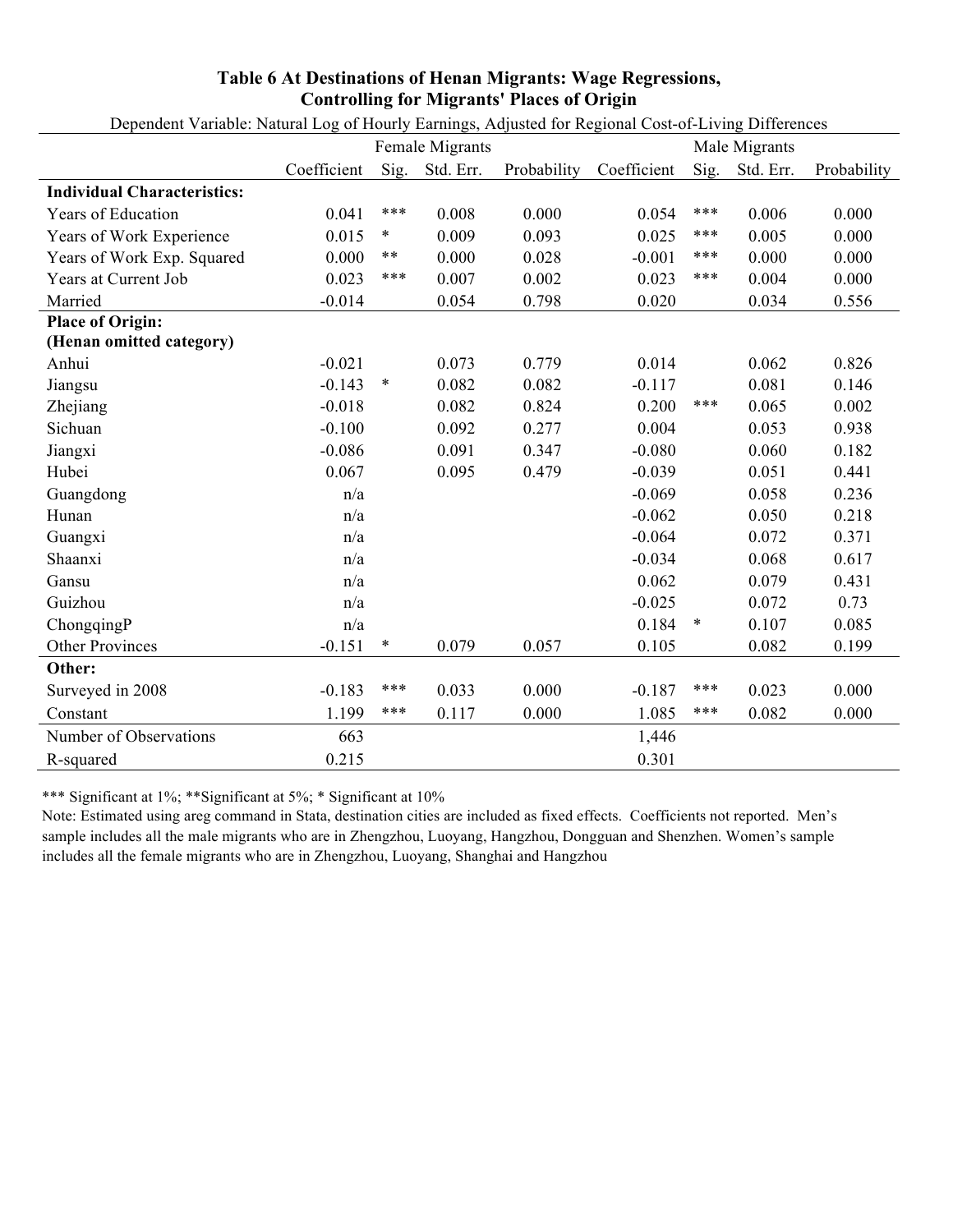| endone variable. Fundin 20g of fromly Edinnigo, Fujdolod for regional cost of Effing Billeroneco |             |       | Female Migrants |             |             | Male Migrants |           |             |
|--------------------------------------------------------------------------------------------------|-------------|-------|-----------------|-------------|-------------|---------------|-----------|-------------|
|                                                                                                  | Coefficient | Sig.  | Std. Err.       | Probability | Coefficient | Sig.          | Std. Err. | Probability |
| <b>Individual Characteristics:</b>                                                               |             |       |                 |             |             |               |           |             |
| Years of Education                                                                               | 0.058       | ***   | 0.010           | 0.000       | 0.056       | ***           | 0.007     | 0.000       |
| Years of Work Experience                                                                         | 0.016       | $***$ | 0.007           | 0.024       | 0.024       | ***           | 0.005     | 0.000       |
| Years of Work Exp. Squared                                                                       | 0.000       | $***$ | 0.000           | 0.048       | $-0.001$    | ***           | 0.000     | 0.000       |
| Years at Current Job                                                                             | 0.026       | ***   | 0.005           | 0.000       | 0.023       | ***           | 0.004     | 0.000       |
| Married                                                                                          | $-0.064$    |       | 0.043           | 0.135       | 0.000       |               | 0.037     | 0.996       |
| <b>Place of Origin:</b>                                                                          |             |       |                 |             |             |               |           |             |
| (Guangdong omitted category)                                                                     |             |       |                 |             |             |               |           |             |
| Hunan                                                                                            | 0.011       |       | 0.049           | 0.830       | $-0.054$    |               | 0.042     | 0.196       |
| Hubei                                                                                            | $-0.034$    |       | 0.052           | 0.508       | 0.009       |               | 0.048     | 0.857       |
| Sichuan                                                                                          | 0.021       |       | 0.060           | 0.732       | 0.045       |               | 0.053     | 0.394       |
| Guangxi                                                                                          | $-0.077$    |       | 0.070           | 0.270       | $-0.098$    | $\ast$        | 0.052     | 0.060       |
| Henan                                                                                            | 0.044       |       | 0.071           | 0.535       | 0.030       |               | 0.049     | 0.534       |
| Jiangxi                                                                                          | $-0.019$    |       | 0.091           | 0.833       | $-0.030$    |               | 0.062     | 0.628       |
| Shaanxi                                                                                          | n/a         |       |                 |             | 0.020       |               | 0.069     | 0.772       |
| Guizhou                                                                                          | n/a         |       |                 |             | 0.084       |               | 0.095     | 0.375       |
| Other Provinces                                                                                  | 0.069       |       | 0.050           | 0.170       | 0.081       | ∗             | 0.046     | 0.077       |
| Other:                                                                                           |             |       |                 |             |             |               |           |             |
| Surveyed in 2008                                                                                 | $-0.176$    | $***$ | 0.030           | 0.000       | $-0.198$    | ***           | 0.025     | 0.000       |
| Constant                                                                                         | 1.191       | $***$ | 0.129           | 0.000       | 1.275       | ***           | 0.090     | 0.000       |
| Number of Observations                                                                           | 655         |       |                 |             | 1,070       |               |           |             |
| R-squared                                                                                        | 0.250       |       |                 |             | 0.279       |               |           |             |

### **Table 7a All Migrants in Guangdong—Wage Regressions, Controlling for Place of Origin**

Dependent Variable: Natural Log of Hourly Earnings, Adjusted for Regional Cost-of-Living Differences

\*\*\* Significant at 1%; \*\*Significant at 5%; \* Significant at 10%

Note: Estimated using areg command in Stata, destination cities are included as fixed effects. Coefficients not reported. Sample limited to migrants currently in the cities of Guangzhou, Dongguan and Shenzhen which are all in Guangdong province.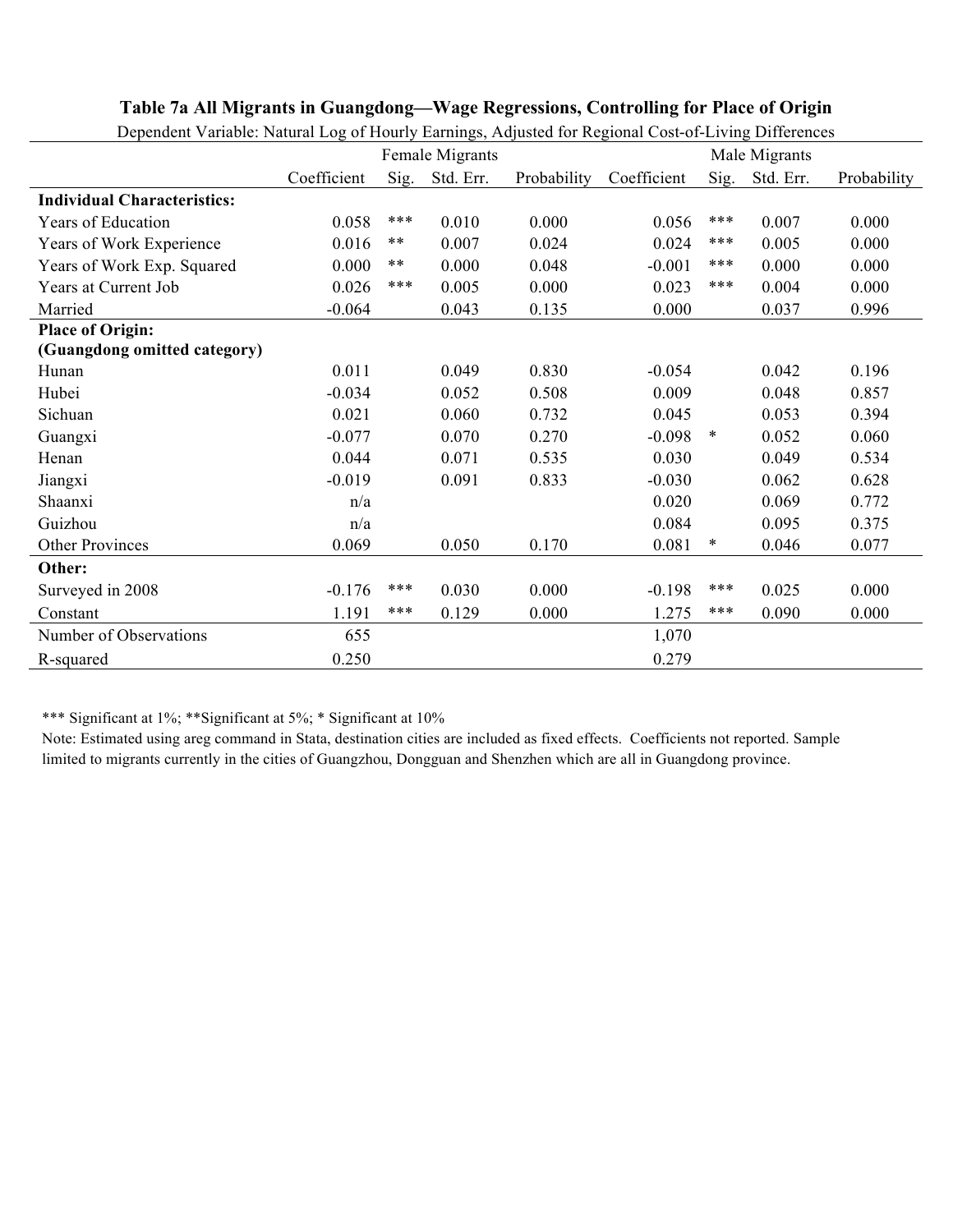| Dependent variable. Natural Log of Hourly Earnings, Adjusted for Regional Cost-Of-Living Differences |             |       |                 |             |             |       |               |             |
|------------------------------------------------------------------------------------------------------|-------------|-------|-----------------|-------------|-------------|-------|---------------|-------------|
|                                                                                                      |             |       | Female Migrants |             |             |       | Male Migrants |             |
|                                                                                                      | Coefficient | Sig.  | Std. Err.       | Probability | Coefficient | Sig.  | Std. Err.     | Probability |
| Individual                                                                                           |             |       |                 |             |             |       |               |             |
| <b>Characteristics:</b>                                                                              |             |       |                 |             |             |       |               |             |
| <b>Years of Education</b>                                                                            | 0.057       | $***$ | 0.010           | 0.000       | 0.056       | $***$ | 0.010         | 0.000       |
| Years of Work Experience                                                                             | 0.027       | $***$ | 0.010           | 0.006       | 0.033       | $***$ | 0.008         | 0.000       |
| Years of Work Exp.                                                                                   |             |       |                 |             |             |       |               |             |
| Squared                                                                                              | $-0.001$    | ***   | 0.000           | 0.000       | $-0.001$    | ***   | 0.000         | 0.000       |
| Years at Current Job                                                                                 | 0.019       | ***   | 0.008           | 0.023       | 0.031       | ***   | 0.007         | 0.000       |
| Married                                                                                              | 0.045       |       | 0.064           | 0.476       | 0.110       | $***$ | 0.050         | 0.029       |
| <b>Place of Origin:</b>                                                                              |             |       |                 |             |             |       |               |             |
| (Anhui omitted category)                                                                             |             |       |                 |             |             |       |               |             |
| Zhejiang                                                                                             | 0.050       |       | 0.065           | 0.437       | 0.164       | $***$ | 0.061         | 0.007       |
| Jiangsu                                                                                              | 0.006       |       | 0.069           | 0.929       | $-0.182$    | $***$ | 0.076         | 0.017       |
| Jiangxi                                                                                              | $-0.006$    |       | 0.085           | 0.940       | $-0.069$    |       | 0.070         | 0.329       |
| Hubei                                                                                                | 0.040       |       | 0.103           | 0.702       | $-0.176$    | $***$ | 0.087         | 0.043       |
| Henan                                                                                                | 0.126       |       | 0.087           | 0.148       | 0.019       |       | 0.069         | 0.785       |
| Sichuan                                                                                              | 0.008       |       | 0.088           | 0.924       | $-0.092$    |       | 0.088         | 0.294       |
| Gansu                                                                                                | n/a         |       |                 |             | 0.045       |       | 0.092         | 0.627       |
| Other Provinces                                                                                      | $-0.068$    |       | 0.062           | 0.271       | 0.063       |       | 0.063         | 0.320       |
| Other:                                                                                               |             |       |                 |             |             |       |               |             |
| Surveyed in 2008                                                                                     | $-0.091$    | $***$ | 0.041           | 0.027       | $-0.046$    |       | 0.037         | 0.220       |
| Constant                                                                                             | 1.008       | ***   | 0.123           | 0.000       | 1.125       | $***$ | 0.131         | 0.000       |
| Number of Observations                                                                               | 381         |       |                 |             | 625         |       |               |             |
| R-squared                                                                                            | 0.235       |       |                 |             | 0.234       |       |               |             |

**Table 7b All Migrants in Zhejiang-- Wage Regressions, Controlling for Place of Origin**

Dependent Variable: Natural Log of Hourly Earnings, Adjusted for Regional Cost-of-Living Differences

\*\*\* Significant at 1%; \*\*Significant at 5%; \* Significant at 10%

Note: Estimated using areg command in Stata, destination cities are included as fixed effects. Coefficients not reported. Sample limited to migrants currently in Hangzhou and Ningbo which are both in Zhejiang province.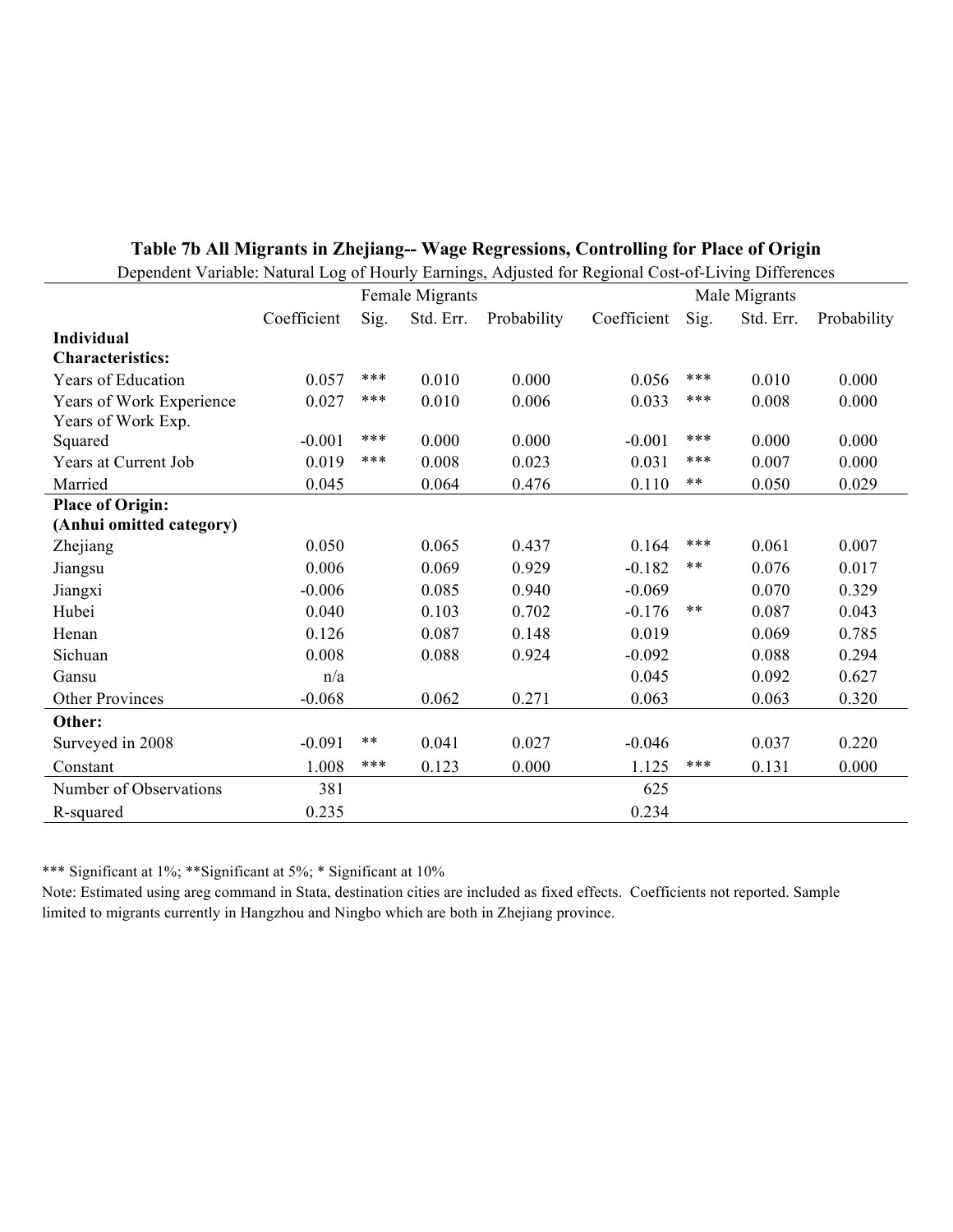| Dependent Variable: Natural Log of Hourly Earnings, Adjusted for Regional Cost-of-Living Differences |             |       |                 |             |                  |       |           |             |
|------------------------------------------------------------------------------------------------------|-------------|-------|-----------------|-------------|------------------|-------|-----------|-------------|
|                                                                                                      |             |       | Female Migrants |             | Male Migrants    |       |           |             |
|                                                                                                      | Coefficient | Sig.  | Std. Err.       | Probability | Coefficient Sig. |       | Std. Err. | Probability |
| <b>Individual Characteristics:</b>                                                                   |             |       |                 |             |                  |       |           |             |
| <b>Years of Education</b>                                                                            | 0.014       |       | 0.012           | 0.250       | 0.052            | ***   | 0.011     | 0.000       |
| Years of Work Experience                                                                             | 0.000       |       | 0.008           | 0.968       | 0.015            | $***$ | 0.006     | 0.015       |
| Years of Work Exp. Squared                                                                           | 0.000       |       | 0.000           | 0.460       | 0.000            | ***   | 0.000     | 0.001       |
| Years at Current Job                                                                                 | 0.035       | ***   | 0.008           | 0.000       | 0.029            | $***$ | 0.005     | 0.000       |
| Married                                                                                              | $-0.049$    |       | 0.058           | 0.392       | 0.026            |       | 0.049     | 0.603       |
| <b>Place of Origin:</b>                                                                              |             |       |                 |             |                  |       |           |             |
| (Jiangsu omitted category)                                                                           |             |       |                 |             |                  |       |           |             |
| Anhui                                                                                                | $-0.092$    | ∗     | 0.051           | 0.071       | $-0.075$         |       | 0.050     | 0.140       |
| Henan                                                                                                | n/a         |       |                 |             | 0.078            |       | 0.093     | 0.400       |
| <b>Other Provinces</b>                                                                               | $-0.148$    | $***$ | 0.056           | 0.009       | 0.016            |       | 0.050     | 0.750       |
| Other:                                                                                               |             |       |                 |             |                  |       |           |             |
| Surveyed in 2008                                                                                     | 0.041       |       | 0.040           | 0.312       | $-0.022$         |       | 0.035     | 0.535       |
| Constant                                                                                             | 1.679       | ***   | 0.142           | 0.000       | 1.227            | ***   | 0.138     | 0.000       |
| Number of Observations                                                                               | 420         |       |                 |             | 573              |       |           |             |
| R-squared                                                                                            | 0.168       |       |                 |             | 0.185            |       |           |             |

### **Table 7c All Migrants in Jiangsu-- Wage Regressions, Controlling for Place of Origin**

Dependent Variable: Natural Log of Hourly Earnings, Adjusted for Regional Cost-of-Living Differences

\*\*\* Significant at 1%; \*\*Significant at 5%; \* Significant at 10%

Note: Estimated using areg command in Stata, destination cities are included as fixed effects. Coefficients not reported. Sample limited to migrants currently in Nanjing and Wuxi which are both in Jiangsu province.